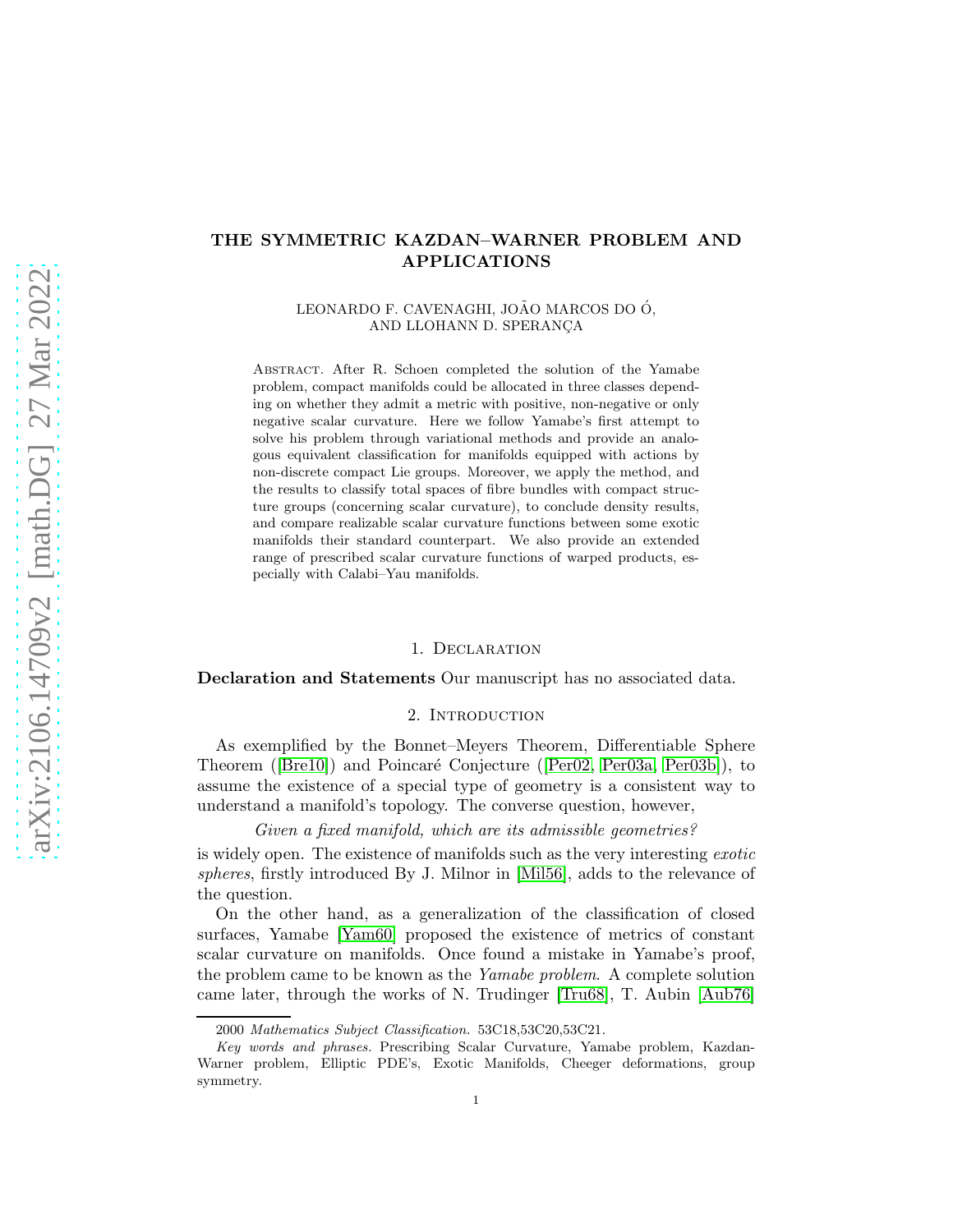and R. Schoen [\[Sch84\]](#page-36-6), R. Schoen and S-T Yau [\[SY79a,](#page-36-7) [SY79b,](#page-36-8) [SY81\]](#page-36-9). By combining it with Kazdan–Warner [\[KW75a,](#page-36-10) [KW75b\]](#page-36-11), one can now state Yamabe's classification in the following way. Every closed manifold M falls in one of the following classes:

- $(\mathscr{P})$  Every function is the scalar curvature of a Riemannian metric in M;
- $(\mathscr{Z})$  A function is the scalar curvature of a Riemannian metric in M if and only if it is the zero function or it is negative somewhere;
- $(\mathscr{N})$  A function is the scalar curvature of a Riemannian metric in M if and only if it is negative somewhere.

On the one hand, it is known that every class is nonempty and comprehends varieties of manifolds. On the other hand, curiously, all obstructions for the realizability of scalar curvature functions vanish in the presence of nonabelian symmetry (see Lawson–Yau  $[LY74]$ ). However, in the realm of  $G$ invariant metrics, one only knows that the scalar curvature must be basic, i.e., invariant by the group action and hence constant along orbits; but it is unknown how large the class of realizable ones is.

Here we give a complete answer to this question by providing a classification analogous to the Yamabe one in the G-invariant setting.

<span id="page-1-0"></span>**Theorem A.** Let  $(M, G)$  be a closed smooth manifold with dimension  $n \geq 3$ equipped with an effective action by a non-discrete compact Lie group G. Then,  $(M, G)$  belongs to one of the following classes:

- $(\mathscr{P}^G)$  Every basic function is the scalar curvature of a G-invariant metric in M;
- $(\mathscr{Z}^G)$  A basic function is the scalar curvature of a G-invariant metric in  $M$  if and only if it is the zero function or it is negative somewhere;
- $(\mathcal{N}^G)$  A basic function is the scalar curvature of a G-invariant metric in M if and only if it is negative somewhere.

Moreover, if G has a non-abelian Lie algebra,  $(M, G) \in \mathscr{P}^G$ .

We also observe that the respective classes do depend on both the manifolds and the equipped action, as L. Bergery [\[Ber83\]](#page-35-1) provides examples of manifolds in  $\mathscr{P}$  that do not admit a G-invariant metric as in  $\mathscr{P}^G$ .

The proof of Theorem [A](#page-1-0) is divided into two main results (Theorems [B](#page-1-1) and [C\)](#page-2-0) and an auxiliary result (Theorem [E\)](#page-3-0). The main results are G-invariant versions of the solution of the Yamabe problem and of Kazdan–Warner [\[KW75a,](#page-36-10) Theorem A], respectively.

<span id="page-1-1"></span>**Theorem B.** Let  $(M, G)$  be a closed smooth manifold with dimension  $n \geq 3$ equipped with an action by a non-discrete compact Lie group  $G$ . Then,

- (1) every  $(M, G)$  admits a G-invariant metric with constant negative scalar curvature;
- $(2)$  if  $(M, G)$  admits a G-invariant metric with non-negative scalar curvature, then it admits a metric with zero scalar curvature;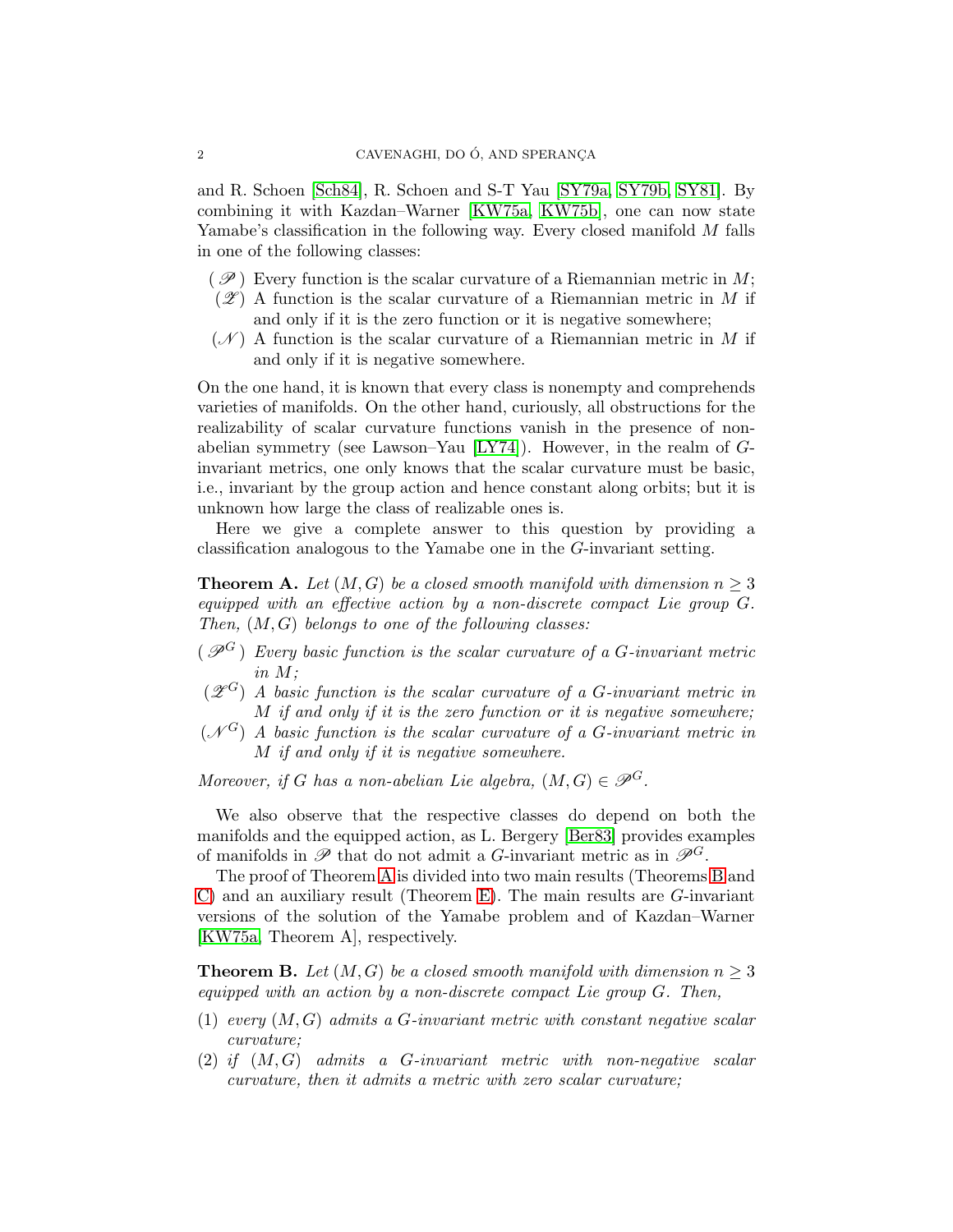(3) if  $(M, G)$  admits a G-invariant metric with a non-vanishing nonnegative scalar curvature, then it admits a metric with positive constant scalar curvature.

The desired metric in Theorem [B](#page-1-1) is obtained by a G-invariant conformal change of the original metric, relating it to Yamabe's problem.

Yamabe's first attempt to prove the existence of constant scalar curvature in a fixed conformal class dates back to 1960. The proof presented an error, as pointed out by Trudinger [\[Tru68\]](#page-36-5), due to the lack of compactness caused by a critical exponent in the Rellich–Kondrachov Theorem. By combining the works of Aubin and Schoen [\[Aub76,](#page-34-0) [Sch84\]](#page-36-6), which used Green functions among other techniques, a complete solution was given in 1984.

Surprisingly, the proof of Theorem [B](#page-1-1) takes a complete turnaround and follows along the lines of Yamabe's original attempt via variational methods. The merit and novelty of the present paper is to show how it is possible to variationally approach PDE problems associated with basic quantities by restricting the analysis to slices. This dimension reduction improves the classical Rellich–Kondrachov compactness embedding, naturally handling the critical exponent (see Theorem [3.5\)](#page-12-0). In particular, we provide a simpler proof for Yamabe's problem in the large class of invariant metrics. Related works that inspired the discussion can also be seen in [\[Heb90,](#page-35-2) [HebVa93,](#page-35-3) [HebVa97\]](#page-35-4).

The second main result places Kazdan–Warner [\[KW75a,](#page-36-10) Theorem A] in the  $G$ -invariant setting. We observe that  $G$  can be discrete in this theorem.

<span id="page-2-0"></span>**Theorem C.** Let  $(M, G, g)$  be a closed Riemannian manifold where G is a compact Lie group acting by isometries. Suppose  $f : M \to \mathbb{R}$  is basic and  $c > 0$  is a constant such that

(1)  $c \min_M f < \operatorname{scal}_g(x) < c \max_M f$ 

for every  $x \in M$ . Then, there is a G-invariant metric in M whose scalar curvature is f.

From Kazdan–Warner [\[KW75a\]](#page-36-10), one knows that the metric  $\tilde{g}$  realizing scal $_{\tilde{g}} = f$  is arbitrarily close to the orbit of g by the diffeomorphism group. Using this fact, we conclude:

<span id="page-2-1"></span>**Corollary D.** Let  $(M, G)$  be a closed smooth manifold equipped with the action of a compact Lie group G. If  $M \in \mathscr{A} \cap \mathscr{A}^G$ ,  $\mathscr{A} \in \{\mathscr{P}, \mathscr{E}\}\$ , then any smooth function which is the scalar curvature of a metric in M is realized by a metric arbitrarily  $L_p$ -close to a G-invariant metric, for some G-action in M and  $1 \leq p < \infty$ .

In order to refine Theorem [A,](#page-1-0) we investigate some metric deformations. A deformation commonly used in the construction of metrics with positive/non-negative sectional curvature is the Cheeger deformation (we refer to  $\lbrack Zil, M87 \rbrack$  or  $\lbrack \text{CeSS18} \rbrack$  for details). To prove Theorem [E](#page-3-0) below,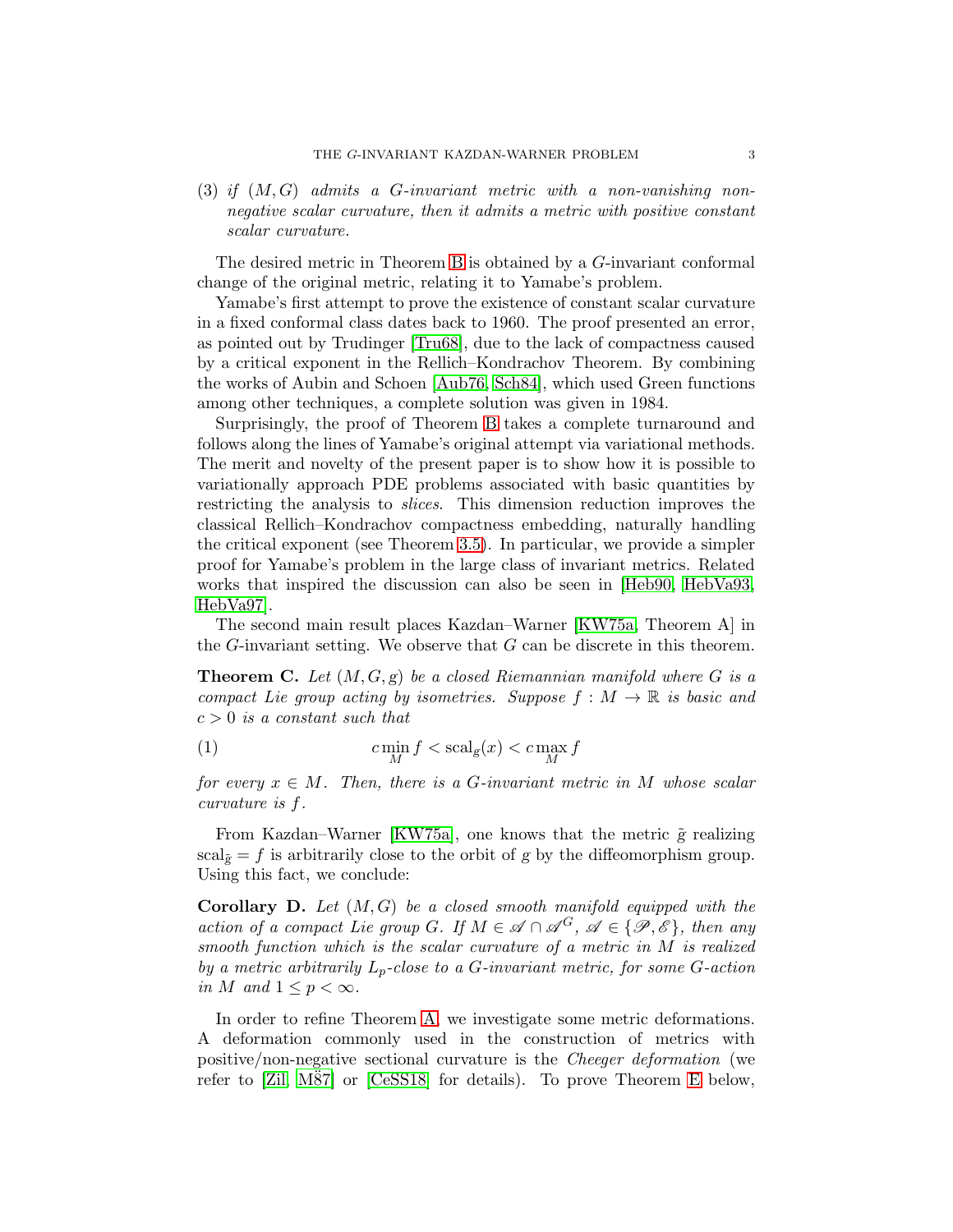we base ourselves in an improved version of Lawson–Yau Theorem from  $[C \& S18]$ , which guarantees that every G-invariant metric g develops positive scalar curvature after Cheeger deformation, as long as G has a non-abelian Lie algebra. Theorem [E](#page-3-0) implies the last statement in Theorem [A.](#page-1-0)

<span id="page-3-0"></span>**Theorem E.** Suppose that  $(M, G) \notin \mathcal{P}^G$  where M, G are compact. Then G has an abelian Lie algebra and there is no G-invariant metric in M such that the induced metric in  $M/G$  has positive scalar curvature.

We refer to [\[Wie16\]](#page-36-15) for results on the existence of positive scalar curvature under abelian symmetry.

A more detailed study of the evolution of the scalar curvature under Cheeger deformation improves Corollary [D](#page-2-1) in interesting cases. Recall that an action is called semi-free if every isotropy group is discrete.

<span id="page-3-1"></span>**Theorem F.** Suppose that  $(M, g)$  is a compact Riemannian manifold and G is a compact Lie group acting semi-freely by isometries in M. Assume that G has a non-abelian Lie algebra and that  $f : M \to \mathbb{R}$  is smooth. Then, there is a metric  $\tilde{g}$  satisfying  $\text{scal}_{\tilde{g}} = f$  which is arbitrarily  $L_p$ -close to a Cheeger deformation  $g_t$  of g, for  $1 \leq p < \infty$ , up to diffeomorphism.

This is equivalent to say that, fixed a  $G$ -invariant metric  $g$ , the set of scalar curvatures realized by the orbits  $\text{Diff}(M) \cdot \{g_t \mid t \in (1,\infty)\}\$ is dense in the set of smooth functions. For instance, Grove–Ziller [\[GZ00\]](#page-35-6) and Goette–Kerin– Shankar [\[GKS20\]](#page-35-7) construct several interesting 7-manifolds with semi-free  $S<sup>3</sup>$ -actions. Theorem [F](#page-3-1) applies directly to them.

A precursor of the Cheeger deformation is the canonical variation. By combining it with Theorem [A](#page-1-0) and [\[Ber83\]](#page-35-1), a result in the realm of (locally trivial) fiber bundles arises in a natural way: we guarantee strong restrictions whenever the total space do not admit a metric with positive scalar curvature.

<span id="page-3-2"></span>**Corollary G.** Suppose that  $\pi : F \hookrightarrow \overline{M} \to M$  is a compact fiber bundle with compact structure group G. If  $\overline{M} \notin \mathscr{P}$  then  $M \notin \mathscr{P}$  and  $(F, G) \notin \mathscr{P}^G$ . In particular, G has an abelian Lie algebra.

In the context of a fiber bundle  $\pi : \overline{M} \to M$ , a partial conformal change, called general vertical warping, is in place. Given a basic function  $\phi : \overline{M} \to \mathbb{R}$ , the general vertical warping defined by  $\phi$  is defined by multiplying by  $e^{2\phi}$  the component of the metric tangent to the fibers. Common examples of fiber bundles are vector bundles and warped products, which are often non-compact. On the other hand, the problem of prescribing scalar curvature of complete metrics on non-compact manifolds is still open.

Here, the variational method used to prove Theorem [B](#page-1-1) is applied to extend Ehrlich–Yoon-Tae–Kim [\[EYTK96\]](#page-35-8). In particular, we realize a great range of (basic) scalar curvature functions as warped products, including the case of non-compact fibers, while there the authors focus on prescribing constant scalar curvature.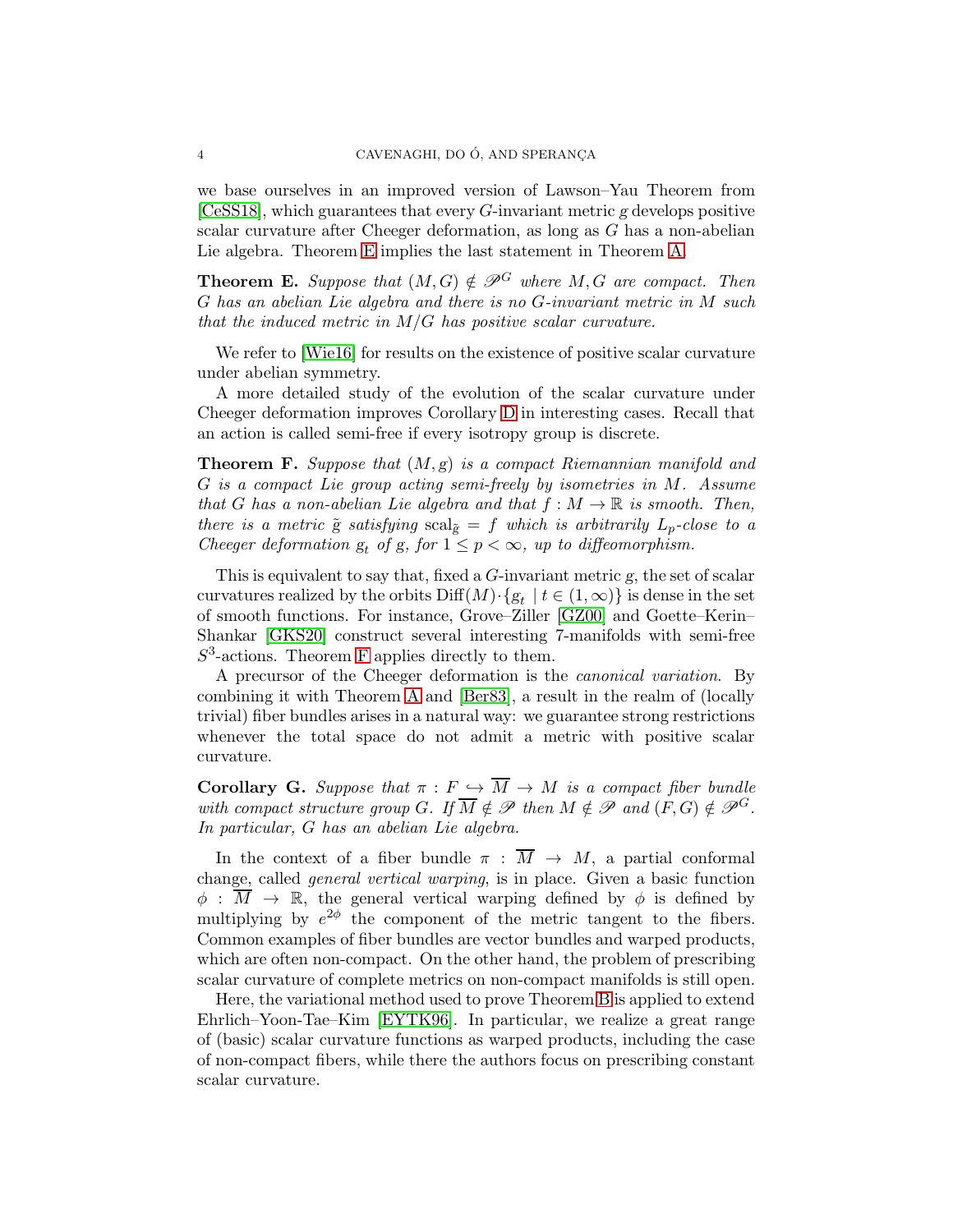<span id="page-4-0"></span>**Theorem H.** Let  $(M^n, h)$  be a closed Riemannian manifold and  $f : M \to \mathbb{R}$ be a smooth function. Suppose that  $F^k$  has a (complete) metric  $g_F$  with constant scalar curvature c. Assume one of the following conditions:

- (1)  $c > 0$  and  $\operatorname{scal}_h > 0$ ;
- (2)  $c \leq 0$  and suppose that a basic function  $f : \overline{M} \to \mathbb{R}$  satisfies the condition:

$$
-b_k(f - \operatorname{scal}_h) + c_k c \left(\operatorname{vol}(M)\right)^{2/\theta_k - 1} \ge 0.
$$

Then,

- (a) if  $|c| > 0$  there are  $\mu_1, \mu_2 > 0$  and a (complete) warped product metric  $\bar{g}$  on  $(M \times F, \mu_1 h \times \mu_2 g_F)$  such that  $\text{scal}_{\bar{g}}(x, y) = f(x)$ . In particular, if M admits a metric with constant scalar curvature  $c'$ ,  $M \times F$  admits a warped product metric with scalar curvature  $c'$ .
- (b) If  $c = 0$  the previous conclusion holds up to changing f to  $f + A$  in the thesis, where  $A \geq 0$ .

A family of manifolds fundamental to the study of scalar and Ricci curvature is of *Calabi–Yau* manifolds. We call a compact Kähler manifold manifold Calabi–Yau if its first Chern class vanishes, or, equivalently, if it admits a Ricci flat Kähler metric. For simplicity, we call such a metric as Calabi–Yau. To the authors' knowledge, Theorem [H](#page-4-0) is the first result on prescribing scalar curvature functions on non-compact fibre bundles over Calabi–Yau manifolds. On the other hand, Tosatti–Zhang [\[TZ14\]](#page-36-16) proved that homolorphic submersions from compact Calabi–Yau manifolds are trivial, up to covering. We combine Theorem [H](#page-4-0) to this result of Tosatti– Zhang to obtain:

<span id="page-4-1"></span>**Corollary I.** Suppose  $\pi$  :  $X \rightarrow Y$  is a holomorphic submersion with connected fiber F satisfying one of the following:

- (1)  $X, Y$  are projective manifolds with  $X$  Calabi–Yau;
- $(2)$  X, Y are compact Kähler manifolds; Y, F are Calabi–Yau; and either  $b_1(F) = 0$  or  $b_1(Y) = 0$  and F is a torus.

If  $f: Y \to \mathbb{R}$  is a scalar curvature function in Y, then there is a metric  $\tilde{g}$ on X whose scalar curvature is  $f \circ \pi$ . Moreover, if g is a Calabi–Yau metric in Y,  $\tilde{g}$  can be chosen so that  $\pi$  is a Riemannian submersion over g.

In order to illustrate the theory, in section [6,](#page-26-0) we present families of examples of exotic manifolds closely related to their standard counterpart. Specifically, we recall the manifolds in [\[GZ00,](#page-35-6) [Dur01,](#page-35-9) [DPR10,](#page-35-10) [Spe16,](#page-36-17) [CS18,](#page-35-11)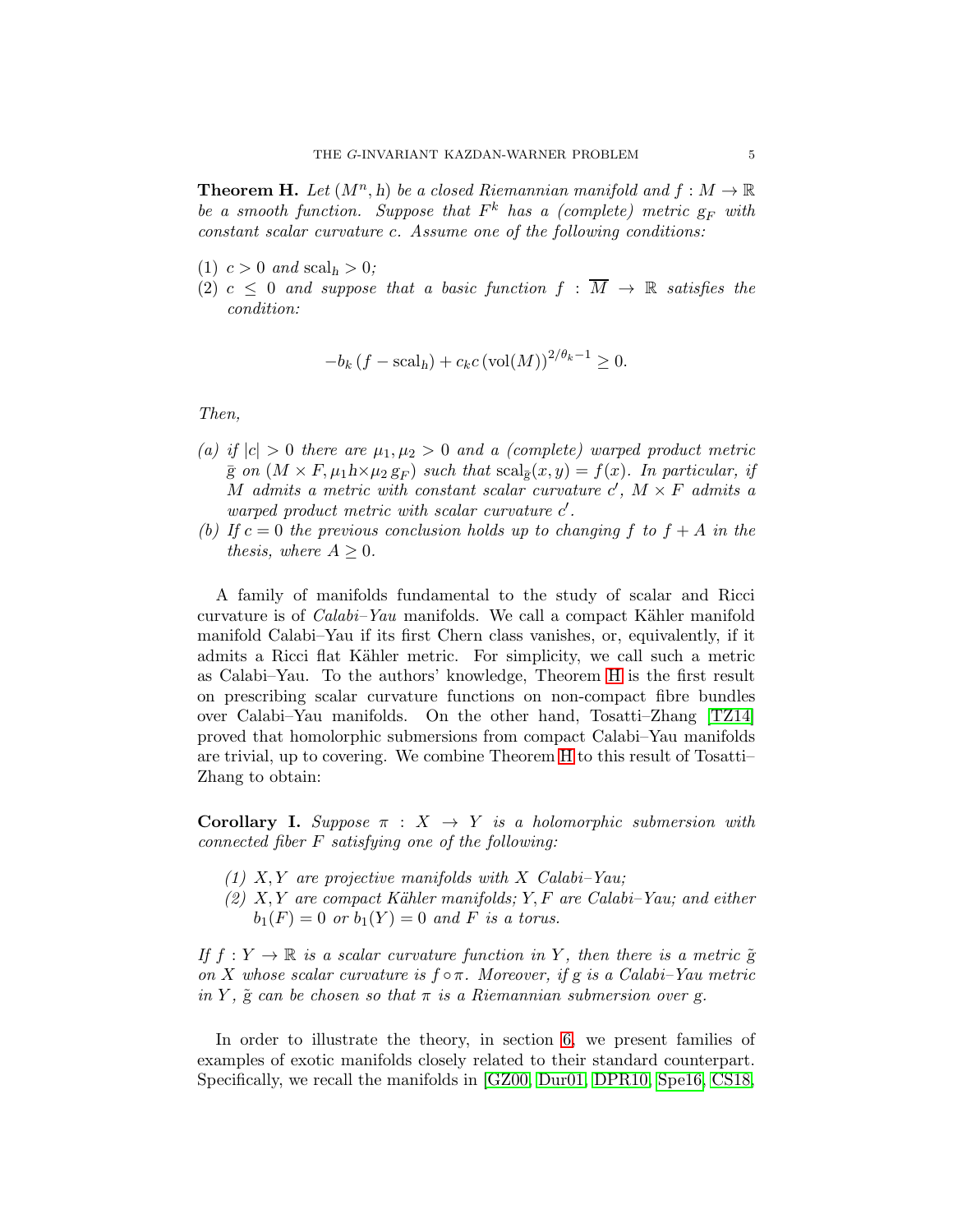GKS20, which are realized as  $\star$ -diagrams. That is, a cross-diagram



where  $P$  is a smooth manifold admitting two free commuting  $G$ -actions, • and  $\star$ , whose quotients we denote by M and M', respectively. Observe that the  $G \times G$ -action on P descends to G-actions on both M and M'. For brevity, we denote the  $\star$ -diagram [\(39\)](#page-29-0) by  $M \leftarrow P \rightarrow M'$ . Examples of manifolds realized as the  $M'$ -term in  $\star$ -diagrams are Kervaire, and exotic 7-, 8- and 10-spheres, their connected sums with various other manifolds, bundles, and candidates for 'exotic' homogeneous manifolds (see Section [6](#page-26-0) for explicit constructions).

We justify our interest on such diagrams in a natural way: the first construction of exotic manifolds, due to Milnor [\[Mil56\]](#page-36-3), makes use of the classical Reeb's Theorem to show that certain 7-dimensional total spaces of sphere bundles are homeomorphic to a standard sphere. Moreover, one can recover the smooth structure of a manifold through its space of smooth function (see, for example, [\[MS74,](#page-36-18) Problem 1-C]). However, in the presence of a  $\star$ -diagram, the set of basic functions of M and M' are naturally identified, since they are naturally identified with the space of  $G \times G$ invariant functions on P. Showing that the set of basic functions do not recover  $(M, G)$ .

Seeing  $G \times G$ -invariant function  $f : P \to \mathbb{R}$  as basic function on both M and M′ , Corollary [G](#page-3-2) gives:

<span id="page-5-0"></span>**Corollary J.** Consider a  $\star$ -diagram  $M \leftarrow P \rightarrow M'$  with G connected. Then, a basic function on  $M$  is the scalar curvature of a  $G$ -invariant metric on M if and only if it is the scalar curvature of a G-invariant metric on  $M'$ if and only if it is the scalar curvature of a  $G \times G$ -invariant metric on  $P$ .

Further examples and applications of the theory can be found in section [6.1.](#page-26-1)

The paper is organized as follows: on section [3.2](#page-7-0) we deal with the Kazdan– Warner problem on Riemannian manifolds with isometric actions. Namely, we start with the proof of Theorem [C](#page-2-0) and then approach the Yamabe problem in the G-invariant setting (section [3.3\)](#page-11-0), proving Theorem [B.](#page-1-1) Such a combination leads to the proof of Theorem [A.](#page-1-0)

Section [4](#page-15-0) is devoted to a deeper study of the relation between scalar curvature and the group of isometries. We combine classical methods such as Cheeger deformations and Canonical Variations to prove Theorems [E,](#page-3-0) [F](#page-3-1) and Corollaries [D,](#page-2-1) [G.](#page-3-2)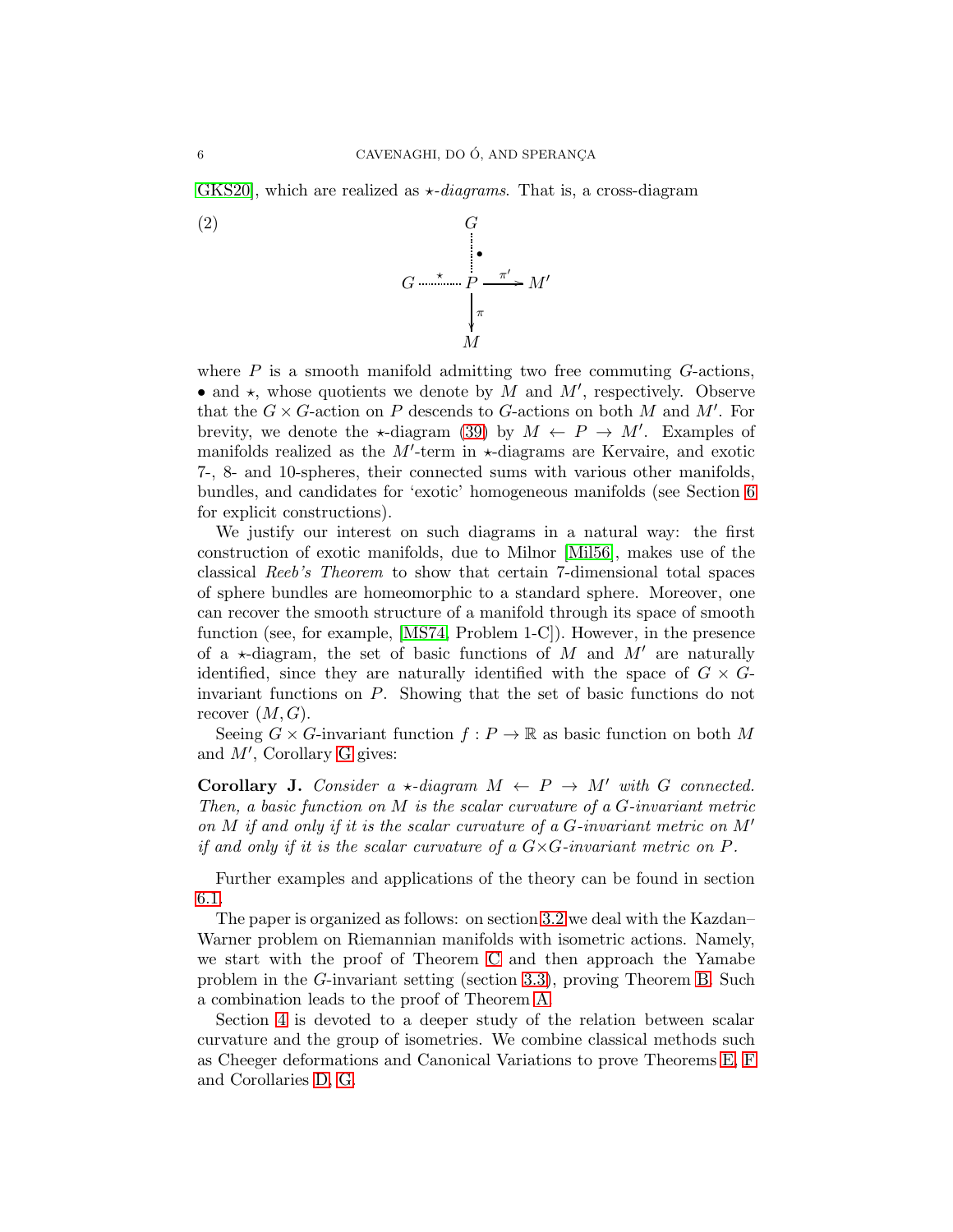On Section [5](#page-20-0) we apply the variational method again prove Theorem [H.](#page-4-0) Section [6](#page-26-0) is devoted to the construction of several examples for which the developed theory is applicable. On section [6.1](#page-26-1) we prove Corollary [I.](#page-4-1) Corollary [J](#page-5-0) and its applications are proved on section [6.2.](#page-29-1)

#### 3. Prescribing G-invariant scalar curvature

<span id="page-6-0"></span>3.1. General facts about Sobolev Spaces of G-invariant functions. Let  $(M, g)$  be a Riemannian manifold with an isometric effective action by a compact Lie group G. Let Q denote a bi-invariant Riemannian metric in G. Recall that the G-action defines a smooth map

$$
\mu: G \times M \to M
$$

$$
\mu(g,x) := gx.
$$

For each point  $x \in M$ , the map  $\mu_x(g) = gx$  induces a diffeomorphism of  $G/G_x$  onto the orbit  $Gx$ , where  $G_x$  is the isotropy subgroup at x. Moreover, the bi-invariant metric Q induces an orthogonal decomposition  $\mathfrak{g} = \mathfrak{g}_x \oplus \mathfrak{m}_x$ , where  $\mathfrak{g}_x$  is the Lie algebra of  $G_x$ . In particular,  $\mathfrak{m}_x$  is isomorphic to  $T_xGx$ , the isomorphism being induced by computing action fields: given an element  $U \in \mathfrak{m}_x$ , if exp denotes the exponential map between g and G and e denotes the neutral element on  $G$ , then the vectors

$$
U_x^* := d(\mu_x)_e(U) = \frac{d}{dt}\Big|_{t=0} \exp(tU) x.
$$

generate  $T_xGx$ .

Let  $W^{k,p}(M), k \geq 0, p \in [1,\infty)$  denote the Sobolev space of M with respect to g. Once fixed a Haar measure in G, any element  $u \in W^{1,p}(M)$ can be averaged along G in order to produce a basic function  $\bar{u}$ , i.e.,  $\bar{u}(gx) = \bar{u}(x)$  for almost every  $x \in M$  and every  $g \in G$ . We denote the set of such elements by  $W^{k,p}_G$  ${}_{G}^{k,p}(M)$ . Denote  $C_G^{\infty}(M)$  as the set of smooth basic functions in  $(M, G)$ . As in [\[Heb96,](#page-35-12) Lemma 5.4, p. 91], it can be shown that  $\overline{C_G^{\infty}(M;\mathbb{R})}^{\|\cdot\|_{W^{k,p}(M)}} = W_G^{k,p}$  $G^{k,p}(M)$ . Moreover,  $W^{0,p}_G$  $L_G^{0,p}(M) = L_G^p$  $^p_G(M).$ Throughout this paper we shall assume that  $G$  is a compact Lie group with positive dimension, i.e, it is not discrete.

Let  $\pi_E : E \to M$  be any smooth Euclidean vector bundle over M. It is possible to consider the Sobolev Space of G-invariant local sections of  $\pi_E$ . More precisely, if  $s: U \subset M \to E$  is a smooth local section, where U is an open set in M, we say that s is G-invariant if  $GU \subseteq U$  and  $s(gx) = s(x) \,\forall g \in G, \,\forall x \in U.$  We denote the set of these elements by  $C_G^{\infty}(M;E)$  and define

$$
W_G^{k,p}(M;E) := \overline{C_G^{\infty}(M;E)}^{\|\cdot\|_{k,p}},
$$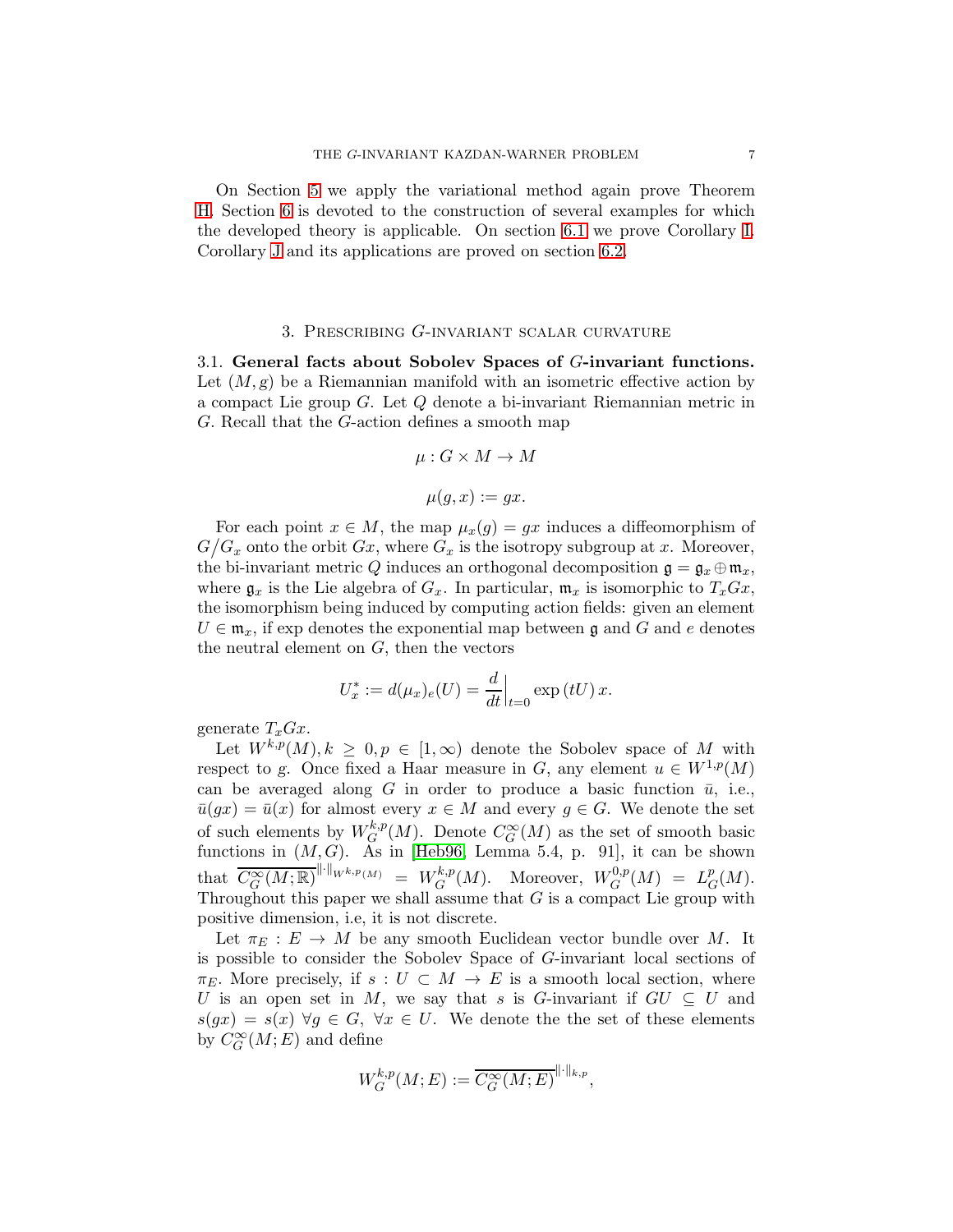where

$$
\|s\|_{k,p}:=\left(\sum_{j=0}^k |\nabla_E^j s|_{\langle,\rangle}^p\right)^{1/p},
$$

 $\langle , \rangle$  is the family of Euclidean inner products on the fibers and  $\nabla_E$  a compatible connection on E.

On section [3.2](#page-7-0) we will consider  $E = S^2 TM \rightarrow M$ , i.e, the vector bundle over  $M$  whose the fiber at  $x$  consists on the vector space of symmetric bilinear forms defined in  $T_xM$ , and the respective Sobolev space  $W^{2,p}_G$  $G^{2,p}(M;S^2TM).$ 

<span id="page-7-0"></span>3.2. A direct approach to prescribing  $G$ -invariant scalar curvature. One of the main results in the problem of prescribing curvature is

**Theorem 3.1** ([\[KW75a\]](#page-36-10), Theorem A). Let  $(M, g)$  be a closed Riemannian manifold. Then any smooth function  $f : M \to \mathbb{R}$  satisfying

$$
\min_M cf < \operatorname{scal}_g < \max_M cf,
$$

for some  $c > 0$ , is the scalar curvature of a Riemannian metric in M.

In this section we prove Theorem [C,](#page-2-0) which is a natural generalization for Kazdan–Warner's result in the G-invariant setting. For convenience, we restate it below.

**Theorem [C.](#page-2-0)** Let  $(M, g)$  be a closed Riemannian manifold with an isometric effective action by a compact Lie group G. Then any smooth basic function  $f: M \to \mathbb{R}$  satisfying

<span id="page-7-1"></span>(3) 
$$
\min_{M} cf < \operatorname{scal}_{g} < \max_{M} cf,
$$

for some  $c > 0$ , is the scalar curvature of a G-invariant Riemannian metric in M.

Let  $(M^n, g)$  be a closed Riemannian manifold with an isometric effective action by a compact Lie group G. Denote by  $W^{2,p}_G$  $G^{2,p}(M;S^2TM)$  the Sobolev space of symmetric bilinear forms in  $M$  that are invariant by the  $G$ -action (recall the discussion in section [3.1\)](#page-6-0).

Let  $K : M \to \mathbb{R}$  be a smooth *G*-invariant function. Following Kazdan– Warner, finding a  $G$ -invariant metric g whose scalar curvature is  $K$  consists of solving a quasilinear PDE that we simply write as

$$
F(g) = K.
$$

Here, F is itself a G-invariant function of g. Moreover, the linearization  $A$ of  $F$  at  $g$ ,

$$
Ah := \frac{d}{dt}\Big|_{t=0} F(g+th) =: F'(g)(h),
$$

is given in coordinates by

$$
Ah = -\Delta_g h_i^i + h_{;ij}^{ij} - h_{ij}R_{ij},
$$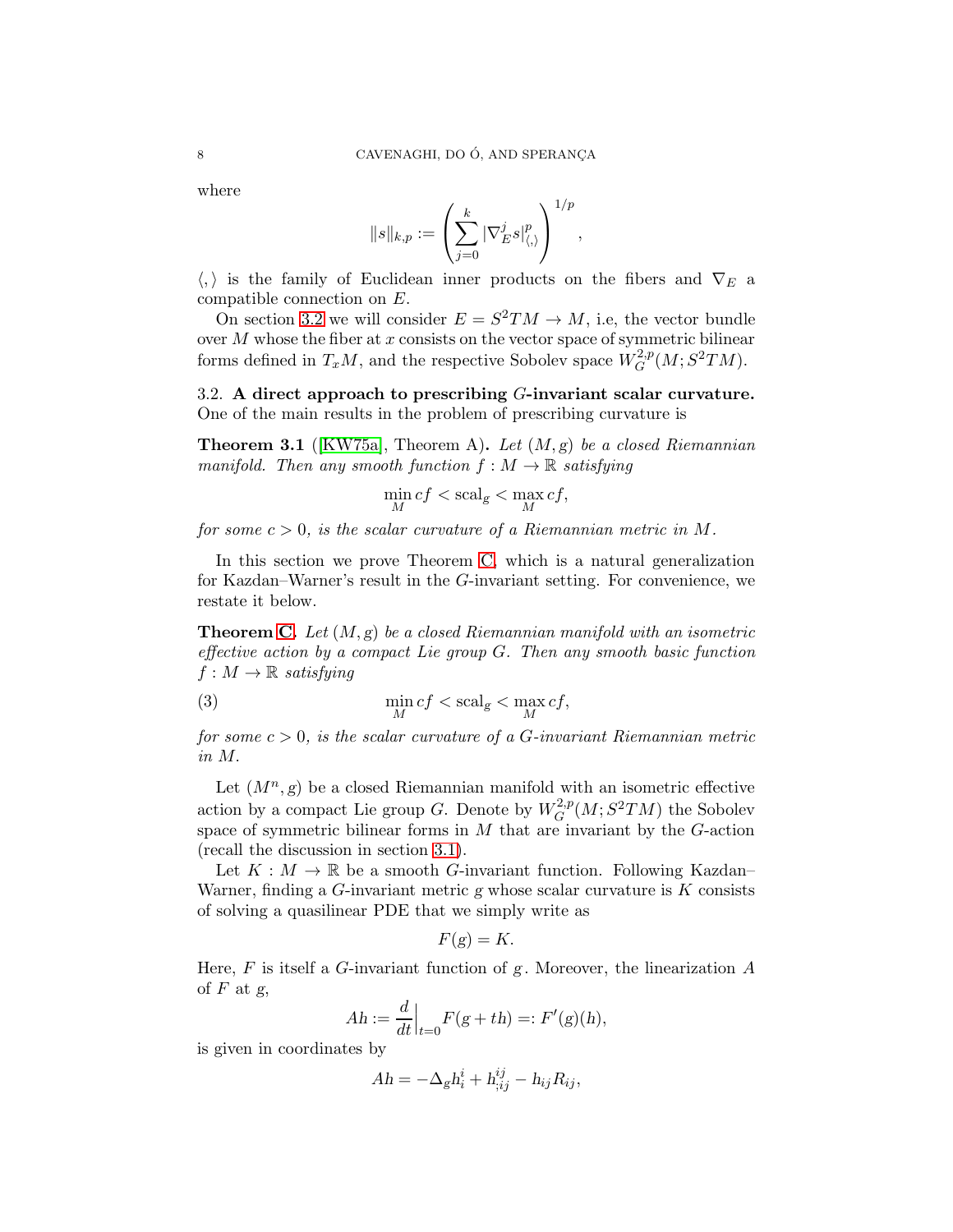where  $R_{ij}$  are the coordinates of the Ricci tensor of g. It's formal  $L_G^2$ -adjoint is given by

<span id="page-8-0"></span>(4) 
$$
A^*u = -(\Delta_g u) g + \text{Hess } u - u \text{Ric}(g)
$$

We remark that, as in [\[KW75a\]](#page-36-10), a straightforward computation shows that the symbol of  $A^*$  is injective.

The proof of Theorem [C](#page-2-0) follows easily from the following Lemmas (compare with Lemmas 1, 2 and the Approximation Lemma in [\[KW75a\]](#page-36-10)):

<span id="page-8-3"></span>**Lemma 3.2.** Let  $(M^n, g)$  be a closed manifold with an isometric effective action by a compact Lie group G. Let  $A = F'(g)$ . Then ker  $A^* = \{0\}$ except possibly if  $F(g)$  is either a positive constant or  $F(g) = 0$  and  $Ric(g) = 0$ . Moreover, if ker  $A^* = \{0\}$  then the map  $A: W_G^{2,p}$  $G^{2,p}(M;S^2TM) \to$  $L^p_{\mathcal{C}}$  $_{G}^{p}(M;\mathbb{R}), p>1$ , is a surjection.

Proof. Our proof follows very closely the proof of [\[FM74,](#page-35-13) Theorem 3, p. 480].

It is easy to see that the image of  $A\Big|_{W^{2,p}_G(M;S^2TM)}$  $\subset L^p_{\mathcal{C}}$  $_{G}^{p}(M;\mathbb{R})$ . Assume first that  $F(g) = 0$  and that  $Ric(g) \neq 0$  and let u be such that  $A^*u = 0$ . Taking the trace on equation [\(4\)](#page-8-0) one has

<span id="page-8-1"></span>(5) 
$$
(n-1)(-\Delta_g u) = F(g)u = 0.
$$

Hence, by the Hopf Lemma it follows that  $u = constant$ . But equation [\(4\)](#page-8-0) implies then that  $u \text{Ric}(g) = 0$ , what is a contradiction except if  $u \equiv 0$ .

Assume now that  $F(g)$  is not a positive constant and take u such that  $A^*u = 0$ . Taking the divergence on equation [\(4\)](#page-8-0) gives:

<span id="page-8-2"></span>(6) 
$$
\frac{1}{2}udF(g) = 0
$$

where we have used that

$$
\delta \operatorname{Ric}(g) = -\frac{1}{2} dF(g),
$$
  

$$
\delta \operatorname{Hess} u - d\Delta_g u + g(du, \operatorname{Ric}(g)) = 0,
$$

where  $\delta$  denotes the divergence operator.

Suppose by absurd that  $u \neq 0$ . If u never vanishes, then  $dF(g) = 0$  and hence  $F(g)$  = constant. According to the first equality on [\(5\)](#page-8-1), it follows that u is an eigenvector of  $-\Delta_g$ . Therefore  $F(g) \geq 0$ . So by hypotheses, it must follow that  $F(g) = 0$ . But equation [\(4\)](#page-8-0) implies, in this case, that  $Ric(g) = 0$ , which is again a contradiction. Therefore,  $u$  must vanishes at a point  $x$ .

If  $du(x) = 0$ , by considering a geodesic  $\gamma$  starting at x, the real valued function  $h(s) = u \circ \gamma(s)$  satisfies a linear second order ODE with initial conditions  $u(0) = 0, u'(0) = g(\nabla u, \gamma'(0)) = du(x)(\gamma'(0)) = 0$ . Hence,  $h \equiv 0$ and, since M is assumed to be complete,  $u \equiv 0$ . Therefore,  $du(x) \neq 0$  and 0 is a regular value of u. In this case, [\(6\)](#page-8-2) implies that  $dF(g) = 0$  on an open dense set, what is again a contradiction with the first equality in [\(5\)](#page-8-1).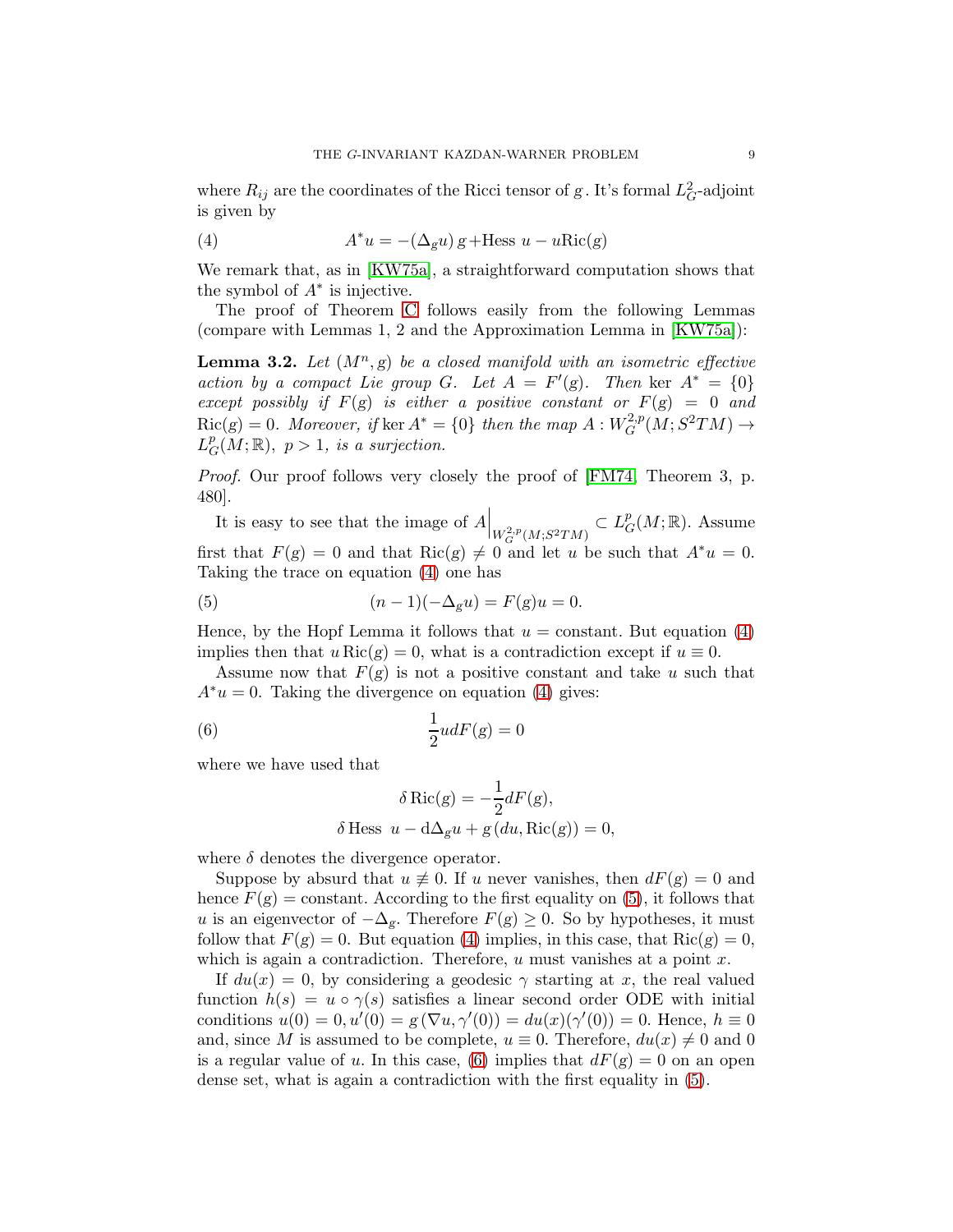For the second claim, note that ker  $AA^* = \text{ker } A^* = \{0\}$ . Therefore, according to [\[BE69,](#page-35-14) Lemma 4.4, p. 383], the composition operator  $AA^*:W_G^{4,p}$  $\iota_G^{4,p}(M;\mathbb{R}) \to L^p_G$  $_{G}^{p}(M;\mathbb{R})$  is elliptic. Moreover, according to [\[BE69,](#page-35-14) Theorem 4.1, p. 383], it is surjective and consequently invertible, so it follows that  $A$  is surjective.

Assume that  $p > n = \dim M$ . Then the Sobolev Embedding Theorem implies that any  $g \in W^{2,p}_G$  $G^{2,p}(M; S^2TM)$  is continuously differentiable. Denote by  $S^2_+TM$  the vector bundle over M whose fiber at  $x \in M$  consists on the vector space of symmetric bilinear positive definite forms in  $T_xM$ . Since F is quasi-linear it follows that  $F: W_G^{2,p}$  $L_G^{2,p}(M;S^2_+TM)\to L_G^p$  $_{G}^{p}(M;\mathbb{R})$  is continuous and that F' is continuous in the sense that: if  $||g-\tilde{g}||_{2,p} < \delta$  then

$$
||F'(g)h - F'(\tilde{g})h||_p < \epsilon ||h||_{2,p}.
$$

That is,  $F$  is Frechét differentiable.

<span id="page-9-1"></span>**Lemma 3.3.** Let  $A = F'(g)$  and  $f \in L_c^p$  $_{G}^{p}(M;\mathbb{R}), p > n.$  Assume that  $A^*$  is injective. Then  $F: W_G^{2,p}$  $L_G^{2,p}(M;S^2_+TM)\to L_C^p$  $_{G}^{p}(M;\mathbb{R})$  is locally surjective.

Proof. This is done by the means of the classical Inverse Function Theorem on Banach spaces. Take  $U \subset W_G^{4,p}$  $G^{4,p}(M)$ , a small G-invariant neighbourhood of 0, such that  $V := A^*(U)$  satisfies  $g + V \subset W_Q^{1,2}$  $G^{1,2}(M;S^2_+TM)$ . That is,  $g+V$ consists only of positive definite symmetric tensors. Define the quasilinear elliptic operator

$$
Q(u) := F(g + A^* u).
$$

Note that Q satisfies  $Q'(0) = AA^*$ , which is an elliptic operator with trivial kernel, being therefore invertible (see [\[BE69,](#page-35-14) Theorem 4.1, p. 383]). Moreover, since ker  $A^* = \{0\}$  then A is surjective (Lemma [3.2\)](#page-8-3). Therefore, the linear operator  $AA^*$  is bounded with bounded inverse. The Inverse Function Theorem then implies that  $Q(U)$  contains a G-invariant neighbourhood U of  $Q(0) = F(g)$  where  $Q|_{\tilde{U}}$  is invertible, concluding the proof.  $\Box$ 

<span id="page-9-0"></span>**Lemma 3.4** (Approximation Lemma). Let  $(M, g)$  be a closed Riemannian manifold with an isometric action by a compact Lie group G. Let  $f, h : M \to$ R be continuous basic  $L_p$  functions in M such that  $\min_M f \leq h \leq \max_M f$ . Then, for any  $\epsilon > 0$  and  $1 \leq p < \infty$ , there exist a G-equivariant diffeomorphism  $\Phi : M \to M$  such that

$$
||f \circ \Phi - h||_p < \epsilon.
$$

Sketch of the proof. We follow along the lines of Kazdan–Warner original proof([\[KW75b,](#page-36-11) Theorem 2.1]) by observing that the original construction can be done in the manifold part of  $M/G$  through flows of vector fields, and so they can be lifted to M via basic horizontal fields. With this in mind, we only sketch the proof adding the missing elements to it.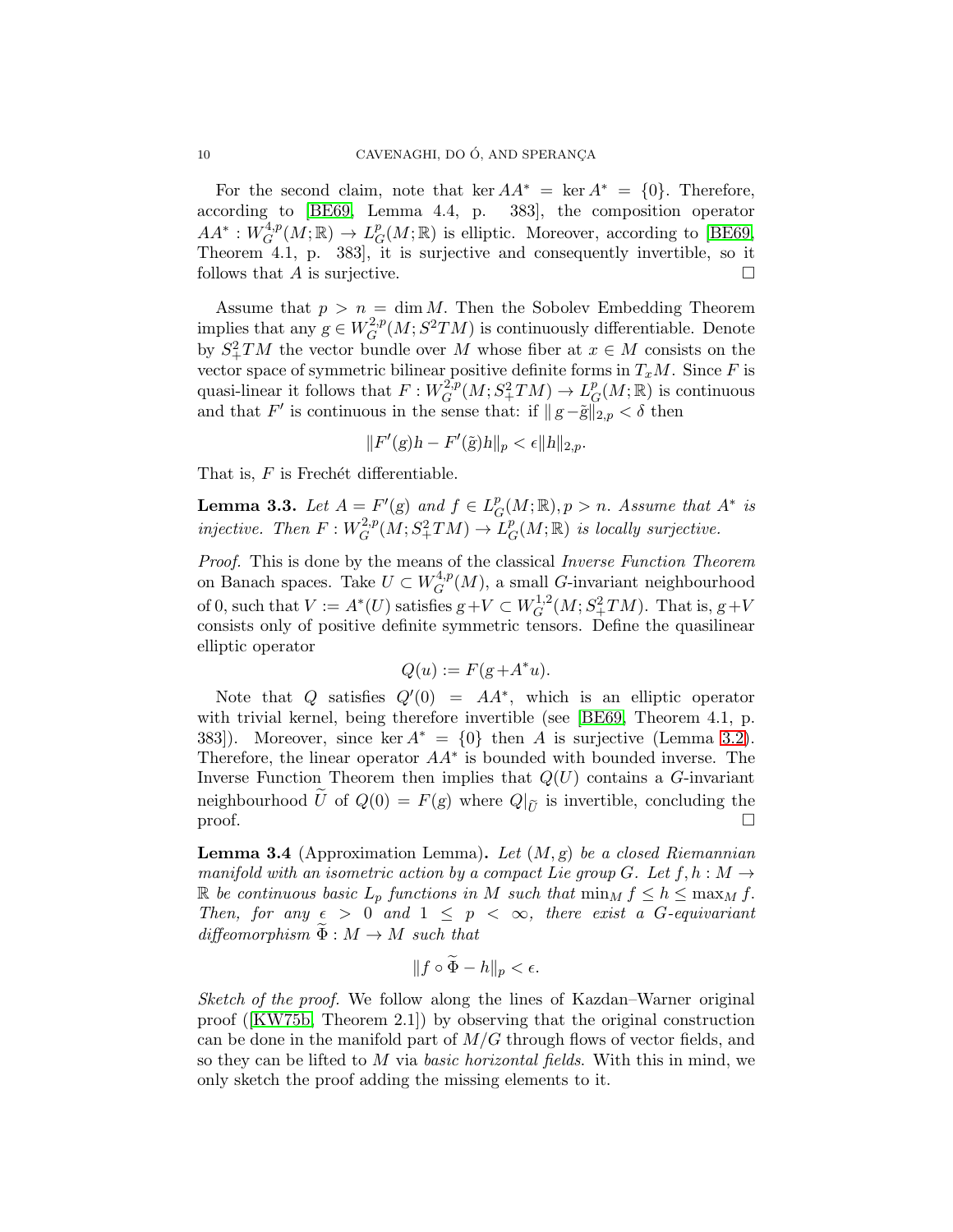Fix  $\delta > 0$  throughout. There exists an open invariant subset  $\tilde{E} \subset M$  such that

$$
\int_{M\setminus \tilde E} |f(x) - g(x)|^p \, \mathrm{d} x \le \delta.
$$

Moreover,  $\tilde{E}$  can be chosen to contain a tubular neighborhood of the singular stratum. Concluding that E is contained in the regular stratum and  $E, M \backslash E$ are G-invariant subsets. This observation allows us to work in the manifold part of the quotient  $M/G$  and use the same steps as Kazdan–Warner. Denote the regular stratum of M by  $M^{reg}$  and the manifold part of  $M/G$ by  $M^{reg}/G = M^*$ . Recall that  $M^*$  is a convex open dense subset of  $M/G$ . Write  $E = \tilde{E}/G$  and  $\bar{f}, \bar{g}$  for the respective functions defined on  $M/G$ .

Choose a triangulation  $\{\Delta_i\}$  of some subset  $M^* \supseteq M_1 \supseteq E$  such that g is arbitrarily close to a constant function in every triangle  $\Delta_i$ . That is, we can find a triangulation  $\{\Delta_i\}$  of  $M_1$  such that

$$
\sup_{x,y \in \Delta_i} |\bar{g}(x) - \bar{g}(y)| < \delta.
$$

Now, for each *i*, fix a point  $b_i$  in the interior of  $\Delta_i$  and take a collection of pairwise different points  $\{x_i\} \subset M/G$  such that  $|\bar{f}(x_i) - \bar{g}(b_i)| < \delta$ . Such collection exists since the required condition on  $f$  and  $g$  is open and the image of  $q$  is contained in the image of  $f$ .

We then decompose  $\Phi$  into two diffeomorphisms  $\Phi = \Phi_2 \circ \Phi_1$ . We require that  $\Phi$  fix  $M/G \setminus E$  and that  $\Phi_1(b_i) = x_i$ . It is well-known that such a diffeomorphism can be realized as the time-1 flow of a vector field. We include a construction for completeness sake. Given a pair  $x_i, b_i$ , choose an embedding  $\phi: S^1 \to E$  of the unit circle  $S^1 \subset \mathbb{C}$  such that  $\phi(1) = b_1$  and  $\phi(-1) = x_1$ . The map  $z \mapsto d\phi_z(iz)$  defines a vector field along  $\phi(S^1)$  which can be extended as a vector field that vanishes outside an arbitrarily thin tubular neighborhood of  $\phi(S^1)$ . Note that the time- $\pi$  flow of this vector field interchanges the position of  $b_i$  and  $x_i$ , as desired. Moreover, we can assume that no other  $b_j, x_j$  is contained in the support of the field, allowing us to construct  $\Phi_1$  as the composition of a finite number of time- $\pi$  flows.

Now, choose an open neighborhood  $\Omega$  of the  $(n-1)$ -skeleton  $\cup_i \partial \Delta_i$  such that

$$
\int_{\Omega} |\bar{f} \circ \Phi_1(x) - \bar{g}(x)|^p \, \mathrm{d}x < \delta.
$$

Next, for every  $b_i$ , choose an open neighbourhood  $V_i$  such that  $V_i \subset M_1 \setminus \Omega$ and  $|\bar{f} \circ \Phi_1(b_i) - \bar{f} \circ \Phi_1(y)| < \delta$ . Construct  $\Phi_2$  in such a way that it is the identity in some neighborhood  $\Omega_1$  satisfying

$$
\cup_i \partial \Delta_i \subset \Omega_1 \subset \overline{\Omega}_1 \subset \Omega,
$$

and  $\Phi_2(\Delta_i \setminus \Omega_1) \subset V_i$ . Such a diffeomorphism can be easily realized as a flow by identifying the interior of  $\Delta_i$  with an *n*-ball  $B^n$ . For instance, one can consider some sort of radial contraction which is the identity near the boundary and choose  $\Omega_1$  accordingly.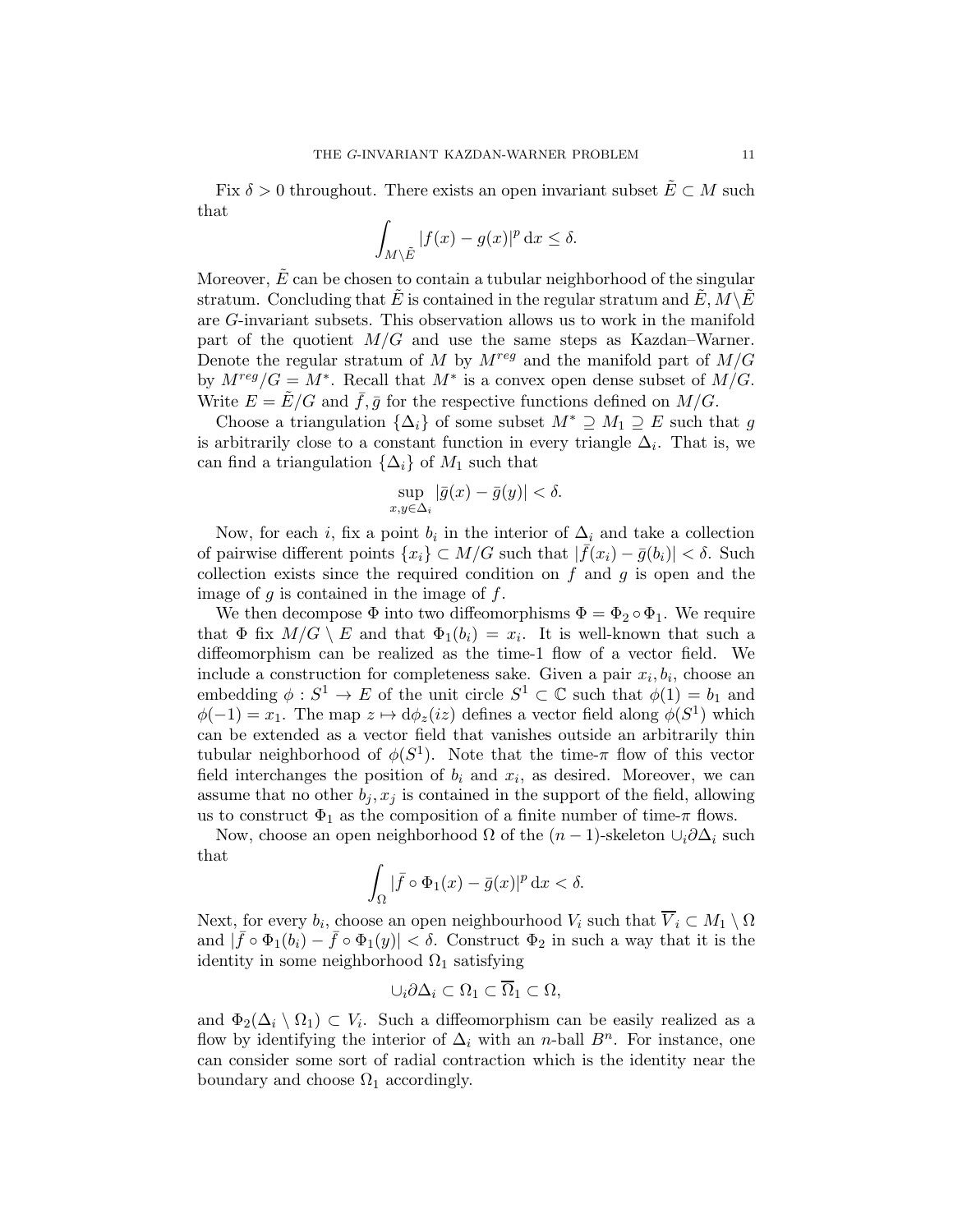The arguments above together with the last computation in the proof of [\[KW75b,](#page-36-11) Theorem 2.1] shows that, in each  $\Delta_i$ , we can choose  $\Phi$  such that  $\bar{f} \circ \Phi$  is  $L^p$ -close to the constant function  $\bar{g}(b_i)$ . The Lemma now follows by recalling that one can always lift vector fields from  $M^*$  to  $M^{reg}$  in a special way: for every point  $p \in M^{reg}$  and vector  $\overline{v} \in TM^*$ , there is a unique  $v \in (T_p G p)^{\perp}$  that projects to  $\bar{v}$ . A vector field in  $M^{reg}$  which is the result of such a lift is called a basic horizontal fields. Its flow is known to be  $G$ -equivariant, concluding the proof.  $\Box$ 

We now complete the proof of Theorem [C.](#page-2-0)

*Proof of Theorem [C.](#page-2-0)* Assume that  $\text{scal}_g$  satisfies inequality [\(3\)](#page-7-1). If needed, in order to fulfill the hypotheses of Lemma [3.2,](#page-8-3) make a G-invariant perturbation of  $g$  in a way that the inequality [\(3\)](#page-7-1) still holds. According to Lemma [3.4,](#page-9-0) there is a G-equivariant diffeomorphism  $\Phi$  such  $f \circ \Phi$ is arbitrarily close to  $F(g)$  in the  $L^p$ -norm. Lemma [3.3](#page-9-1) implies that there is a G-invariant Riemannian metric  $\tilde{g}$  such that  $scal_{\tilde{g}} = f \circ \Phi$ . A direct computation shows that the G-invariant metric  $\Phi^{-1}(c\tilde{g})$  has scalar curvature equals to f. The regularity theory implies that, provided  $p > n$ ,  $\Phi^{-1}(c\tilde{g})$  is smooth since  $\tilde{g} = g + A^*u$  for some smooth G-invariant function  $u : M \to \mathbb{R}$ .

<span id="page-11-0"></span>3.3. A variational approach to the G-invariant Kazdan-Warner problem: the case of conformally equivalent metrics. Throughout this section, let  $(M^n, g)$ ,  $n \geq 3$ , be a closed Riemannian manifold with an isometric effective action by a compact non-discrete Lie group G.

Given any  $c \in \mathbb{R}$ , we search for smooth positive G-invariant solutions to the following PDE, obtained by a suitable conformal change of g:

(7) 
$$
4b_n \Delta_g u - \text{scal}_g u + cu^{\gamma_n} = 0,
$$

where  $\gamma_n := \frac{n+2}{n-2}$  $\frac{n+2}{n-2}$  and  $b_n := \frac{n-1}{n-2}$  $\frac{n-1}{n-2}$ 

In contrast to Kazdan–Warner([\[KW75a\]](#page-36-10)), we proceed by variational methods. Namely, consider the following functional

<span id="page-11-1"></span>
$$
J(u) = 2b_n \int_M |\nabla u|_g^2 + \frac{1}{2} \int_M \text{scal}_g u^2 - \frac{c}{2^*} \int_M u^{2^*}
$$

defined in  $W^{1,2}(M) =: W^{1,2}(M)$ , where  $2^* := 2n/(n-2)$ . Note that J is well defined and of class  $C^1$  according to the Sobolev Embedding Theorem. Moreover, since J is G-invariant, it admits a restriction to  $W_G^{1,2}$  $G^{1,2}(M)$ . The presence of an isometric actions makes it possible to deal with equation [\(7\)](#page-11-1) by variational methods. This is justified since , as a consequence of the classical Slice Theorem, [\[AB15,](#page-34-1) Theorem 3.49, p.65], there is an open dense set with full measure where orbits have positive constant dimension, called the regular stratum.

Denote by  $d := \max\{0, \min_{x \in M} \dim G_x\}$ . According to Theorem [\[Heb96,](#page-35-12) Theorem 5.6, p. 92], it follows that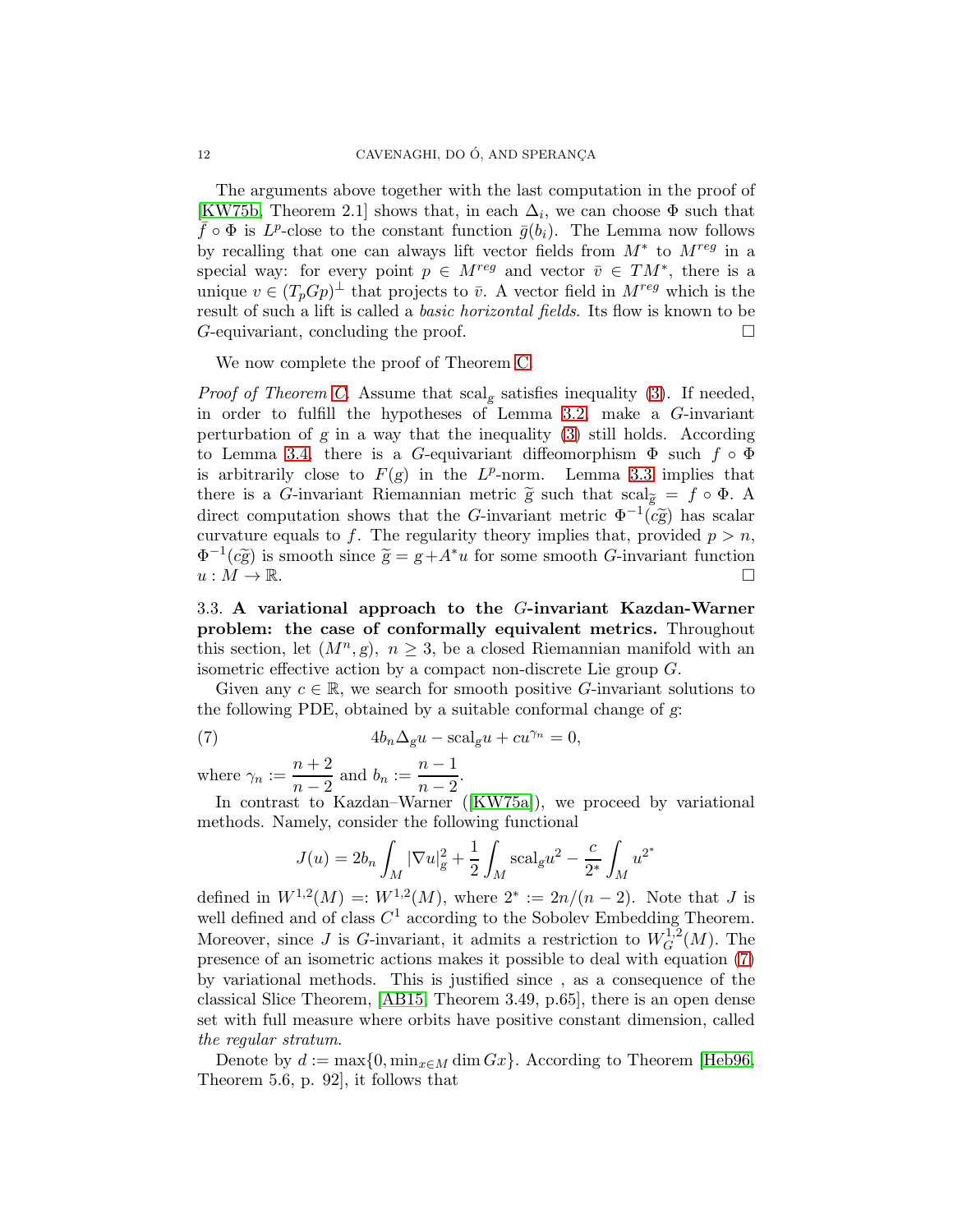- (i) if  $n d \leq p$ , then for any real number  $q \geq 1$  one has that  $W^{1,p}_G$  $G^{1,p}(M)$ compactly embeds in  $L^p(M)$ ;
- (ii) if  $n-d > p$ , then for any real number  $1 \leq q \leq \frac{(n-d)q}{q}$  $\frac{(n-a)q}{(n-d-q)}$  one has that  $W^{1,p}_G$  $L_G^{1,p}(M)$  embeds in  $L_G^q$  ${}^q_G(M)$  and this embedding is compact provided that  $q < \frac{(n-d)p}{p}$  $\frac{(n-a)p}{(n-d-p)}$

One then concludes that (i) and (ii) imply (compare with [\[Heb96,](#page-35-12) Corollary 5.7, p. 93], [\[HebVa93,](#page-35-3) [HebVa97\]](#page-35-4)):

<span id="page-12-0"></span>**Theorem 3.5** (Larger embeddings). Let  $(M, q)$  be a closed Riemannian manifold with an isometric effective action by a compact non-discrete Lie group G. Then, for any  $p \in [1,n)$ , there is  $p_0 > \frac{hp}{\sqrt{n}}$  $\frac{np}{(n-p)}$  =: p<sup>\*</sup> such that  $W^{1,p}_G$  $L_G^{1,p}(M)$  embeds compactly in  $L_G^q$  $_{G}^{q}(M)$  for every  $1 \leq q \leq p_0$ .

Here we prove Theorem [B](#page-1-1) after proving several minor results. We start by observing that:

- (a) if scal<sub>g</sub>  $\equiv 0$  then the PDE [\(7\)](#page-11-1) is reduced to  $4b_n\Delta_g u = -cu^{\gamma_n}$ . Therefore, if one takes  $c \neq 0$ , the only possible solution to it is  $u \equiv 0$ . Similarly, if  $c = 0$  the only solution is  $u \equiv$  constant;
- (b) on the other hand, by assuming  $c > 0$ . One can multiply [\(7\)](#page-11-1) by  $u^{-1}$  and integrate by parts to get

$$
4b_n \int_M \frac{1}{u^2} |\nabla u|_g^2 - \int_M \text{scal}_g + \int_M c u^{2^*} = 0.
$$

Thus concluding that,  $\int_M \mathrm{scal}_g \geq 0;$ 

(c) finally, if  $c = 0$ , then [\(7\)](#page-11-1) is reduced to

$$
4b_n\Delta_g u = \text{scal}_g u.
$$

Therefore, by multiplying it by  $u^{-1}$  and integrating, one concludes that  $\int_M \mathrm{scal}_g \geq 0.$ 

Considering the aforementioned obstructions we prove:

<span id="page-12-1"></span>**Lemma 3.6.** Assume that  $\text{scal}_g$  is a continuous non-zero function such that min scal<sub>g</sub>  $\geq 0$  and let  $c > 0$ . Given  $\epsilon > 0$ , consider the set

$$
\mathbf{M}_G := \left\{ u \in W^{1,2}_G(M) : u \ge 0, \ \frac{c}{2^*} \int_M u^{2^*} = \epsilon \right\}.
$$

For

$$
J(u) = 2b_n \int_M |\nabla u|_g^2 + \frac{1}{2} \int_M \mathrm{scal}_g u^2 - \frac{c}{2^*} \int_M u^{2^*},
$$

it holds that

(1)  $J|_{\mathbf{M}_G}$  is coercive;

(2)  $\mathbf{M}_G$  is weakly closed and  $J|_{\mathbf{M}_G}$  is weakly lower semicotinuous.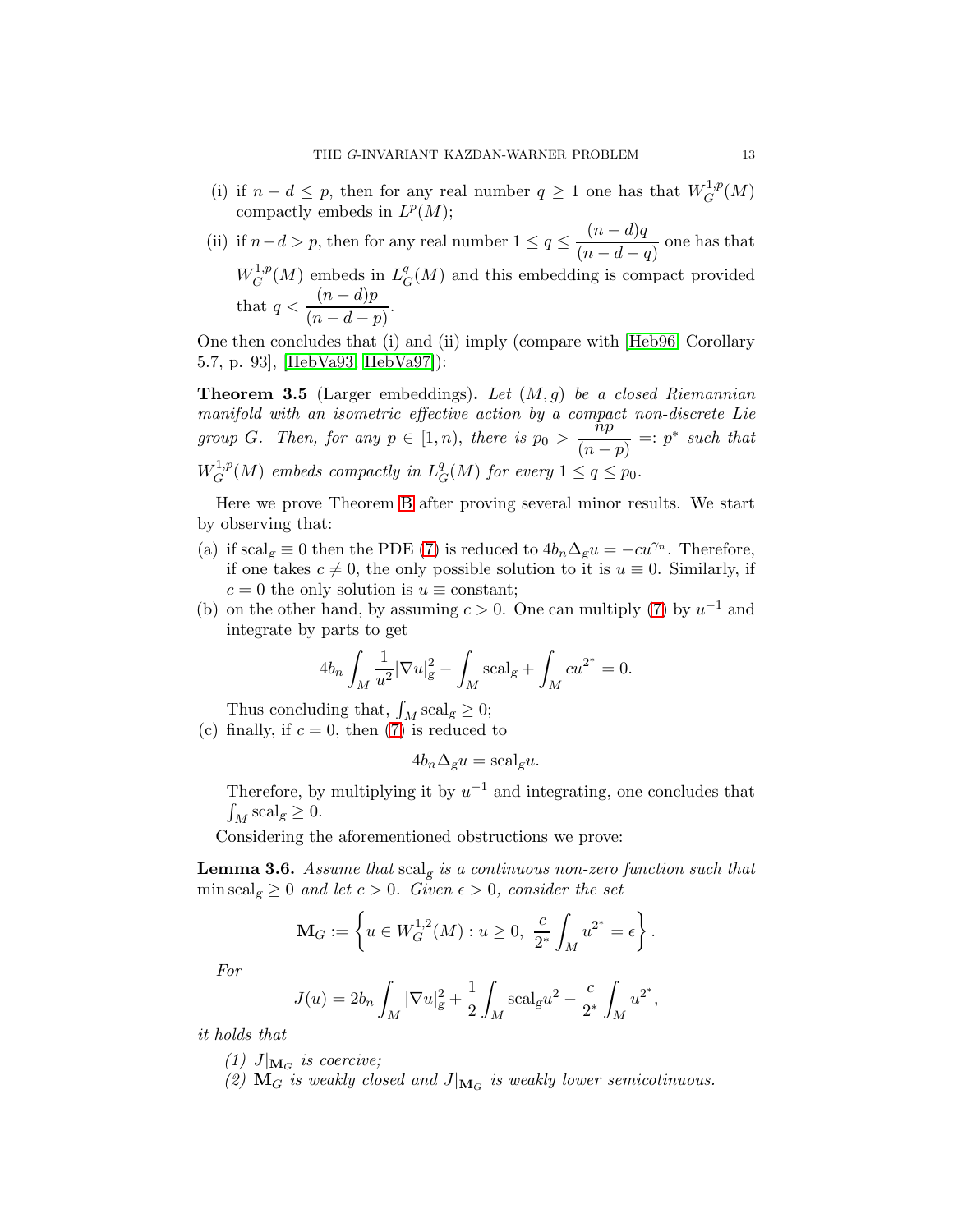Proof. (1) Note that

(8) 
$$
J(u) \ge 2b_n \int_M |\nabla u|_g^2 + \frac{\min_M \text{scal}_g}{2} \int_M u^2 - \frac{c}{2^*} \int_M u^{2^*}
$$

(9) 
$$
= 2b_n \int_M |\nabla u|_g^2 + \frac{\min_M \text{scal}_g}{2} \int_M u^2 - \epsilon.
$$

Therefore, according to the Poincaré inequality, since  $\min_M \text{scal}_g \geq$  $0, J(u) \to \infty$  if  $||u||_{W_Q^{1,2}(M)} \to \infty$ .

(2) Assume that  $\mathbf{M}_G \supset \{u_m\} \to u \in W^{1,2}(M)$ . Once  $\{u_m\} \subset W^{1,2}_G$  $G^{1,2}(M)$ and this is a Banach space (so it is convex and closed, then weakly closed) one has that  $u \in W_G^{1,2}$  $G^{1,2}(M)$ . According to Theorem [3.5](#page-12-0) one has the compact embedding of  $W_G^{1,2}$ bedding of  $W_G^{1,2}(M)$  in  $L^{2^*}(M)$ , from where it follows that  $c \int_M u^{2^*} = \epsilon 2^*$ . Moreover, the sequence  $\{u_m\}$  has a pointwise convergent subsequence, so that  $u \geq 0$  almost everywhere. Therefore,  $u \in M_G$  and  $M_G$  is weakly closed.

On the other hand, the weak convergence implies that

$$
\liminf_{m \to \infty} ||u_m||_{1,2} \ge ||u||_{1,2}.
$$

Moreover, since  $\int_M u_m^2 \to \int_M u^2$  is a convergent sequence, one has

$$
\liminf_{m \to \infty} \|u_m\|_{1,2}^2 = \int_M u^2 + \liminf_{m \to \infty} \int_M |\nabla u_m|^2.
$$

Hence

$$
\liminf_{m \to \infty} \int_M |\nabla u_m|^2 \ge \int_M |\nabla u|^2.
$$

Since  $\text{scal}_g$  is continuous, one concludes that

$$
\liminf_{m \to \infty} J(u_m) \ge 2b_n \int_M |\nabla u|^2 + \frac{1}{2} \int_M \mathrm{scal}_g u^2 - \frac{c}{2^*} \int_M u^{2^*}.
$$

It then follows that the restriction  $J\vert_{\mathbf{M}_G}$  has a minimum  $u \in \mathbf{M}_G$ . We will show that has a symmetric minimum point. Note that if  $v \in W_G^{1,2}$  $G^{1,2}(M),$ the Lagrange Multiplier Theorem states that there is  $\lambda \in \mathbb{R}$  such that

$$
J'(u)(v) = 4b_n \int_M \langle \nabla u, \nabla v \rangle + \int_M \text{scal}_{g} uv = (1 + \lambda)c \int_M u^{\gamma_n} v.
$$

Therefore, u is a weak solution of [\(7\)](#page-11-1) with c replaced by  $c' = (1 + \lambda)c$ . On the other hand, by computing  $J'(u)(u)$ , we conclude that  $1 + \lambda > 0$ , thus  $c' > 0.$ 

Moreover, due to the regularity theory of elliptic PDE's one concludes that the solution  $u$  is smooth as long as scal<sub>g</sub> and  $f$  are smooth. In fact, note that the non-linearity on the PDE [\(7\)](#page-11-1) corresponds to the term  $u^{\gamma_n}$ . Since the function  $F: x \to x^{\gamma_n}$  is of class  $C^1$  and the solution u has finite essential supremum, then  $F(u) \in W^{1,2}(M)$ . An iterative application of Theorem 3.58 in [\[Aub98,](#page-34-2) p. 87] implies the result. The maximum principle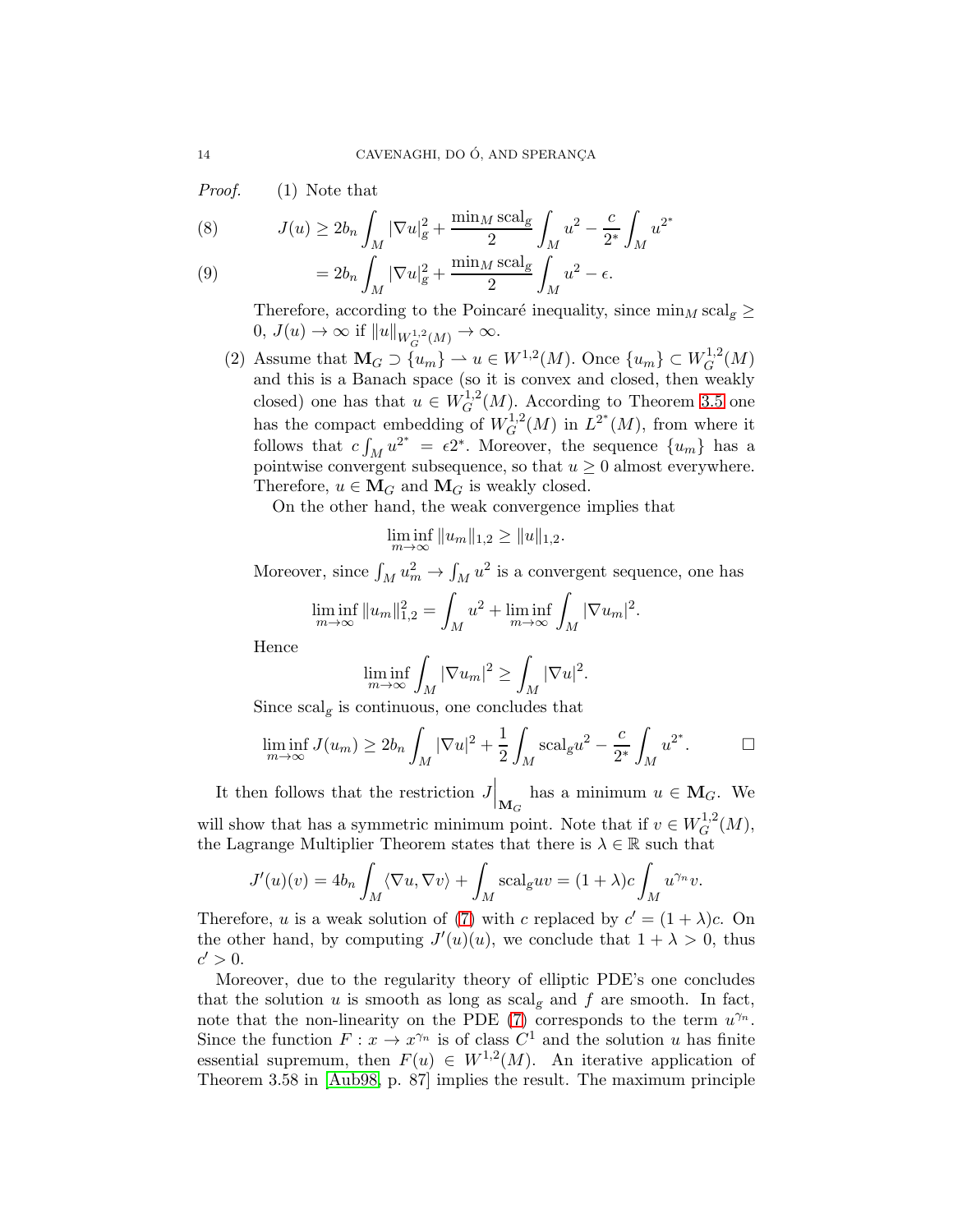[\[Aub98,](#page-34-2) Proposition 3.75, p.98] implies that the obtained solution is positive. A simple rescaling of the resulting metric (corresponding to  $u \mapsto u + a$ , for some a) provides the right constant scalar curvature metric. We thus have proved that:

<span id="page-14-2"></span>**Proposition 3.7.** Let  $(M^n, g)$ ,  $n \geq 3$  be a closed Riemannian manifold with an isometric effective action by a compact non-discrete Lie group G. If scal<sub>g</sub>  $\geq 0$  and scal<sub>g</sub>  $\neq 0$ , then any  $c > 0$  is the scalar curvature of a G-invariant metric.

As an immediate consequence one gets:

<span id="page-14-1"></span>**Corollary 3.8.** Let  $(M^n, g)$ ,  $n \geq 3$  be closed Riemannian manifold with an effective isometric action by a compact non-discrete Lie group G. Assume that M does not carry a G-invariant metric of positive scalar curvature. Then, if  $\text{scal}_g \geq 0$ ,  $\text{scal}_g \equiv 0$ .

We proceed to the proof of item (1) in Theorem [B.](#page-1-1)

<span id="page-14-0"></span>**Proposition 3.9.** Let  $(M^n, g)$ ,  $n \geq 3$  be a closed Riemannian manifold with an isometric effective action by a compact non-discrete Lie group G. Then there is  $c \geq 0$  such that for any  $c' \geq c$  there exists a G-invariant Riemannian metric g such that  $\text{scal}_g = -c'$ .

*Proof.* Take  $c \geq 0$  such that

$$
\left(\frac{2^*}{2}\right) \min_M \operatorname{scal}_\mathrm{g} \operatorname{vol}(M)^{1-2^*/2} + c \ge 0,
$$

and consider the functional

$$
J(u) = 2b_n \int_M |\nabla u|_g^2 + \frac{1}{2} \int_M \mathrm{scal}_g u^2 + \frac{c}{2^*} \int_M u^{2^*}.
$$

Hölder inequality implies that

(10) 
$$
\left(\int_M u^2\right) \leq \text{vol}(M)^{1-2/2^*} \left(\int_M u^{2^*}\right)^{2/2^*}.
$$

We now consider two separate cases. Depending if min scal<sub>g</sub>  $\leq 0$  or  $\min \text{scal}_g > 0$ , respectively, we have

$$
J(u) \ge 2b_n \int_M |\nabla u|_g^2 + \frac{1}{2} \min_M \text{scal}_g \text{vol}(M)^{1-2/2^*} \left( \int_M u^{2^*} \right)^{2/2^*} + \frac{c}{2^*} \int_M u^{2^*};
$$
  

$$
J(u) \ge 2b_n \int_M |\nabla u|_g^2 + \frac{c}{2^*} \int_M u^{2^*}.
$$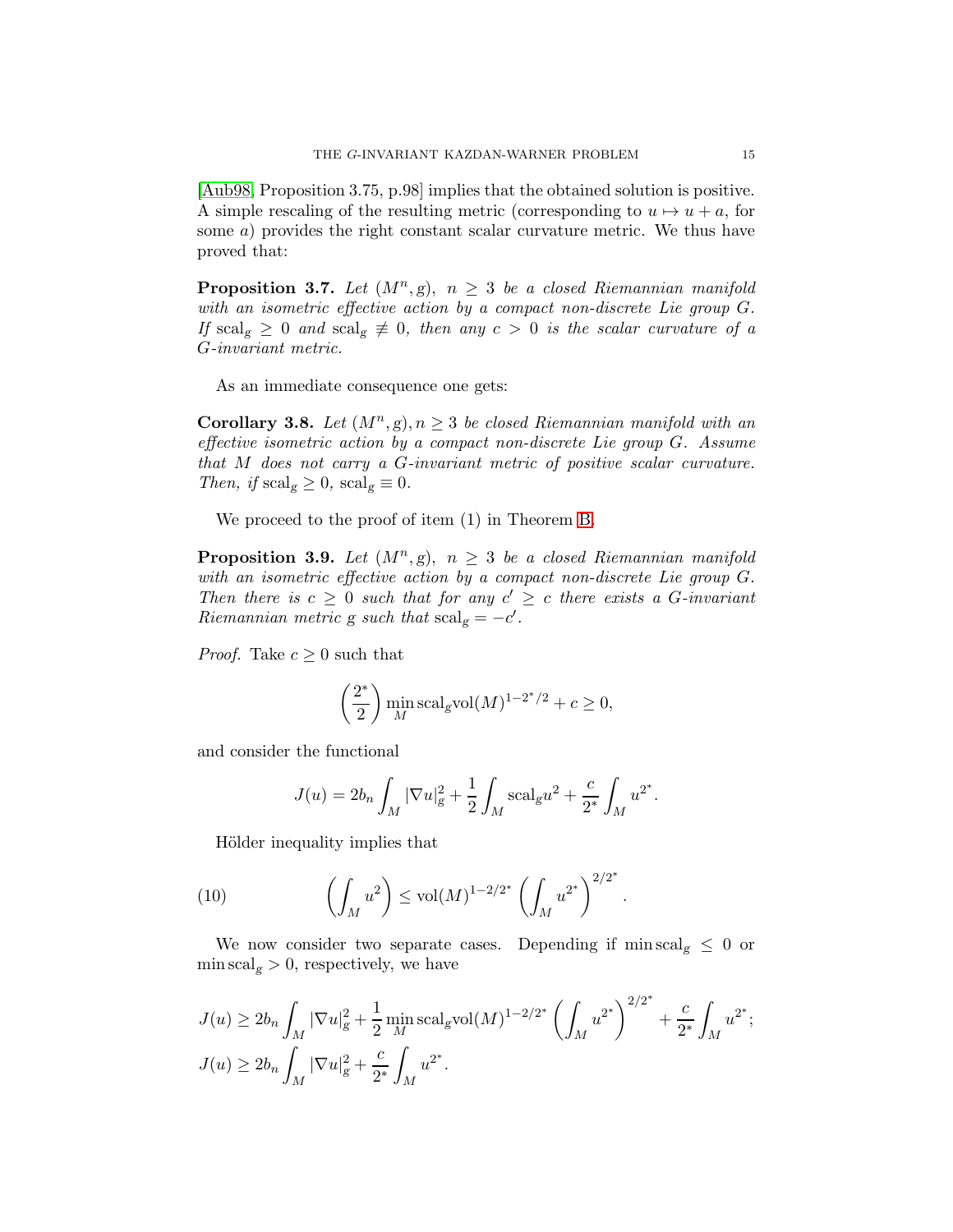To show that J is coercive, observe that, if  $\int_M u^{2^*} \to \infty$ , then  $\left(\int_M u^{2^*}\right)^{2/2^*} < \int_M u^{2^*}$ . Hence,

$$
J(u) \ge 2b_n \int_M |\nabla u|_g^2 + \left(\frac{1}{2} \min_M \text{scal}_g \text{vol}(M)^{1-2/2^*} + \frac{c}{2^*}\right) \int_M u^{2^*};
$$
  

$$
J(u) \ge 2b_n \int_M |\nabla u|_g^2 + \frac{c}{2^*} \int_M u^{2^*}.
$$

from where it follows that J is coercive if  $\frac{2^*}{2} \min_M \text{scal}_g \text{vol}(M)^{1-2/2^*} + c > 0$ or  $c > 0$ , respectively. Whenever one of these terms vanish, we can restrict ourselves to a subspace of  $W_G^{1,2}$  with an upper bound on the functions and proceed in a similar fashion as in item 1. in Lemma [3.6.](#page-12-1)

Following further the proof of Lemma [3.6,](#page-12-1) we can show that  $J$  has a critical point in  $W^{1,2}_G$  $G<sup>{1,2}</sup>$  that can be taken with finite essential supremum. The Principle of Symmetric Criticality of Palais [\[Pal79,](#page-36-19) p. 23] implies that this is a weak solution for the PDE [\(7\)](#page-11-1). Combining Theorem 3.58 on [\[Aub98,](#page-34-2) p. 87] and the maximum principle [\[Aub98,](#page-34-2) Proposition 3.75, p.98] we conclude that such weak solution is smooth and positive.

We thus conclude the proof of Theorem [B:](#page-1-1) items (1), (2) and (3) follows from Proposition [3.9,](#page-14-0) Corollary [3.8](#page-14-1) and Proposition [3.7,](#page-14-2) respectively.

We finish this section by proving Theorem [A.](#page-1-0)

Proof of Theorem [A.](#page-1-0) We first observe that Theorem [C](#page-2-0) implies that a manifold admitting a G-invariant metric with constant scalar curvature c guarantees that every basic function that is negative somewhere (resp. positive) is a scalar curvature of  $(M, G)$ , if  $c < 0$  (resp.  $c > 0$ ). Therefore, Proposition [3.9](#page-14-0) shows that every  $(M, G)$  admits any scalar curvature function that is negative somewhere. Moreover, if a non-vanishing non-negative scalar is admissible, Proposition [3.7](#page-14-2) shows that  $(M, G) \in \mathscr{P}^G$ .

The last assertion in the Theorem follows from a slightly improved version of Theorem A in [\[LY74\]](#page-36-12), proved in [\[CeSS18\]](#page-35-5), and Proposition [3.7:](#page-14-2)

<span id="page-15-1"></span>**Theorem 3.10** (Cavenaghi–e Silva–Sperança). Let  $(M, g)$  be a compact Riemannian manifold with an effective isometric G-action, where G is a compact non-abelin Lie group. Then g develops positive scalar curvature after a finite Cheeger deformation.

 $\Box$ 

#### 4. Improved curvature estimates

<span id="page-15-0"></span>The proof of Theorem [3.10,](#page-15-1) together with Theorem [3.7,](#page-14-2) provide a better view on the variety of functions that are realizable as scalar curvature functions of (G-invariant) metrics. Specifically, the proof of Theorem [3.10](#page-15-1) gives a pinching estimate for a G-invariant metric after a long Cheeger deformation, which is described only in terms of orbit types and isotropy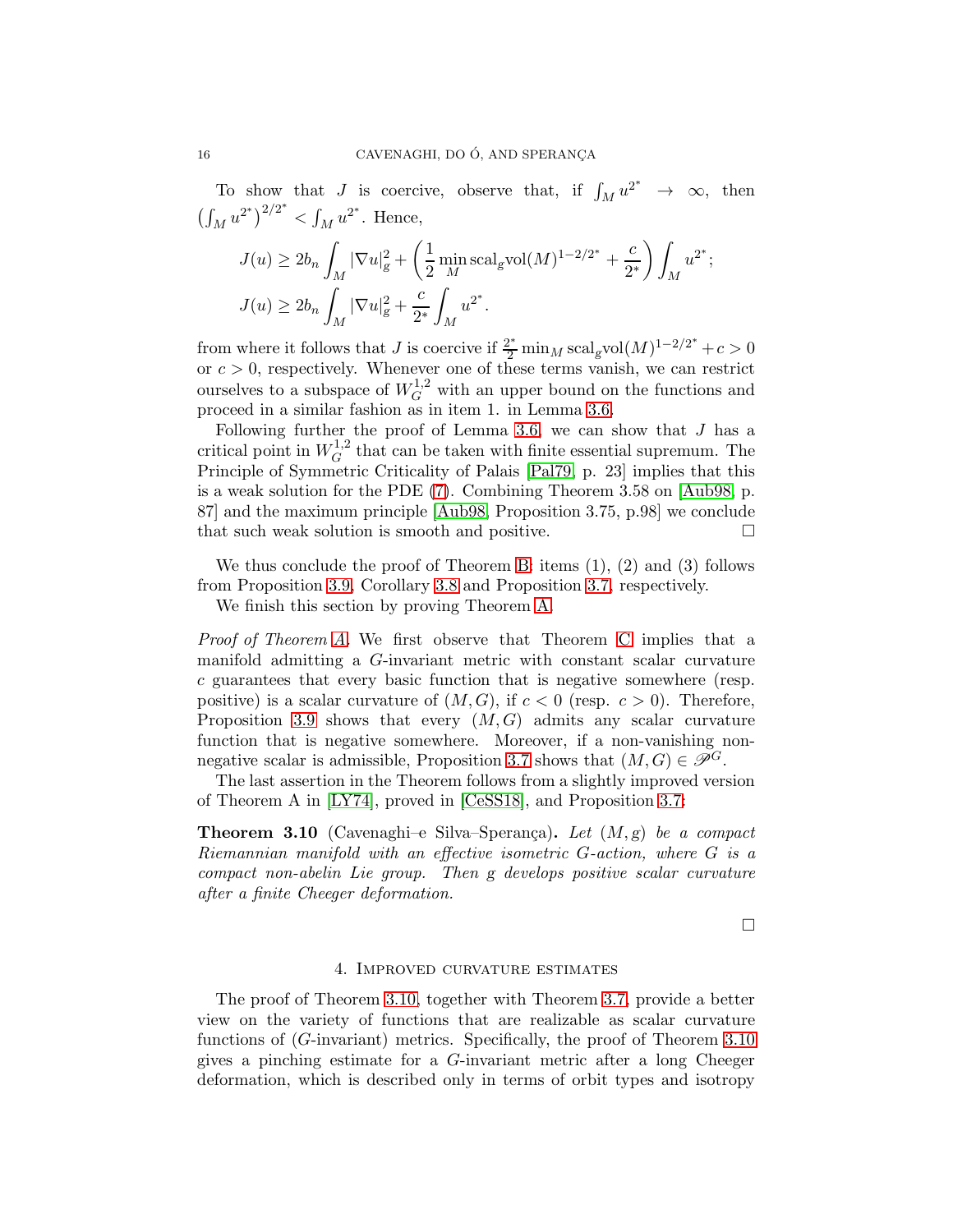representations. On the other hand, a similar behaviour is found after a canonical deformation. We study both cases in this section.

4.1. Scalar curvature Pinching under Cheeger deformations. Given a singular point  $x \in M$ , its isotropy representation  $\tilde{\rho}_x : G_x \to O(T_xM)$ , naturally acts on the space normal to the orbit. Fixed  $X \in \nu_x G_x$ , the differential of  $\tilde{\rho}_x$ , computed at the identity, defines a map

$$
\rho_X: \mathfrak{g}_x \to \nu_x Gx
$$

$$
U \mapsto (d\tilde{\rho}_x)_e(U)X.
$$

Following [\[CeSS18\]](#page-35-5), we call an element in the image of  $\rho_X$  as a *fake horizontal* vector with respect to X, and denote  $\rho_X(\mathfrak{g}_x) = \mathcal{H}_X$ . We (abuse notation and) denote by  $\rho_X^{-1}$  the inverse of  $\rho_X$  restricted to  $\mathcal{H}_X$ .

If g is non-abelian, we can describe the scalar curvature pinching of a long-time Cheeger deformation by using the following parameters:

(11) 
$$
\overline{\text{scal}}_{G/G_x} = \frac{1}{4} \sum_{i,j=1}^k ||[v_i, v_j]||_g^2,
$$

(12) 
$$
\xi(\rho_x) = \sum_{i,j=1}^{n-k} \frac{\|e_j^{\mathcal{H}_{e_i}}\|_g^4}{\|\rho_{e_i}^{-1}(e_j^{\mathcal{H}_{e_i}})\|_Q^2}
$$

where  $\{e_i\}$  and  $\{v_i\}$  are g- and Q-orthonormal basis for  $\nu_xGx$  and  $\mathfrak{m}_x$ , respectively.

<span id="page-16-1"></span>**Proposition 4.1.** Suppose  $\mathfrak g$  non-abelian and let  $g_t$  be the Cheeger deformation of g. Then,

$$
\lim_{t \to \infty} \frac{\max_{x \in M} \operatorname{scal}_{g_t}(x)}{\min_{x \in M} \operatorname{scal}_{g_t}(x)} = \frac{\max_{x \in M} \{\operatorname{scal}_{G/G_x} + 3\xi(\rho_x)\}}{\min_{x \in M} \{\operatorname{scal}_{G/G_x} + 3\xi(\rho_x)\}}.
$$

Proof. Given a G-invariant metric g, the scalar curvature of its Cheeger deformation was computed in [\[CeSS18\]](#page-35-5):

<span id="page-16-0"></span>(13) 
$$
\text{scal}_{g_t}(p) = \sum_{i,j=1}^n K_g(C_t^{1/2}e_i, C_t^{1/2}e_j) + \sum_{i,j=1}^n z_t(C_t^{1/2}e_i, C_t^{1/2}e_j) + \sum_{i,j=1}^k \frac{\lambda_i \lambda_j t^3}{(1 + t\lambda_i)(1 + t\lambda_j)} \frac{1}{4} ||[v_i, v_j]||_Q^2.
$$

Some definitions are required:

- (1) Given  $x \in M$ , let  $P : \mathfrak{m}_x \to \mathfrak{m}_x$  is the unique endomorphism that satisfies  $Q(PU, V) = g(U^*, V^*)$  for every  $U, V \in \mathfrak{m}_x$ . Consider  $\{\lambda_i\}$ as the set of eigenvalues of P;
- (2)  $C_t$ :  $T_xM \rightarrow T_xM$  is defined by  $C_t|_{\nu_xG_x} = 1$  and  $C_tU^* = (1 +$  $tP)^{-1}(U^*).$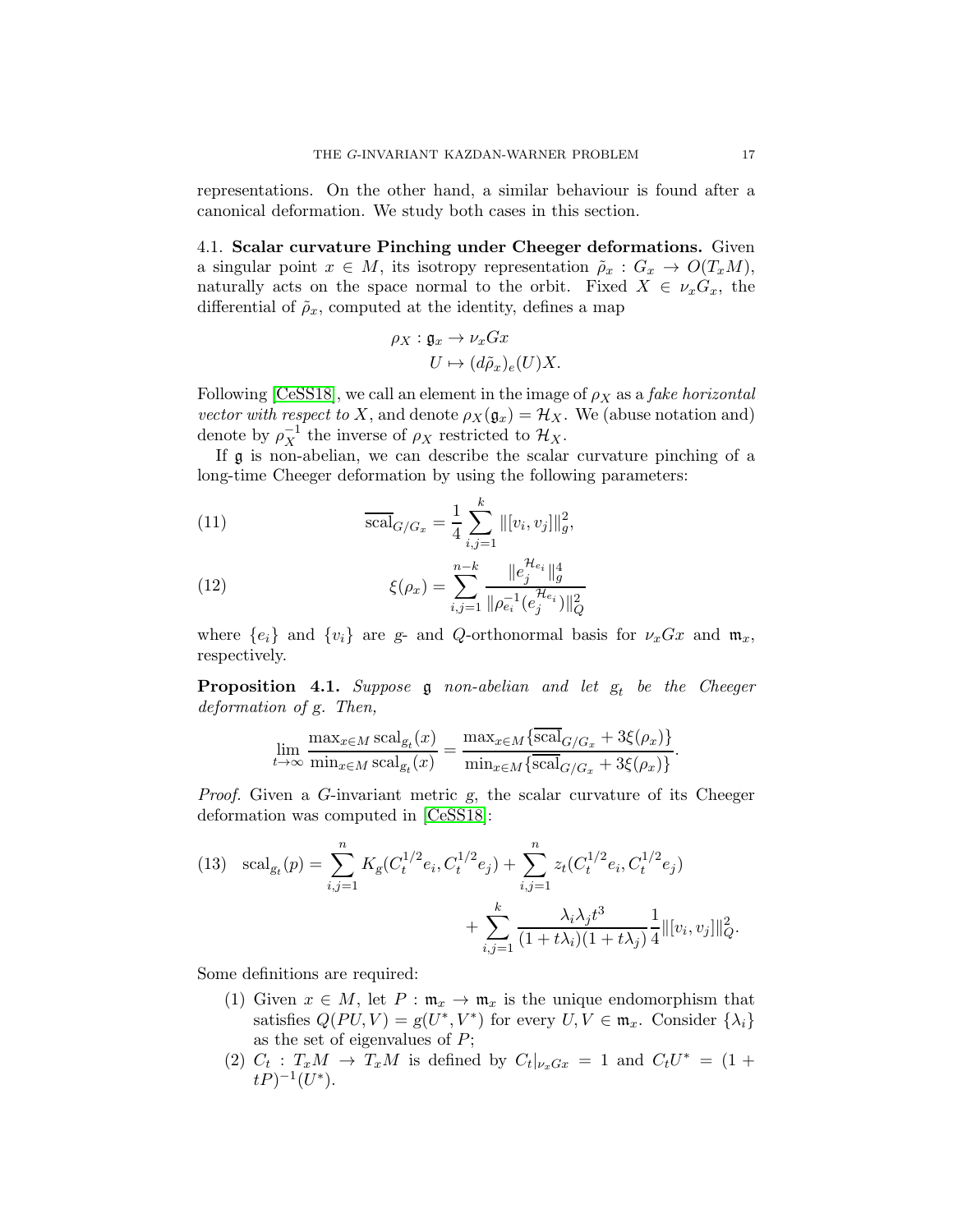$z_t$ , on its turn, is quadratic in each entry and is described in [\[CeSS18,](#page-35-5) Lemma 3.1.1]. We gather the relevant information below:

<span id="page-17-0"></span>**Lemma 4.2.** For every  $\overline{X} = X + U^*$ ,  $\overline{Y} = Y + V^*$ ,  $X, Y \in \nu_x Gx$ ,  $z_t$ satisfies

(14) 
$$
z_t(\overline{X}, \overline{Y}) = 3t \max_{\substack{Z \in \mathfrak{g}, \\ ||Z||_Q = 1}} \frac{\{ dw_Z(\overline{X}, \overline{Y}) + \frac{t}{2}Q([PU, PV], Z)\}^2}{t g(Z^*, Z^*) + 1},
$$

where  $w_Z(\overline{X}) = \frac{1}{2} g(\overline{X}, Z^*)$  is a one-form in TM satisfying

(15) 
$$
\mathrm{d}w_Z(V^*, X) = \frac{1}{2} X g(V^*, Z^*),
$$

(16) 
$$
\mathrm{d}w_Z(Y,X) = g(\nabla_X Y,Z^*),
$$

(17) 
$$
dw_Z(U^*, V^*) = Q([PU, V] + [U, PV] - P[U, V], Z).
$$

Moreover, if  $U \in \mathcal{H}_X$ ,

(18) 
$$
\mathrm{d}w_Z(U,X) = g(U,\nabla_X Z^*).
$$

One concludes that the second and third summands in [\(13\)](#page-16-0) are either zero or grow like  $t$ . It is sufficient to study these terms to prove the Theorem since every other term is bounded. Moreover,

(19) 
$$
\lim_{t \to \infty} \frac{1}{t} K_{g}(C_t^{1/2} e_i, C_t^{1/2} e_j) = 0
$$

(20) 
$$
\lim_{t \to \infty} \frac{1}{t} \sum_{i,j=1}^k \frac{\lambda_i \lambda_j t^3}{(1+t\lambda_i)(1+t\lambda_j)} \frac{1}{4} ||[v_i, v_j]||_Q^2 = \overline{\text{scal}}_{G/G_x};
$$

<span id="page-17-1"></span>(21) 
$$
\lim_{t \to \infty} \frac{1}{t} \sum_{i,j=1}^{n} z_t (C_t^{1/2} e_i, C_t^{1/2} e_j) = \lim_{t \to \infty} \frac{1}{t} \sum_{i,j=1}^{n-k} z_t (e_i, e_j).
$$

It is just left to study the last term. Using Lemma [4.2,](#page-17-0) one concludes that every term in [\(21\)](#page-17-1) with either  $i > n - k$  or  $j > n - k$  is bounded, since  $C_t^{1/2}$  $t^{1/2}$   $|T G x = (1 + tP)^{-1/2}$  goes to zero as  $t^{-1/2}$ . To analyze the case  $i, j \leq n - k$ , we use the compactness of the unit ball  $||Z||_Q = 1$ , and take a fixed Z such that

$$
\lim_{t \to \infty} \frac{1}{t} z_t(e_i, e_j) = 3 \lim_{t \to \infty} \frac{dw_Z(e_i, e_j)^2}{tg(Z^*, Z^*) + 1}.
$$

One readily sees that this limit is zero unless  $g(Z^*, Z^*) = 0$ . On the other hand, if  $Z \in \mathfrak{g}_x$ , by observing that

$$
\nabla_{e_j} Z^*(x) = (\mathrm{d}\rho_x)_e(Z)(e_j) = \rho_{e_j}(Z),
$$

Lemma [4.2](#page-17-0) guarantees that  $dw_Z(e_i, e_j) = dw_Z(e_i^{\mathcal{H}_{e_j}})$  $i^{reg}$ ,  $e_j$ ). In this case, Z can be taken as  $\rho_{e_j}^{-1}(e_i^{\mathcal{H}_X})/||\rho_{e_j}^{-1}(e_i^{\mathcal{H}_{e_j}})$  $\binom{n_{e_j}}{i}$ , which necessarily realizes the maximum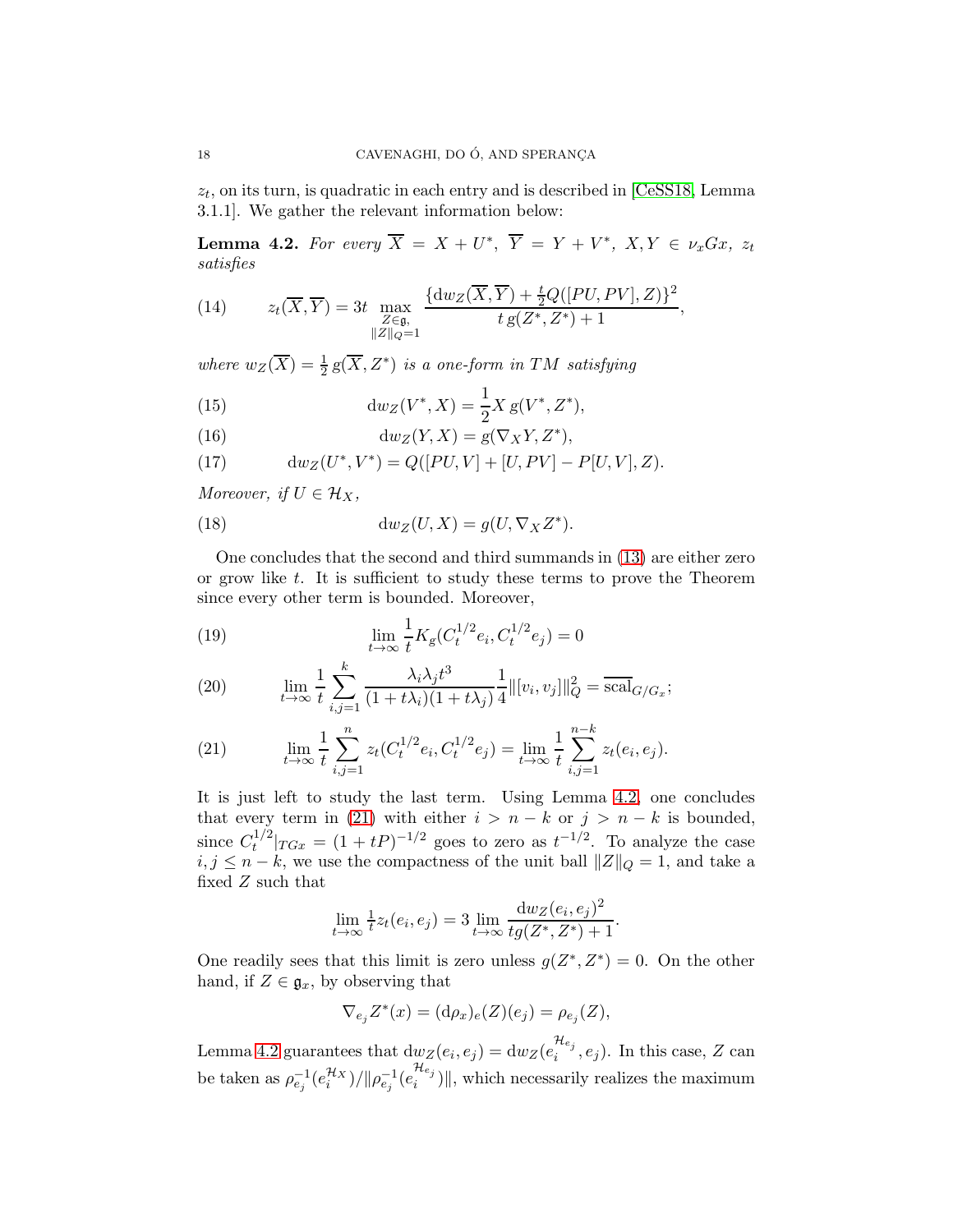and shows that

$$
\sum_{i,j=1}^{n-k} \lim_{t \to \infty} \frac{1}{t} z_t(e_i, e_j) = 3\xi(\rho_x).
$$

Theorem [F](#page-3-1) now follows directly from Proposition [4.1.](#page-16-1)

*Proof of Theorem [F.](#page-3-1)* Since a semi-free action has no singular orbits, the  $\xi$ term is not present. Moreover, since the regular part of  $M$  is convex (see [\[AB15,](#page-34-1) Theorem 3.49, p. 65]), every pair of isotropy Lie subalgebra are conjugate to each other. Thus, we conclude that  $\operatorname{scal}_{G/G_x}$  is constant with respect to  $x$ , making the limit in Proposition [4.1](#page-16-1) equal to 1. Theorem [F](#page-3-1) now follows from Theorem A in [\[KW75a\]](#page-36-10) and the paragraph before Corollary [D.](#page-2-1)

We now complete the proof of Theorem [E](#page-3-0) by considering  $\mathfrak g$  abelian.

Proof of Theorem [E.](#page-3-0) As in the proof of Lemma [3.4,](#page-9-0) we work in the regular part of the  $M/G$ . Denote by  $\pi : M \to M/G$  the quotient map and note that the restriction of  $\pi$  to the regular stratum defines a smooth principal bundle with image a smooth manifold. Denote by  $\tilde{g}$  the Riemannian metric induced by this restriction of  $\pi$  to its image and assume that  $\bar{g}$  has positive scalar curvature. In particular scal<sub> $\tilde{g}$ </sub> has a positive lower bound in any compact set inside the regular stratum. Since Lemma [4.2](#page-17-0) guarantees that  $\lim_{t\to\infty} \operatorname{scal}_{g_t}(p) = +\infty$  at non-regular points, it is sufficient to prove that  $\text{scal}_{g_t}(p)$  converges to  $\text{scal}_{\tilde{g}}$  in the regular stratum.

To this aim, assume g abelian and recall that the respective equations for the Ricci curvature of  $g_t$  are, as in [\[CeSS18,](#page-35-5) Lemma 2.6],

$$
\operatorname{Ric}_{g_t}(C_t^{1/2}V^*) = \lim_{t \to \infty} \sum_{i=1}^n K_g(C_t^{1/2}e_i, C_t^{1/2}V^*) + \sum_{i,j=1}^n z_t(C_t^{1/2}e_i, C_t^{1/2}V^*),
$$
  
\n
$$
\operatorname{Ric}_{g_t}(X) = \sum_{i=1}^n K_g(C_t^{1/2}e_i, C_t^{1/2}X) + \sum_{i,j=1}^n z_t(C_t^{1/2}e_i, C_t^{1/2}X),
$$

where  $V \in \mathfrak{g}$  and  $X \in (T_p G p)^{\perp}$ .

One the one hand, observe that  $C_t^{1/2}V^* \to 0$  for every  $V \in \mathfrak{g}$  and  $z_t$ is bounded uniformly on  $t$  at points in the regular stratum (Lemma [4.2\)](#page-17-0). Thus,  $\text{Ric}_{g_t}(V^*) \to 0$  whenever **g** is abelian.

On the other hand, for  $p$  in the regular stratum, [\[CeSS18,](#page-35-5) Lemma 4.2] or [\[SW15,](#page-36-20) Proposition 4.3] implies that

$$
\lim_{t \to \infty} \text{Ric}_{g_t}(X) = \text{Ric}_{\bar{g}}(\text{d}\pi X)
$$

for every  $X \in (T_p G p)^{\perp}$ . Since  $C_t^{1/2} X = X$ , we conclude that  $\text{scal}_{g_t}(p)$ converges to  $\text{scal}_{\bar{e}}(\pi(p))$ , as desired.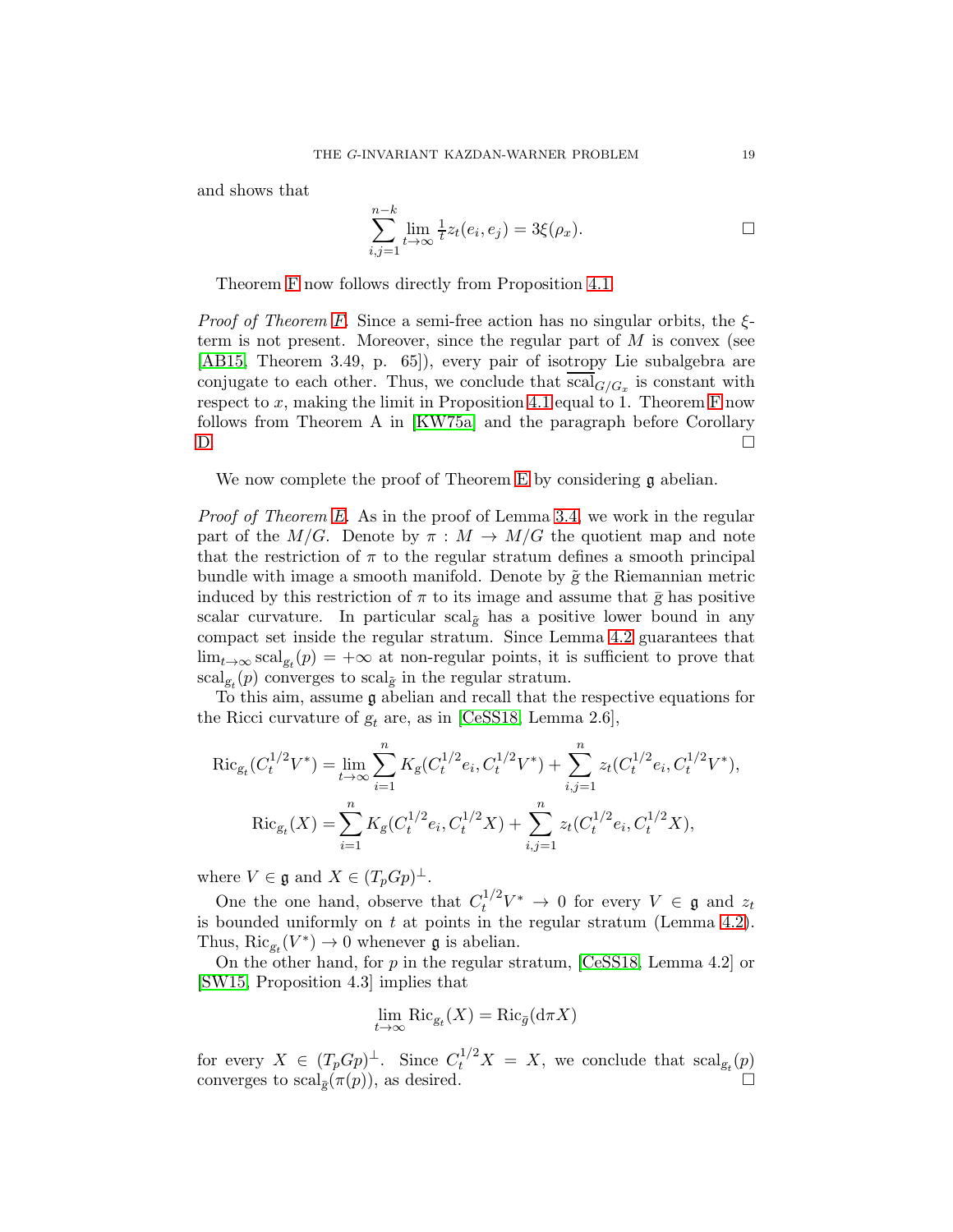4.2. Canonical variations on Fiber Bundles. Let  $F$   $\hookrightarrow$   $(\overline{M}, g')$   $\stackrel{\pi}{\rightarrow}$  $(M, h)$  be a fiber bundle with compact structure group  $G$ . From Theorem [B,](#page-1-1) there is a G-invariant metric  $g_F$  on F with constant scalar curvature c. Therefore, there is a metric g on  $\overline{M}$ , where  $\pi$  is a Riemannian submersion over  $(M, h)$  and every fiber is isometric to  $(F, g_F)$  (this is a standard construction using associated bundles. See, for example, Proposition 2.7.1 in [\[GW09\]](#page-35-15), for details.) Moreover, the fibers of  $\pi : (\overline{M}, g) \to (M, h)$  can be taken as totally geodesic.

Corollary [G](#page-3-2) is proved by using a widely-known deformation called canonical variation. To simplify the text, we denote

$$
\mathcal{V} = \ker \mathrm{d}\pi, \qquad \mathcal{H} = (\ker \mathrm{d}\pi)^{\perp}.
$$

Given  $s > 0$ , the canonical variation  $\tilde{g}$  of g is defined as:

$$
\widetilde{g} = g \Big|_{\mathcal{H} \times \mathcal{H}} + s \, g \Big|_{\mathcal{V} \times \mathcal{V}}.
$$

Since the fibers are contracted, it is expected that the positive curvature of the fibers increases the overall curvature, somehow. It is easy to see that this expected behaviour is the right one and this is the first step towards Theorem [G.](#page-3-2) The remaining is a direct application of a result in [\[Ber83\]](#page-35-1) and Theorem [E.](#page-3-0)

<span id="page-19-1"></span>**Lemma 4.3.** Suppose  $F \hookrightarrow \overline{M} \to M$  is a fibre bundle with compact structure group G. If  $(F, G) \in \mathscr{P}^G$ , then  $\overline{M} \in \mathscr{P}$ .

Proof. We first recall the curvature formulas in [\[Bes87\]](#page-35-16).

<span id="page-19-0"></span>**Proposition 4.4.** Let  $\pi : (F, g_F) \hookrightarrow (\overline{M}, g) \rightarrow (M, h)$  be a Riemannian submersion with totally geodesic fibers. Denote by  $K_{\widetilde{g}}, K_g, K_h, K_{g_F}$  the nonreduced sectional curvatures of  $\widetilde{g}, g, h$  and  $g_F$ , respectively. If  $X, Y, Z \in \mathcal{H}$ and  $V, W \in \mathcal{V}$ , then

$$
K_{\widetilde{g}}(X,Y) = K_g(d\pi X, d\pi Y)(1-s) + sK_g(X,Y),
$$
  
\n
$$
K_{\widetilde{g}}(X,V) = s^2K_g(X,V),
$$
  
\n
$$
K_{\widetilde{g}}(V,W) = sK_{g_F}(V,W).
$$

Fix  $x \in M$  and let  $\{e_i\}_{i=1}^n$  be an orthonormal basis for  $\mathcal{H}_x$  and  $\{e_j\}_{j=n+1}^{n+k}$ be an orthonormal basis for  $\mathcal{V}_x$ . Note that  $\{e_i\}_{i=1}^n \cup \{s^{-\frac{1}{2}}e_j\}_{j=n+1}^{n+k}$  is a  $\tilde{g}$ orthonormal basis for  $T_xM$ . Using Proposition [4.4,](#page-19-0) we obtain:

$$
scal_{\widetilde{g}}(x) = scal_{\widetilde{g}}^{\mathcal{H}}(x) + 2s \sum_{j=n+1}^{n+k} \sum_{i=1}^{n} K_g(e_i, e_j) + s^{-1} scal_{g_F}(x),
$$

where

$$
scal_{\widetilde{g}}^{\mathcal{H}}(x) = scal_h(x)(1-s) + s \sum_{i,j=1}^{n} K_{\widetilde{g}}(e_i, e_j).
$$

Therefore, if  $c = \text{scal}_{g_F} > 0$ ,  $\text{scal}_{\tilde{g}} > 0$  for s sufficiently small.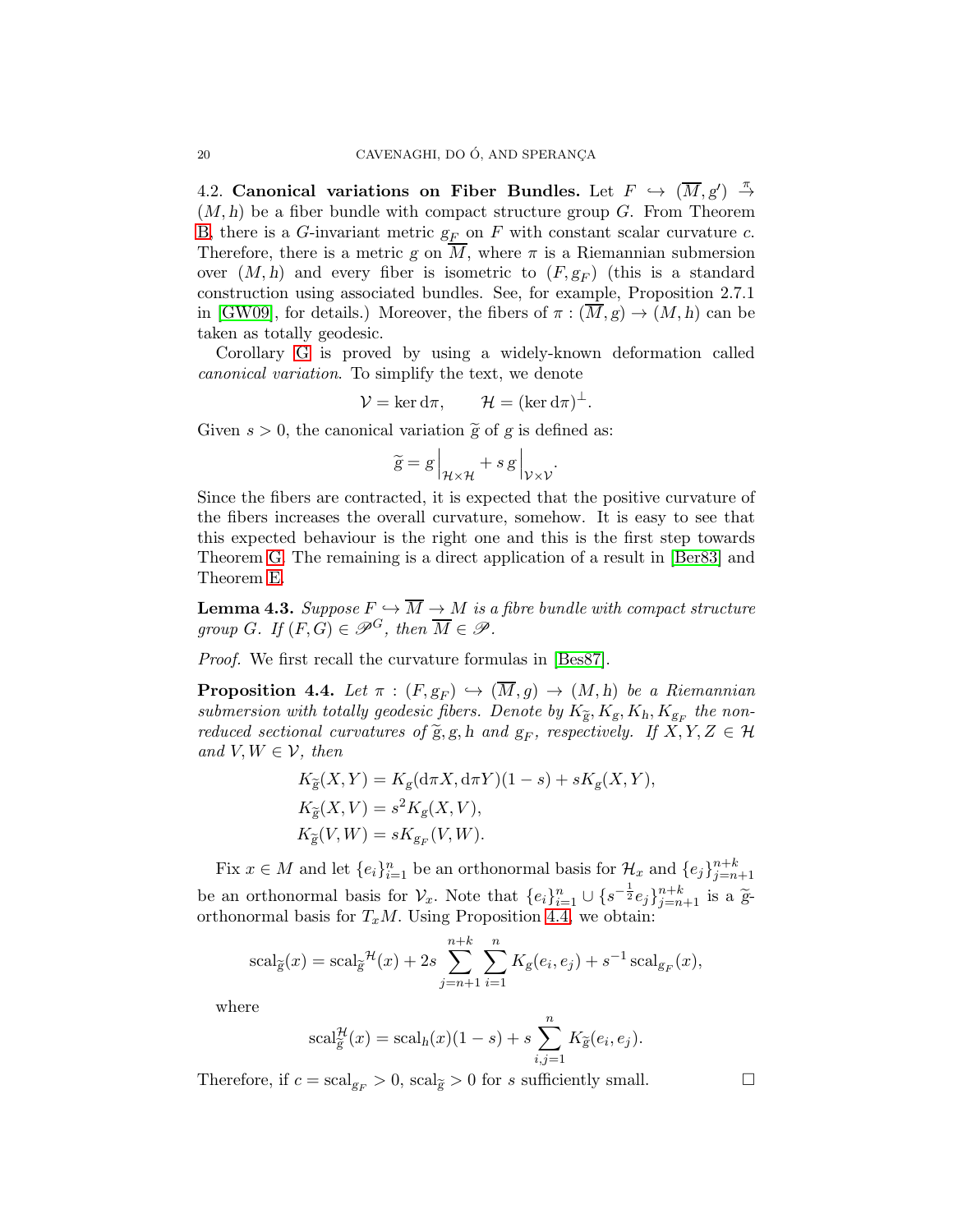*Proof of Theorem [G.](#page-3-2)* Consider a fibre bundle  $\pi : \overline{M} \to M$  with compact structure group G and suppose that  $\overline{M} \notin \mathscr{P}$ . From Lemma [4.3,](#page-19-1) we conclude that  $(F, G) \notin \mathscr{P}^G$  therefore, G is a compact group whose identity component is a torus T.

Recall that  $\pi$  can be seen as a bundle associated to a principal G-bundle  $P \rightarrow M$ . More specifically,  $\overline{M}$  is diffeomorphic to the twisted product  $P\times_{G}F$ . On the other hand, a result of Bergery [\[Ber83\]](#page-35-1) shows that a manifold N with a free T-action admits an invariant metric with positive scalar curvature if and only if the quotient  $N/T$  does. We conclude that  $\overline{M} = P \times_T F$  admits a metric with positive scalar curvature if and only if  $P \times F$  admits a T-invariant metric with positive scalar curvature. On the other hand, if  $M = P/T$  would have a metric with positive scalar curvature, P would have a T-invariant metric with positive scalar curvature. Therefore,  $P \times F$  would have a  $T \times T$ -invariant metric with positive scalar curvature. Since  $\overline{M} \notin \mathscr{P}$ , we conclude that no metric on M or T-invariant metric on  $(F, T)$  has positive scalar curvature.

#### <span id="page-20-0"></span>5. Prescribing scalar curvature via general vertical warpings

Our goal in this section is to study how to prescribe scalar curvature in fiber bundles which are, essentially, locally isometric to products. To this aim, we resort to a natural generalization of the canonical variation, called general vertical warping. Given a Riemannain submersion  $\pi : (\overline{M},g) \rightarrow$  $(M, h)$  and a smooth function  $\phi : M \to \mathbb{R}$ , we define the metric  $g_{\phi}$  along the same lines as the canonical variation:

$$
g_{\phi} = g \Big|_{\mathcal{H} \times \mathcal{H}} + e^{2\phi} g \Big|_{\mathcal{V} \times \mathcal{V}}.
$$

The submersion  $\pi : (\overline{M}, g_{\phi}) \to (M, h)$  is Riemannian and its fibers are  $e^{2\phi}$ homotetic to the original fibers in  $(\overline{M}, g)$ . The main result in this section is Proposition [5.1,](#page-20-1) from which Theorem [H](#page-4-0) follows.

Define

(22) 
$$
b_k := \frac{k+1}{8k}, \ c_k := \frac{(k+1)^2}{8(k-1)k}, \ \theta_k := 2\frac{k-1}{k+1}.
$$

<span id="page-20-1"></span>**Proposition 5.1.** Let  $\pi$  :  $F^k \hookrightarrow (\overline{M}^{n+k}, g) \rightarrow (M^n, h)$  be a Riemannian submersion from a closed oriented manifold  $\overline{M}$ . Assume that  $(\overline{M}, g)$  is locally isometric to a product whose fibers have constant scalar curvature  $c \in \mathbb{R}$ .

- (1) If  $c > 0$  and  $\min_{\overline{M}} \text{scal}_{h} > 0$  then any basic smooth function is the scalar curvature of some general vertical warping metric;
- (2) Assume  $c \leq 0$  and suppose that a basic function  $f : \overline{M} \to \mathbb{R}$  satisfies the condition:

<span id="page-20-2"></span>(23) 
$$
-b_k(f - \mathrm{scal}_h) + c_k c (\mathrm{vol}(M))^{2/\theta_k - 1} \ge 0.
$$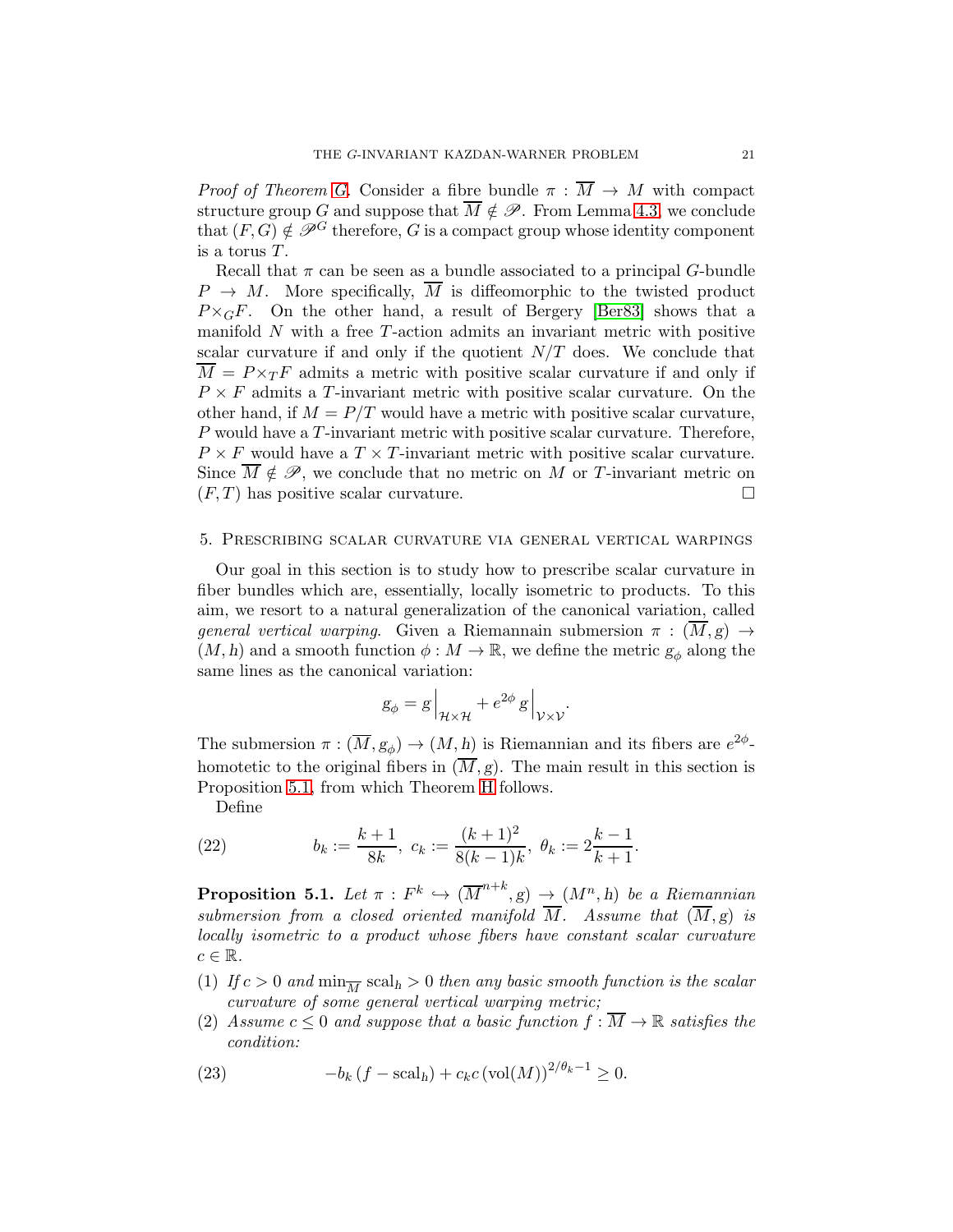Then, if  $|c| > 0$ , f is the scalar curvature of some general vertical warping metric. If  $c = 0$  there is  $A \geq 0$  such that  $f + A$  is the scalar curvature of a general vertical warping metric

Before proceeding to the proof, we observe that the scope of application of Proposition [5.1](#page-20-1) is broader than local products of the form  $M \times F$ . Indeed, every warped product  $(M, g) = (M \times F, h \times_{\phi} g_f)$  admits a metric where it is locally a product. Lemma [5.1](#page-20-1) also holds for submersions which are locally warped products (see section [6](#page-26-0) for details.)

We now proceed to the proof of Proposition [5.1.](#page-20-1) We divide it in two cases:

<span id="page-21-4"></span>5.1. The case  $c \leq 0$ . To begin with, assume that  $(M^n, h)$  is a closed Riemannian manifold and  $(F, g_F)$  is a Riemannian manifold with constant scalar curvature  $c \leq 0$ . Let  $f : M \times F \to \mathbb{R}$  be a smooth basic function. We start by discussing the proof of Theorem [5.1](#page-20-1) to the case where  $\overline{M}$  is a Riemannian product. To do so, we apply standard variational methods to ensure the existence of positive solutions for the following PDE:

<span id="page-21-0"></span>(24) 
$$
\Delta_h u + \frac{k+1}{4k} (f - \mathrm{scal}_h) u - \frac{k+1}{4k} u^{\frac{k-3}{k+1}} c = 0.
$$

Equation [\(24\)](#page-21-0) is obtained from a general vertical warping through Lemma [5.2](#page-21-1) (see [\[CS21,](#page-35-17) Lemma 1, p. 14] for the proof.)

<span id="page-21-1"></span>**Lemma 5.2.** Let  $(M, h)$  and  $(F, g_F)$  be Riemannian manifolds and  $\phi : M \to$  $\mathbb R$  be a smooth function. Denote by g the warped metric in  $M \times_{e^{2\phi}} F$ . Then the scalar curvature of g is given by

<span id="page-21-2"></span>(25) 
$$
\mathrm{scal}_{g} = \mathrm{scal}_{h} + e^{-2\phi} \mathrm{scal}_{g_{F}} - k(k-1) |\nabla \phi|_{h}^{2} - 2k |\nabla \phi|_{h}^{2} - 2k \Delta_{h} \phi.
$$

**Remark.** Note that since  $\text{scal}_{g_F} = c$ , equation [\(25\)](#page-21-2) implies that  $\text{scal}_g$  is basic.

<span id="page-21-3"></span>Given a basic function  $f \in C^{\infty}(M \times F; \mathbb{R})$ , consider the PDE

(26) 
$$
\mathrm{scal}_h + e^{-2\phi}\mathrm{scal}_{g_F} - f = k(k-1)|\nabla \phi|_h^2 + 2k\left\{|\nabla \phi|_h^2 + \Delta_h \phi\right\}.
$$

The solution  $\phi$  is such that f is the scalar curvature of the warped metric  $\widetilde{g} = h + e^{2\phi} g_F$ . By setting  $\phi = \log u^{\frac{2}{k+1}}$ , a direct computation shows that equation [\(26\)](#page-21-3) is reduced to equation [\(24\)](#page-21-0).

To show that the PDE [\(24\)](#page-21-0) has a positive solution, assume that  $f$ , scal<sub>h</sub> are continuous functions. Define the following functional  $J: W^{1,2}(M) \to \mathbb{R}$ by

(27) 
$$
J(u) = \frac{1}{2} \int_M |\nabla u|_h^2 - b_k \int_M (f - \mathrm{scal}_h) u^2 + c_k \int_M c u^{\theta_k}.
$$

Note that  $J$  is well defined, according to the classical Sobolev Embedding Theorem, and of class  $C^1$ .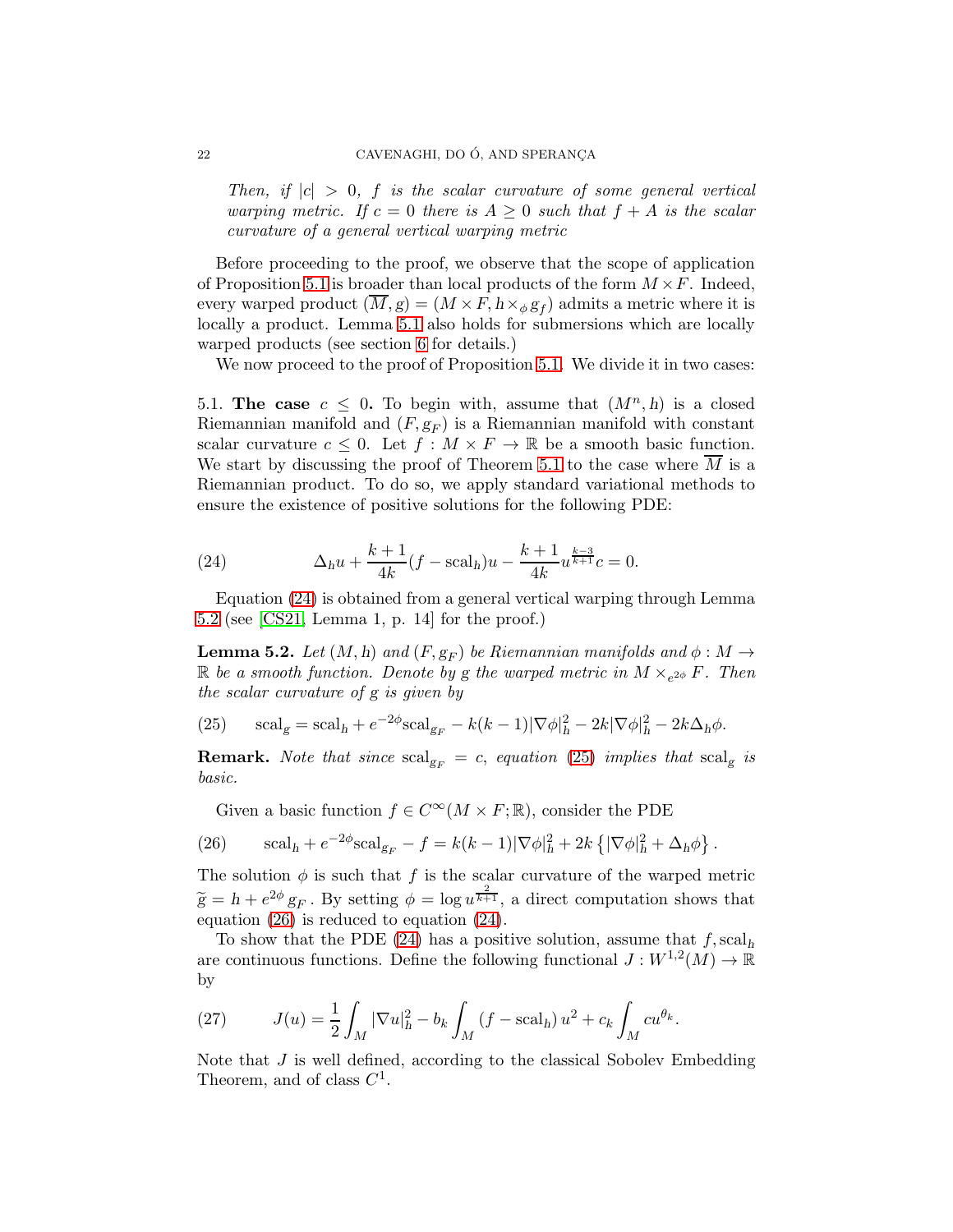5.1.1. The case  $c < 0$ . Assume that  $c < 0$ . We will obtain the desired solution  $u$  to equation [\(24\)](#page-21-0) as a minimum for  $J$  restricted to the set  $\mathbf{M} := \{u \in W^{1,2}(M) : u \geq 0, \int_M u^{\theta_k} = 1\}.$  This is the content of Lemma [5.3.](#page-22-0)

<span id="page-22-0"></span>**Lemma 5.3.** Define  $M := \{u \in W^{1,2}(M) : u \ge 0, \int_M u^{\theta_k} = 1\}$ . Assume that  $f$ , scal<sub>h</sub> are continuous functions, that  $c < 0$  and that the following inequality holds

(28) 
$$
-b_k (f - \mathrm{scal}_h) + c_k c (\mathrm{vol}(M))^{2/\theta_k - 1} \ge 0.
$$

Then,

- (1) There is a constant  $c_0 > 0$  such that  $J|_{\mathbf{M}} > c_0$ ,
- (2)  $J|_{\mathbf{M}}$  is coercive,
- (3)  $\overline{M}$  is weakly closed and  $J|_{\overline{M}}$  is weakly lower semi-continuous.

Before proving Lemma [5.3,](#page-22-0) let us show how Proposition [5.1](#page-20-1) follows from it.

Lemma [5.3](#page-22-0) ensures that  $J|_M$  has a minimum point in M. Therefore, given any function  $v \in W^{1,2}(M)$  tangent to **M**, one has that either

$$
0 = \frac{d}{dt}\Big|_{t=0} J(u+tv) = \int_M \left(\Delta_h u + \frac{k+1}{4k}(f - \text{scal}_h)u - \frac{k+1}{4k}cu^{k-3/k+1}\right)v,
$$

from where it follows that u is a weak solution to  $(24)$ ; or we have a Lagrange Multiplier problem. We omit the first case since it is subcase of the latter (when  $\Lambda = 0$  below). Therefore, we suppose that u is such that there exists  $\Lambda \in \mathbb{R}$  satisfying (29)

<span id="page-22-1"></span>
$$
\int_M \langle \nabla u, \nabla v \rangle - 2b_k \int_M (f - \mathrm{scal}_h) uv + c c_k \theta_k \int_M u^{\theta_k - 1} v = \theta_k \Lambda \left( \int_M u^{\theta_k - 1} v \right),
$$

 $\forall v \in W^{1,2}(M)$ . We claim that  $\Lambda \geq 0$ . By taking  $v = u$ , we have

(30) 
$$
\int_M |\nabla u|^2 - 2b_k \int_M (f - \mathrm{scal}_h) u^2 + c c_k \theta_k \int_M u^{\theta_k} = \theta_k \Lambda \int_M u^{\theta_k}
$$

However, sine  $\theta_k \leq 2$ , Hölder inequality implies

$$
\int_M u^{\theta_k} = \left(\int_M u^{\theta_k}\right)^{2/\theta_k} \leq (\text{vol}(M))^{2/\theta_k - 1} \int_M u^2.
$$

Therefore,

<span id="page-22-2"></span>
$$
(31)
$$

$$
\theta_k \Lambda \int_M u^{\theta_k} \ge \int_M |\nabla u|^2 + 2 \int_M \left( -b_k (f - \text{scal}_h) + \frac{\theta_k}{2} c c_k (\text{vol}(M))^{2/\theta_k - 1} \right) u^2
$$
  

$$
\ge 2 \int_M \left( -b_k (f - \text{scal}_h) + c c_k (\text{vol}(M))^{2/\theta_k - 1} \right) u^2 \ge 0.
$$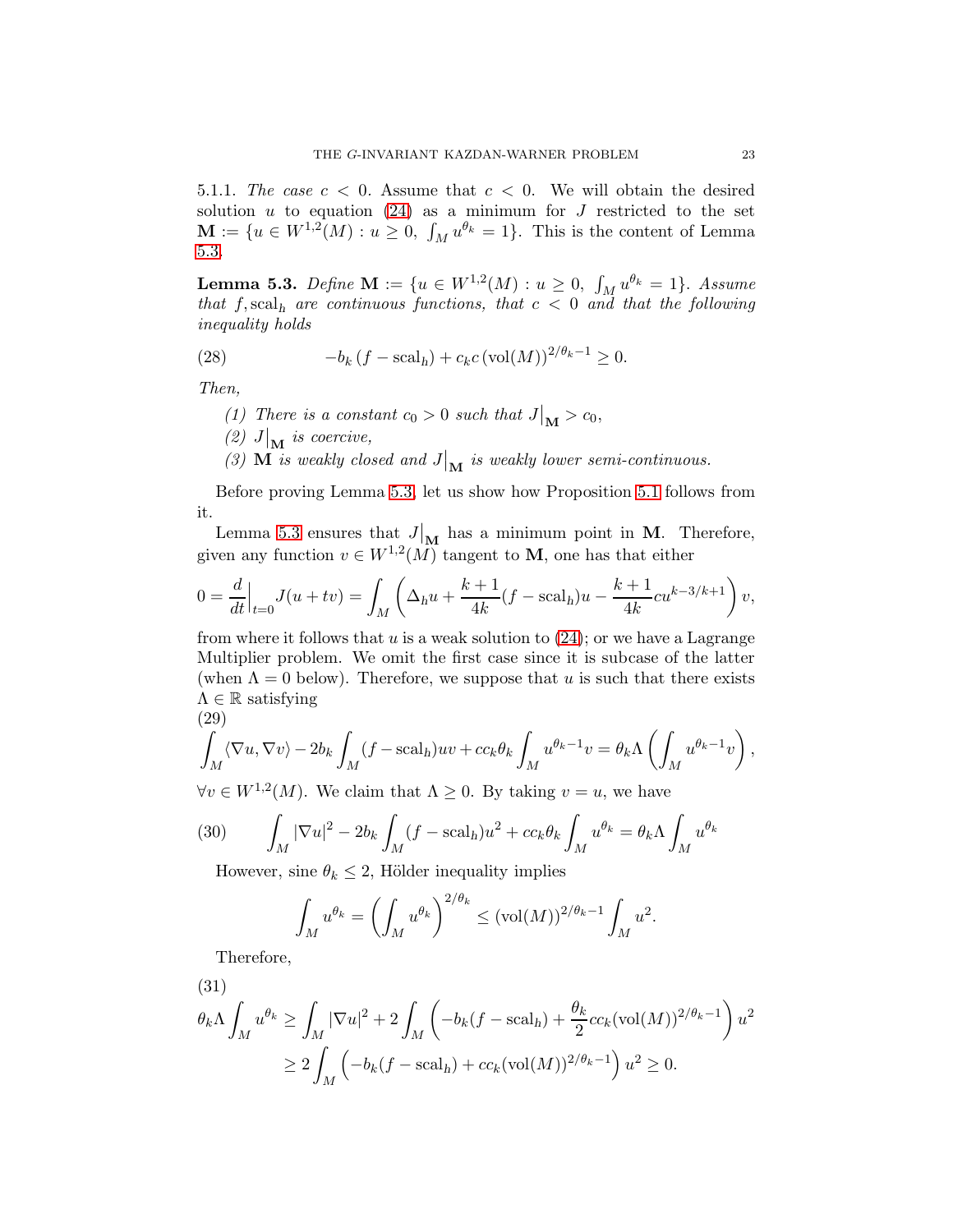On the other hand, by multiplying both sides of [\(29\)](#page-22-1) by  $\zeta > 0$ , we have

$$
\int_M \langle \nabla(\zeta u), \nabla v \rangle - 2b_k \int_M (f - \mathrm{scal}_h)(\zeta u) v + \zeta^{-\theta_k + 2} (cc_k - \Lambda) \theta_k \int_M (\zeta u)^{\theta_k - 1} v = 0,
$$

 $\forall v \in W^{1,2}(M)$ . Since  $\Lambda \geq 0$ , we can find  $\zeta$  such that  $\zeta^{-\theta_k+2}(cc_k - \Lambda) = cc_k$ , concluding that  $\tilde{u} = \zeta u$  is a weak solution for equation [\(24\)](#page-21-0).

To finish the argument, note that if f and scal<sub>h</sub> are smooth functions, the classical regularity theory for elliptic PDE's (see [\[Aub98,](#page-34-2) Theorem 3.58, p. 87) guarantees that the solution  $u$  is smooth. Finally, we observe that the solution  $u$  is positive. Otherwise, a Maximum Principle argument as in [\[Aub98,](#page-34-2) Proposition 3.75, p.98] guarantees that  $u \equiv 0$ .

We thus have proved that any basic smooth function  $f : M \times F \to \mathbb{R}$ satisfying [\(23\)](#page-20-2) can be realized as the scalar curvature of a warped product metric, thus concluding item (2) of Proposition [5.1](#page-20-1) in the case of Riemannian products. Next we prove Lemma [5.3.](#page-22-0)

*Proof of Lemma [5.3.](#page-22-0)* It is easy to see that  $\mathbf{M} \neq \emptyset$ . Moreover, in analogy to [\(31\)](#page-22-2), we have

<span id="page-23-0"></span>
$$
(32)
$$

$$
J(u) \ge \frac{1}{2} \int_M |\nabla u|^2 + \int_M \left( -b_k (f - \text{scal}_h) + cc_k (\text{vol}(M))^{2/\theta_k - 1} \right) u^2
$$
  

$$
\ge \int_M \left( \frac{\lambda_1}{2} - b_k (f - \text{scal}_h) + cc_k (\text{vol}(M))^{2/\theta_k - 1} \right) u^2 - \frac{\lambda_1}{2 \text{vol}(M)} \left( \int_M u \right)^2,
$$

where  $\lambda_1$  is the first eigenvalue of  $\Delta$ . On the other hand, Hölder inequality gives:

$$
\int_M u \le \text{vol}(M) \left( \int_M u^{\theta_k} \right)^{1/\theta_k} = \text{vol}(M),
$$

giving an explicit bound for the last term above. We thus conclude that  $J(u)$  has a lower bound, since  $-b_k(f - \text{scal}_h) + cc_k(\text{vol}(M))^{2/\theta_k - 1} \geq 0$  by hypothesis. Likewise, coercivity follows directly from [\(32\)](#page-23-0) and the mentioned hypothesis.

To see that  $J$  is weakly lower semi-continuous note that according to the Rellich–Kondrachov's Theorem, the Sobolev space  $W^{1,2}(M)$  compactly embeds in  $L^2(M)$ . Therefore, take  $\{u_m\} \subset \mathbf{M}$  weakly converging to  $u \in H^1(B)$ . Since **M** is weakly closed it follows that  $u \in M$ . Moreover, since  $u_m \to u \in L^2(M)$ ; M is compact; scal<sub>h</sub>, scal<sub>g<sub>F</sub></sub> and f are continuous functions and

$$
\int_M |\nabla u|_h^2 \le \liminf_{m \to \infty} \int_M |\nabla u_m|_h^2,
$$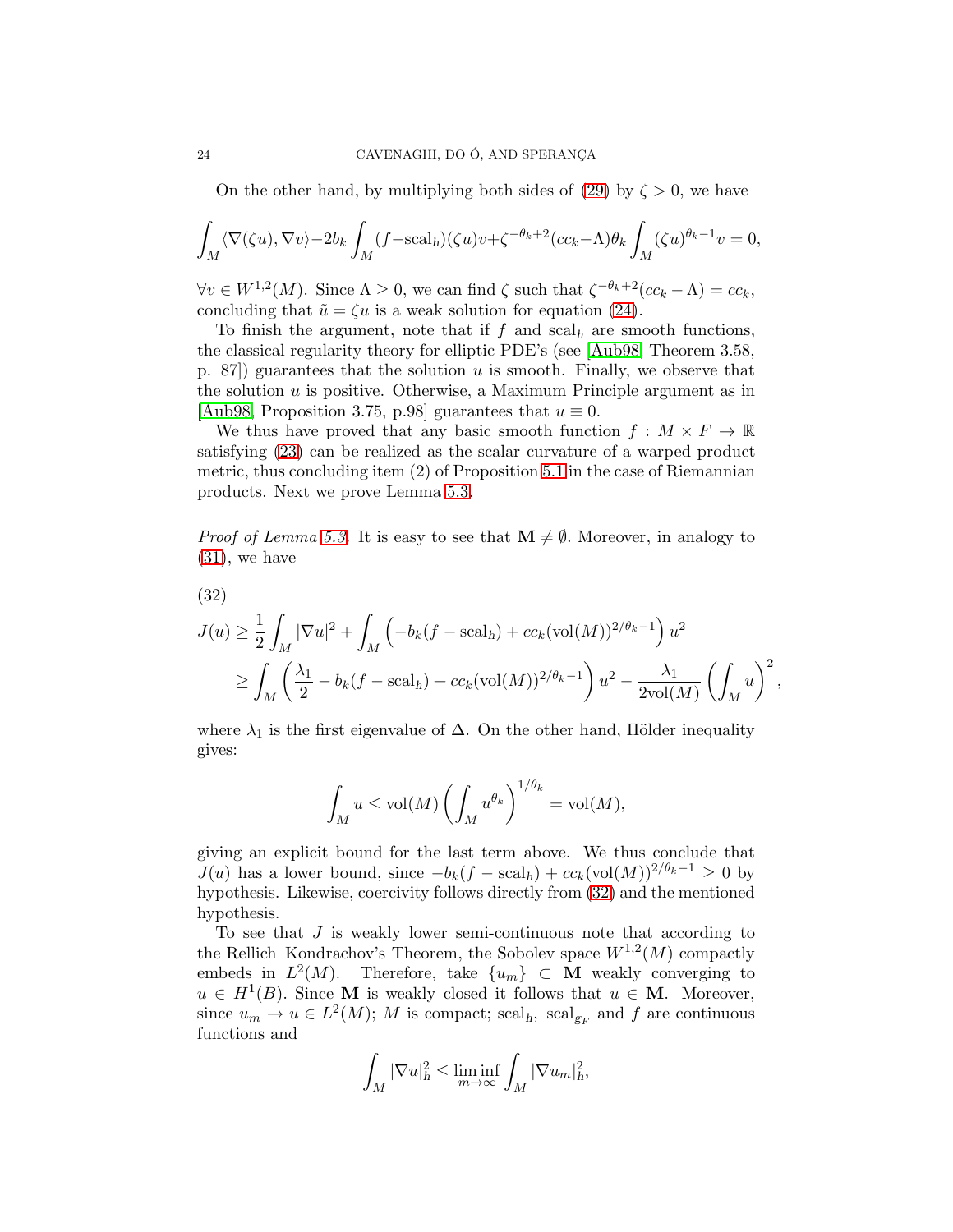we conclude that

$$
\liminf_{m \to \infty} J(u_m) = \liminf_{m \to \infty} \left( \int_M |\nabla u_m|_h^2 - b_k \int_M (f - \mathrm{scal}_h) u_m^2 + c_k \int_M c u_m^{\theta_k} \right)
$$

$$
\geq \int_M |\nabla u|_h^2 - b_k \int_M (f - \mathrm{scal}_h) u^2 + c_k \int_M c u^{\theta_k} = J(u). \qquad \Box
$$

5.1.2. The case  $c = 0$ . We finally deal with the case  $c = 0$ . We only sketch it since it follows closely to the proof of Lemma [5.3](#page-22-0) as we shall make it clear.

In this case the functional J is reduced to

(33) 
$$
J(u) = \frac{1}{2} \int_M |\nabla u|_h^2 - b_k \int_M (f - \text{scal}_h) u^2
$$

To this case we can simply search for a minimum to  $J$  restricted to the set

$$
\mathbf{M} = \left\{ u \in W^{1,2}(M) : \int_M u^2 = 1 \right\}.
$$

Since the Hölder inequality implies that for any  $u \in \mathbf{M}$  we have  $(\int_M u)^{\frac{1}{2}} \leq$  $C\left(\int u^2\right) = C$ , it is immediate to see that the Poincaré inequality implies that  $J$  has a lower-bound restricted to  $M$ . Moreover, under the assumption that  $f - \text{scal}_h \geq 0$  the coercivity also follows. Also, the same routine argument used in Lemma [5.3](#page-22-0) implies that M is weakly-closed. Therefore, J has a critical point in M.

Once more, given any function  $v \in W^{1,2}(M)$  tangent to **M**, one has that either

$$
0 = \frac{d}{dt}\Big|_{t=0} J(u+tv) = \int_M \left(\Delta_h u + \frac{k+1}{4k}(f - \text{scal}_h)u - \frac{k+1}{4k}cu^{k-3/k+1}\right)v,
$$

from where it follows that u is a weak solution to  $(24)$ ; or we have a Lagrange Multiplier problem. Again we omit the first case since it is subcase of the latter.

<span id="page-24-0"></span>The Lagrange Multiplier problem can be read as

(34) 
$$
\int_M \langle \nabla u, \nabla v \rangle - 2b_k \int_M (f - \mathrm{scal}_h) uv = 2\Lambda \int_M uv,
$$

for every  $v \in W^{1,2}(M)$ . Making  $v = u$  we see that since  $-2b_k \max_M (f \operatorname{scal}_h) \geq 0$  and  $\int_M u^2 = 1$  then  $\Lambda \geq 0$ .

<span id="page-24-1"></span>Now let us rewrite equation [\(34\)](#page-24-0) as

(35) 
$$
\int_M \langle \nabla u, \nabla v \rangle - 2b_k \int_M (f - \mathrm{scal}_h + \Lambda b_k^{-1}) uv = 0.
$$

Note that equation [\(35\)](#page-24-1) is the weak formulation of the warped product approach to prescribing the function  $f + \Lambda b_k^{-1}$  $\overline{k}^1$ , what concludes the result.

We finish this subsection by sketching the proof of the general case of item  $(2)$  of Proposition [5.1](#page-20-1) – it follows via straightforward modifications of the previous arguments. We start by recalling the following result ( see [\[CS21,](#page-35-17) Lemma 3, p. 14], for a proof).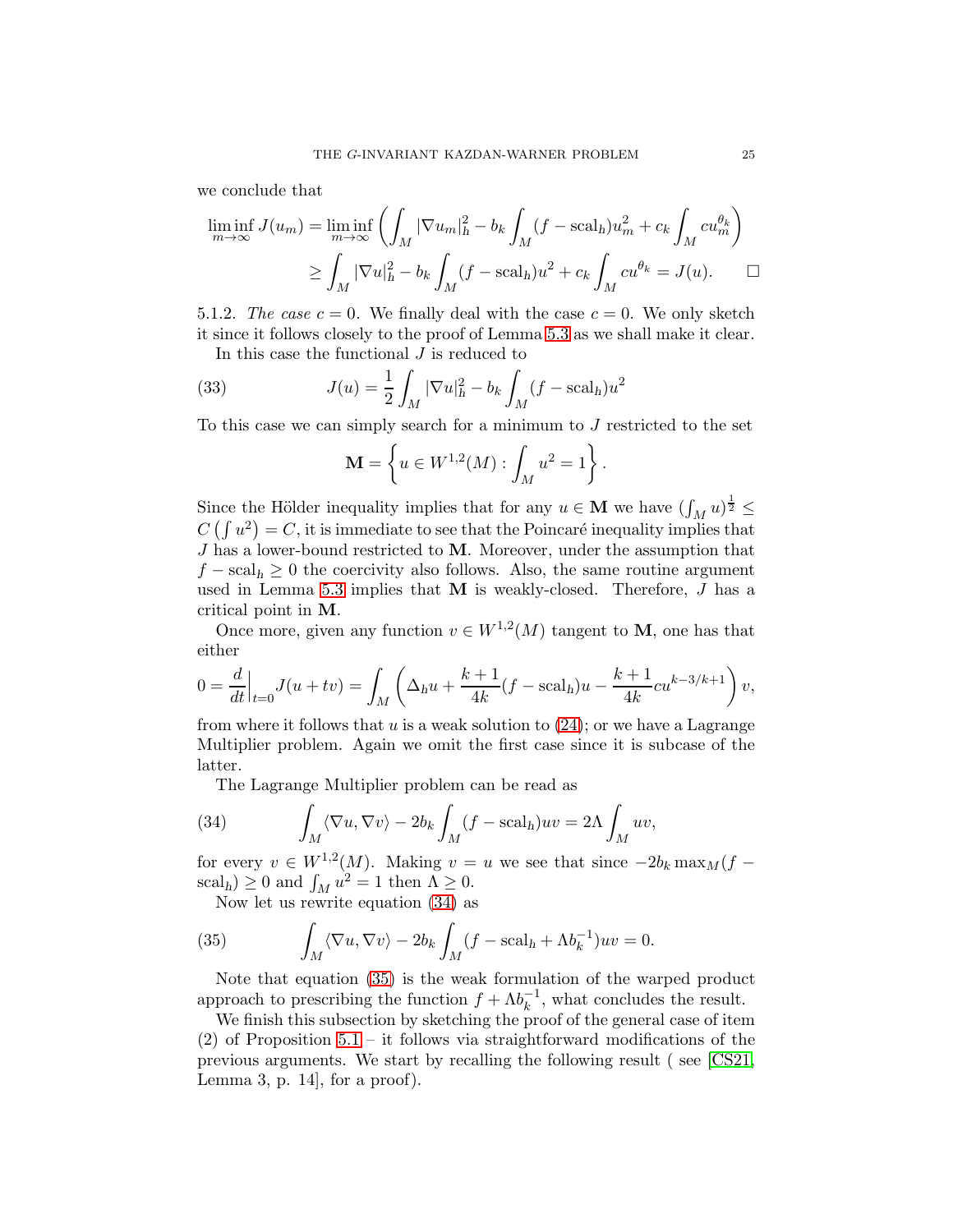<span id="page-25-0"></span>**Lemma 5.4.** Let  $F^k \hookrightarrow (\overline{M}^{n+k}, g) \stackrel{\pi}{\rightarrow} (M^n, h)$  be a Riemannian submersion. Let  $\widetilde{g}$  be a general vertical warping metric in M via the function  $u^{\frac{4}{k+1}}$ , where  $u : M \to \mathbb{R}$  is a smooth basic function. Then the scalar curvature of  $\tilde{g}$  is given by

(36) 
$$
\text{scal}_{\widetilde{g}} = \text{scal}_{g} - \frac{4k}{k+1} u^{-1} \Delta_h u + (4+2(k-1)) \frac{2}{k+1} u^{-1} du(H) + \left( u^{-\frac{4}{k+1}} - 1 \right) \text{scal}_{g_F} - \left( 1 - u^{\frac{4}{k+1}} \right) ||A||^2,
$$

where  $||A||^2$  is a term that depends on the non-integrability of the horizontal distribution  $\mathcal{H} = (\ker d\pi)^{\perp}$ . In particular,  $||A||^2 = 0$  if  $\pi$  is locally a warped product.

Moreover:

<span id="page-25-1"></span>**Lemma 5.5.** Let  $F^k \hookrightarrow (\overline{M}^{n+k}, g) \stackrel{\pi}{\rightarrow} (M^n, h)$  be a Riemnnian submersion which is locally isometric to a product. If  $\Delta_g$  denotes the Laplace operator on the metric g, then the restriction of  $\Delta_g$  to basic functions defines a strongly elliptic operator.

*Proof.* Let  $u : \overline{M} \to \mathbb{R}$  be a basic function. Once  $\overline{M}$  is compact, it is possible to choose a collection of open sets  $\{W_l\} \subset \overline{M}$  trivializing the submersion  $\pi$ in the following sense (see [\[Her60\]](#page-35-18))

$$
W_l = U_l \times F, \ U_l \subset U.
$$

Once  $u$  is a basic function,

$$
u|_{W_l}(x) = u(x_1, x_2) = u(x_1, x_2'), \ \forall x_2, x_2' \in F, \ \forall x_1 \in U_l.
$$

If  $\{\psi_l\}$  denotes a partition of unity subordinated to  $\{U_l\}$ , then  $u = \sum_l \psi_l u$ and there is a well defined injection

$$
\zeta: W^{1,2}(\overline{M}) \to W^{1,2}(M)
$$
  

$$
u \mapsto v,
$$

where  $v = \sum_l v_l, v_l(x_1) = \psi_l(x_1)u(x_1, x_2), \ \forall x_1 \in U_l.$ 

Since the submersion is locally a product, it follows that its fibers are totally geodesic, so  $H = 0$ . Hence, by identifying  $\zeta u = u$  one has that  $\Delta_h u = \Delta_g u$  once  $\Delta_h u = \Delta_g u - du(H) = \Delta_g u$  (see [\[GW09,](#page-35-15) Section 2.1.4, p.53]).  $\Box$ 

To prove Proposition [5.1,](#page-20-1) item (2), we observe that since the Riemannian submersion  $\pi$  is locally isometric to a product, its fibers are totally geodesic submanifolds and its horizontal distribution is integrable. In particular,  $H \equiv 0$  and  $||A|| = 0$ . Hence, according to Lemmas [5.4](#page-25-0) and [5.5,](#page-25-1) given a basic function  $f : M \to \mathbb{R}$ , we need to study the following elliptic problem

<span id="page-25-2"></span>(37) 
$$
\left(\frac{k+1}{4k}\right)u(f-\text{scal}_g)=-\Delta_h u+\left(\frac{k+1}{4k}\right)\left(u^{\frac{k-3}{k+1}}-u\right)c,
$$

where  $0 \geq c = \operatorname{scal}_{g_F}$ .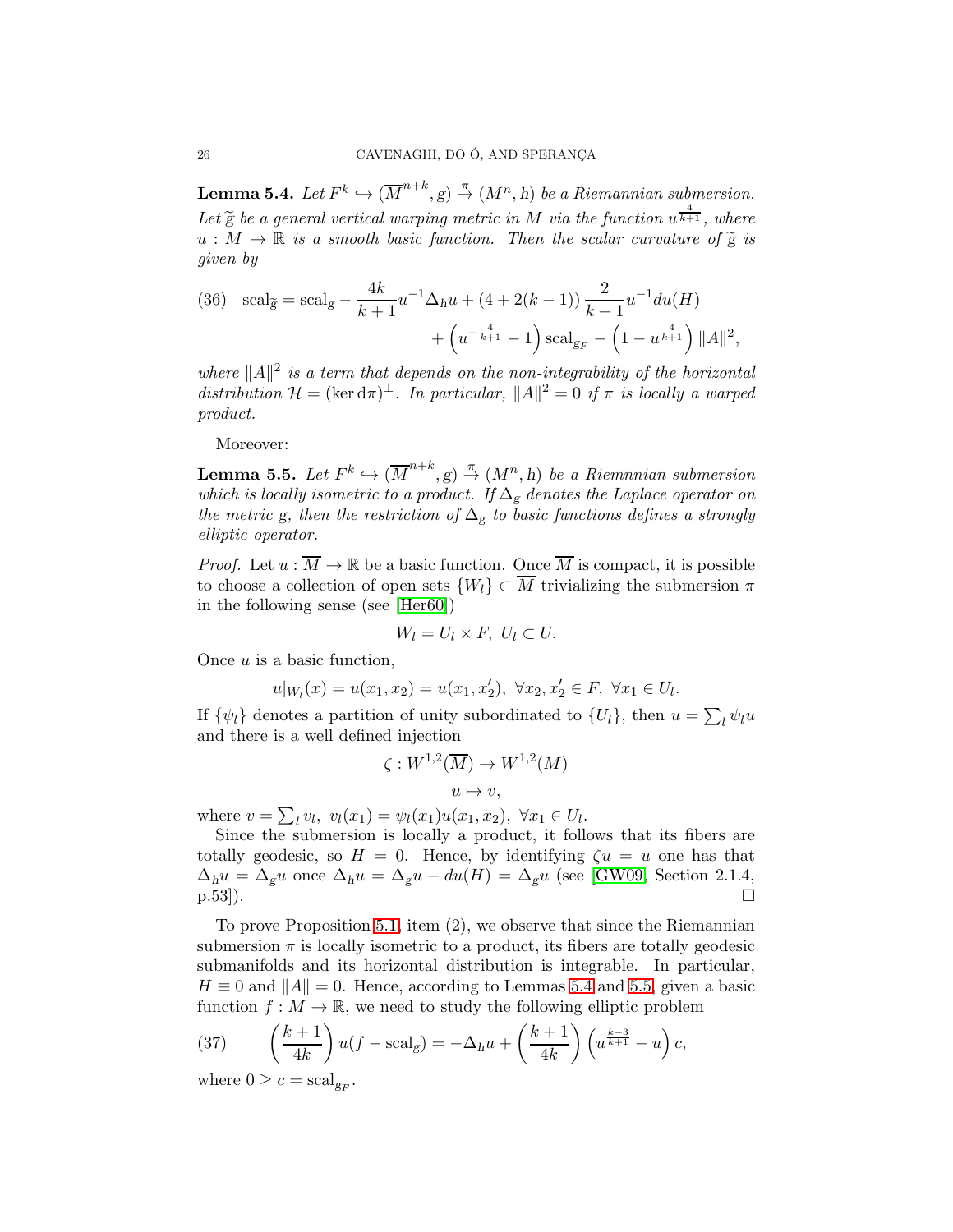The proof of item (2) on Proposition [5.1](#page-20-1) follows by adapting the proof of Lemma [5.3](#page-22-0) to solve the PDE [\(37\)](#page-25-2). This is done by searching for a minimum point in the set

$$
\mathbf{M}_{\mathcal{F}} := \{ u \in W^{1,2}(\overline{M}) : u \ge 0, \ u \text{ is basic and } \int_M u^{\theta_k} = 1 \}.
$$

We use the subscript  $\mathcal F$  in order to emphasize that we are considering classes of elements whose function representatives are constant along the foliation induced by the fibers F.

5.2. The case  $c > 0$ . We consider this case separately since we need a different version of Lemma [5.3.](#page-22-0) Our result is a natural generalization of [\[EYTK96,](#page-35-8) Theorem 4.10, p. 253]. We first remark that this case suffers no obstruction as it is substantiated by the fact that a product of a manifold with positive scalar curvature always admits positive scalar curvature (compare this fact with Kazdan-Warner tricotomy).

Following the notation established in section [5.1](#page-21-4) and motivated by Lemma [5.5,](#page-25-1) we consider the following functional of class  $C^1$ :

(38) 
$$
J(u) = \frac{1}{2} \int_M |\nabla u|^2 + 2b_k \int_M \left\{ (\text{scal}_g - c - f) \frac{u^2}{2} + c\theta_k^{-1} u^{\theta_k} \right\}
$$

defined in

$$
\mathbf{M}_{\mathcal{F}}:=\{u\in W^{1,2}(\overline{M}): u\geq 0, \,\, u \,\,\text{is basic and}\,\, 2b_kc\theta_k^{-1}\int_M u^{\theta_k}=1\}.
$$

By following arguments analogous to the ones in the proof of Lemma [5.3](#page-22-0) it can be shown that if

$$
\min_{M}(\text{scal}_g - c) \ge \max_{M} f,
$$

then  $J|_{\mathbf{M}_{\tau}}$  has a minimum point that is a positive smooth solution to equation  $(37)$ . The item is proved since we can always divide f by an arbitrary positive constant and then scale the resulting metric.  $\Box$ 

#### 6. Examples

<span id="page-26-0"></span>We finish the paper by presenting examples of manifolds with the desired symmetric properties. The intention is to present to the reader how vast the variety of such examples can be. We begin with examples where Theorem [H](#page-4-0) and Proposition [5.1](#page-20-1) can be applied. Then we follow with standard and less-standard constructions of G-manifolds.

<span id="page-26-1"></span>6.1. Polar foliations, toric symmetry and Calabi–Yau bundles. Observe that a manifold is locally a metric product if it admits some cover which splits as a metric product. Specifically,  $(M, g)$  is locally isometric to a product if there are  $(M,h)$  and  $(F,g_F)$  such that  $\overline{M}$  is isometric to the quotient of  $(M \times F, h \times g_T)$  by a subgroup  $\Gamma < \pi(M)$  acting as deck transformations.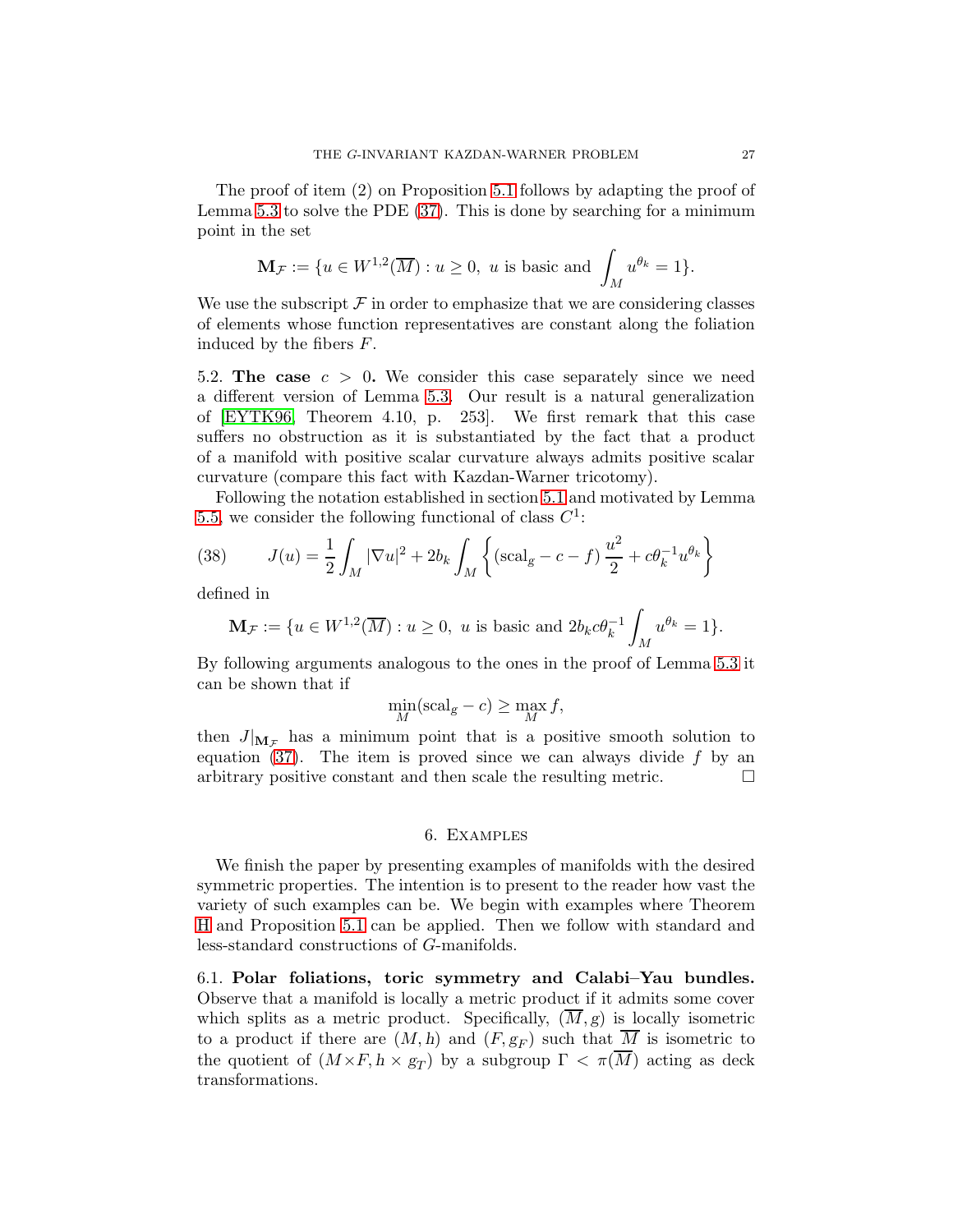Although the condition of being locally isometric to a product is quite restrictive, we can slightly weaken it by considering manifolds which are locally warped products. A manifold is locally a warped product if there is a function  $\psi$  such that the general vertical warping induced by  $\psi$ ,  $\widetilde{g}$ , makes  $(M, \widetilde{g})$  locally a metric product.

To characterize the latter, we recall to a result in Gromoll–Walschap [\[GW09\]](#page-35-15).

<span id="page-27-0"></span>**Proposition 6.1** (Proposition 2.2.1, [\[GW09\]](#page-35-15)). Let  $\pi : \overline{M}^{n+k} \to M^n$  be a Riemannian submersion. Then  $\pi$  is locally a warped product if and only if

- (1) the distribution  $\mathcal{H} = (\ker d\pi)^{\perp}$  is integrable;
- (2) the fibers are totally umbilic submanifolds of  $\overline{M}$ ;
- (3)  $\pi$  is isoparametric; i.e., the mean curvature form  $\kappa$  (dual to the mean curvature vector field) is basic.

Since the metric on the factor  $(M, h)$  is preserved by this construction, Proposition [5.1](#page-20-1) can be applied to manifolds satisfying the conditions in Proposition [6.1.](#page-27-0)

6.1.1. Calabi–Yau bundles. We proceed with a brief discussion about prescribing scalar curvature on some Calabi–Yau bundles. We first observe that realizing basic scalar functions on a trivial bundle  $Y \times F \to Y$  follows from previous works: assume that F has a metric  $g_F$  with constant scalar curvature c. If  $f: Y \to \mathbb{R}$  is a smooth function, consider a metric g on Y that realizes  $\text{scal}_g = f - c$ . Then, the scalar curvature of the product  $\tilde{g} = g \times g_F$  satisfy  $\operatorname{scal}_{\tilde{g}}(x, y) = f(x)$ . The originality of Theorem [H](#page-4-0) and Proposition [5.1](#page-20-1) is the possibility to fix and preserve a initial metric g on the base  $Y$ .

An interesting application revolves around Calabi–Yau manifolds. Specifically, we apply Proposition [5.1](#page-20-1) to the following result of Tosatti– Zhang:

<span id="page-27-1"></span>**Theorem 6.2** (Theorems 1.2 and 1.3 in [\[TZ14\]](#page-36-16)). Suppose  $\pi$  :  $X \rightarrow Y$ is a holomorphic submersion with connected fiber F satisfying one of the following:

- (1)  $X, Y$  are projective manifolds with X Calabi–Yau;
- $(2)$  X, Y are compact Kähler manifolds; Y, F are Calabi–Yau; and either  $b_1(F) = 0$  or  $b_1(Y) = 0$  and F is a torus.

Then Y is Calabi–Yau and there is a finite unramified cover  $p : \widetilde{Y} \to Y$  such that the pullback bundle  $\tilde{\pi}: p^*X \to \tilde{Y}$  is holomorphically trivial.

In the present context, a finite unramified covering map means a smooth covering map with a finite number of sheets. Theorem [6.2](#page-27-1) is proved in the holomorphic context, without considering any compatibility between the metrics and the submersion. We observe here that the holomorphic submersion in the Theorem can be taken as a Riemannian one while choosing a Calabi–Yau metric  $g_Y$  on Y.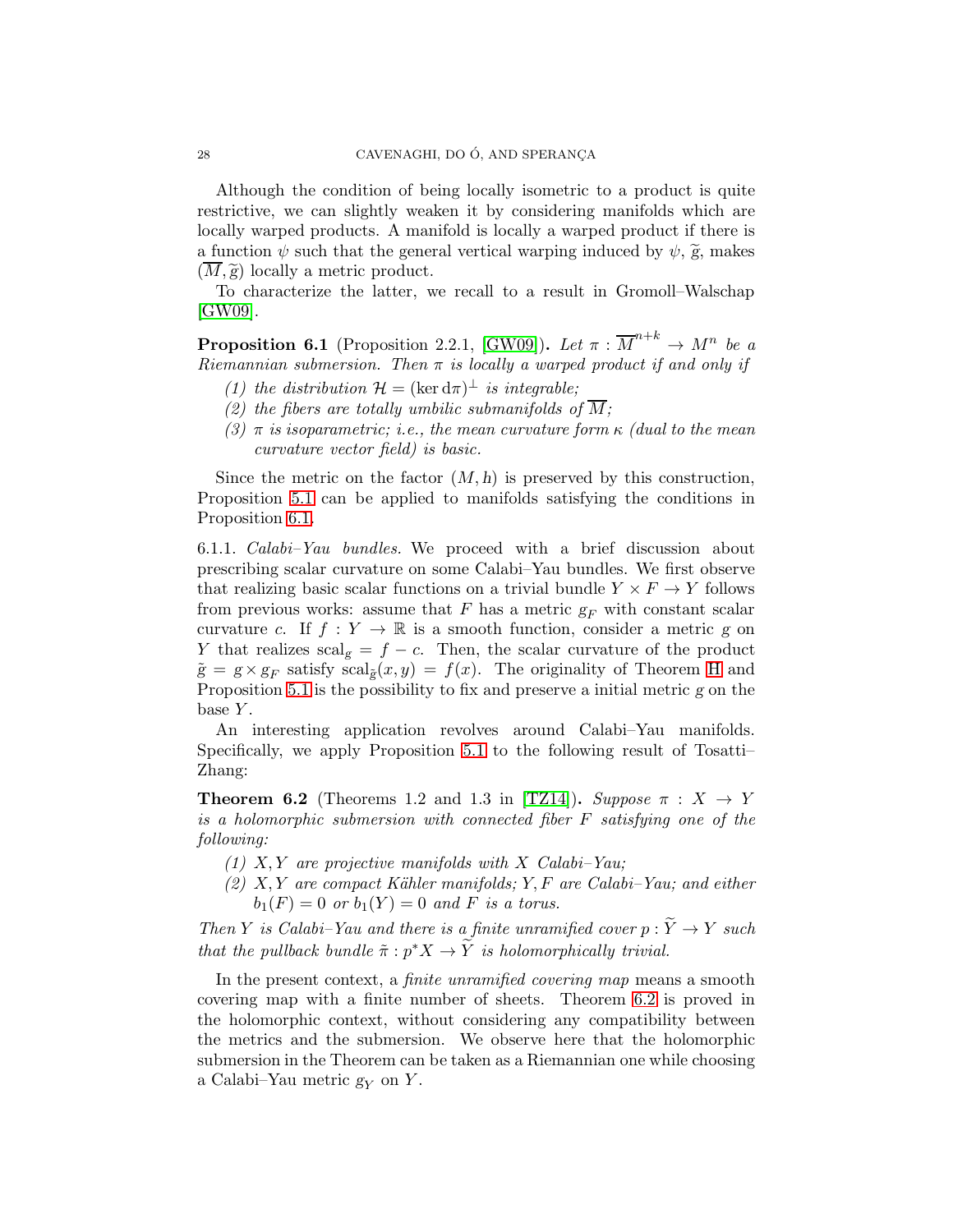To this aim, note that, since  $Y$  is Calabi–Yau, its fundamental group is abelian, therefore every covering is regular. In particular,  $p : \widetilde{Y} \to Y$  is a principal bundle with a finite principal group  $\Gamma = \pi_1(Y)/\pi_1(\widetilde{Y})$ . Since  $\Gamma$  is finite, there is a Γ-invariant metric  $g_F$  on F, therefore there is a metric g on X such that both  $\tilde{\pi} : (p^*X, p^*g_Y \times g_F) \to (X, g)$  and  $\pi : (X, g) \to (Y, g_Y)$ are Riemannian submersions. We thus conclude that g is locally a metric product and Theorem [H](#page-4-0) applies. The proof of Corollary [I](#page-4-1) is concluded by observing that the construction carries over with any arbitrary metric in Y .

6.1.2. Toric symmetry. Theorem [A](#page-1-0) states that, if  $G$  is non-abelian, every G-invariant function can be realized as the scalar curvature of a G-invariant metric on a compact  $(M, G)$ . On the other hand, there is a wealth of manifolds with abelian symmetry as it is illustrated by the following Theoremof Corro–Galaz-García ( $[CGG20, Theorem A]$  $[CGG20, Theorem A]$ ):

<span id="page-28-0"></span>**Theorem 6.3** (Corro–Galaz-García). For each integer  $n \geq 1$ , the following holds:

- (1) There exist infinitely many diffeomorphism types of closed simplyconnected smooth  $(n+4)$ -manifolds M with a  $T<sup>n</sup>$ -invariant Riemannian metric with positive Ricci curvature;
- (2) The manifolds M realize infinitely many spin and non-spin diffeomorphism types;
- (3) Each manifold M supports a smooth, effective action of a torus  $T^{n+2}$ extending the isometric  $T<sup>n</sup>$ -action in item (i).

In particular,

**Corollary 6.4.** For each integer  $n \geq 1$ ,  $\mathcal{P}^G$  contains infinitely many diffeomorphism types of both spin and non-spin closed simply-connected smooth  $(n + 4)$ -manifolds M with abelian symmetry.

We observe that the quotient  $M/G$  in Theorem [6.3](#page-28-0) are connected sums of finitely many copies of products of 2-spheres and complex projective planes, therefore these manifolds admit metrics of positive scalar curvature.

On the other hand, a manifold with toric symmetry which does not lie in  $\mathscr{P}^G$  can be constructed as follows: take an enlargeable manifold  $M_1$ and consider its product with a torus,  $M = M_1 \times T$ . From the discussion following Theorem [H](#page-4-0) in the Introduction, we conclude that  $(M, T) \notin \mathscr{P}^T$ . More generally, Bergery [\[Ber83\]](#page-35-1) shows that a compact manifold with a free T-action  $(M, T)$  do not belong to  $\mathscr{P}^T$  if and only if it is a T-bundle over a manifold in the complement of  $\mathscr{P}$ . More interestingly, [\[Ber83\]](#page-35-1) presented examples of manifolds  $(M,T) \in (\mathscr{P}^T)^c \cap \mathscr{P}$ , where  $(\mathscr{P}^T)^c$  stands for the complement of  $\mathscr{P}^T$ .

Based on the information above, we explicitly leave open the questions on the structure of manifolds in  $(\mathscr{P}^T)^c \cap \mathscr{P}$ ; and if there is a manifold  $(M, T) \notin \mathscr{P}^T$  whose quotient  $M/T$  admits positive scalar curvature (in a generalized sense).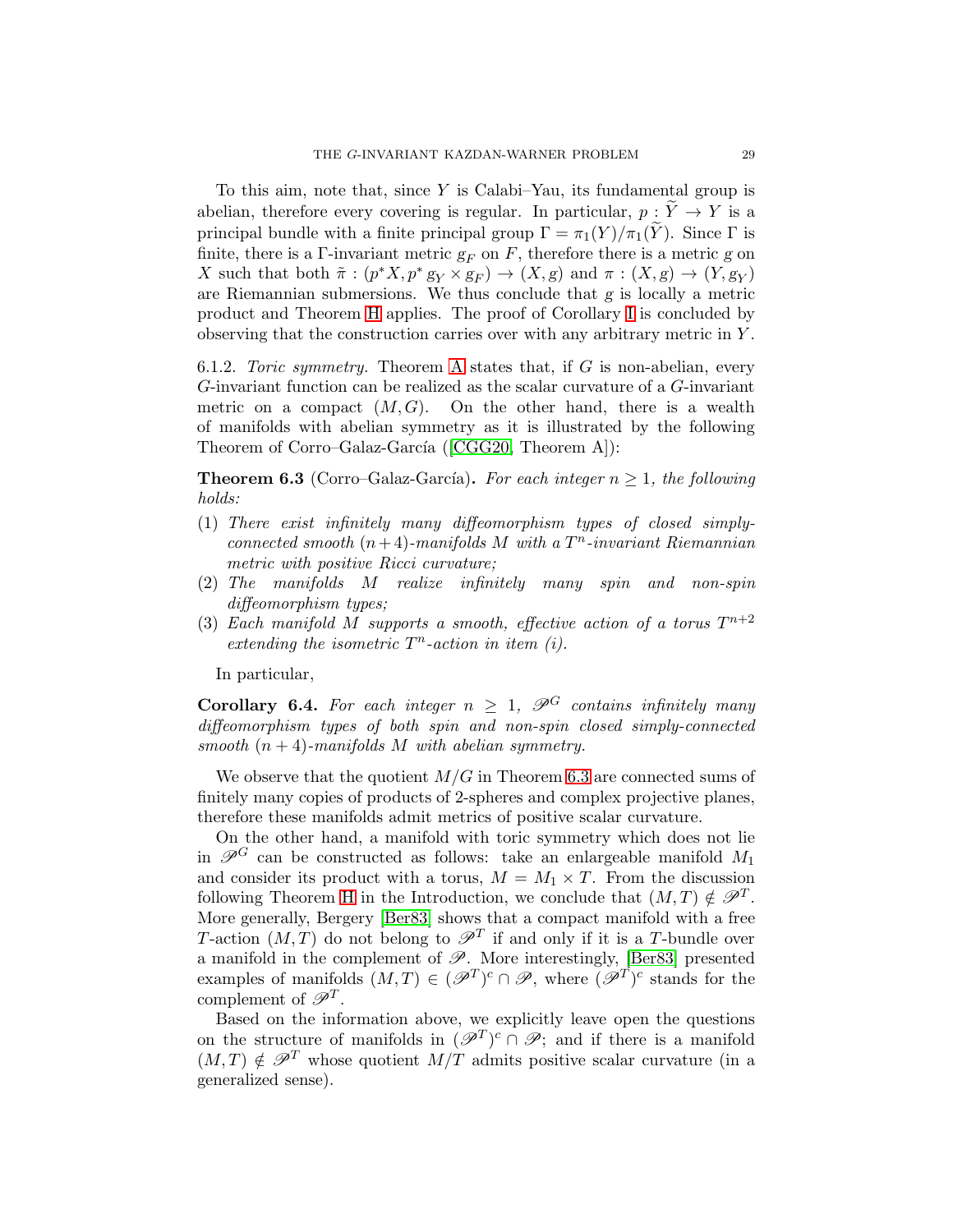<span id="page-29-1"></span>6.2. Equivariant constructions and examples. In [\[Mil56\]](#page-36-3), John Milnor introduced the first examples of exotic manifolds, which were topologically equivalent to spheres, but not diffeomorphic. Since then, lots of new exotic spaces were produced. For instance, there are uncountable many pairwise non-diffeomorphic structures on  $\mathbb{R}^4$  (see [\[Tau87\]](#page-36-21)) as exotic manifolds not bounding spin manifolds [\[Hit74\]](#page-36-22), exotic projective spaces and some of their connected sums [\[CS18\]](#page-35-11).

On the other hand, Carlos Durán [\[Dur01\]](#page-35-9) explored symmetries to produce an exotic sphere out of its classical counterpart. It was promptly generalized in [\[DPR10,](#page-35-10) [Spe16,](#page-36-17) [CS18,](#page-35-11) [CS19\]](#page-35-20) in a procedure that enjoys a rough dictionary between invariant objects on them. More concretely, consider a compact connected principal bundle  $G \hookrightarrow P \to M$  with a principal action •. Assume that there is another free action on  $P$  that commutes with  $\bullet$ , which we denote by  $\star$ . These make P a  $G \times G$ -manifold resulting in a  $\star$ -diagram:

<span id="page-29-0"></span>

Here  $M, M'$  are the quotients of P by the  $\bullet$ - and  $\star$ -actions, respectively. Since the two actions commute, they can be put together to define a  $G \times G$ action on P. Moreover,  $\bullet$  descends to and action on  $M'$  and  $\star$  to an action in M. We simply denote the orbit spaces associated to the descended actions by  $M'/G$  and  $M/G$ , respectively. Both orbit spaces are *canonically* identified with  $P/(G \times G)$ , in particular, they are naturally identified between themselves.

This section is dedicated to explore the relation between the manifolds  $M$  and  $M'$  and to recall some of the examples in literature. We begin by proving Corollary [J,](#page-5-0) which follows from the lemma below and Corollary [G.](#page-3-2)

*Proof of Corollary [J.](#page-5-0)* Let  $M \leftarrow P \rightarrow M'$  be a  $\star$ -diagram and  $p \in P$ . Denote  $\pi(p) = x$  and  $\pi'(p) = x'$ . First of all, a straightforward calculation shows that the isotropy groups  $G_x$  and  $G_{x'}$  are isomorphic. Therefore, if G acts effectively on  $M$ , so it does on  $M'$ . Therefore, if G has a non-abelian Lie algebra, then  $(M, G), (M, G') \in \mathscr{P}^G$ . If G is abelian, then it is a torus. Therefore, we can apply [\[Wie16,](#page-36-15) Theorem 2.2] to conclude that  $P$  admits a  $G \times G$ -invariant metric with positive scalar curvature if and only if both  $M$  and  $M'$  admit G-invariant metrics with positive scalar curvature, as desired.  $\Box$ 

We finish by sketching concrete examples where Corollary [J](#page-5-0) can be applied.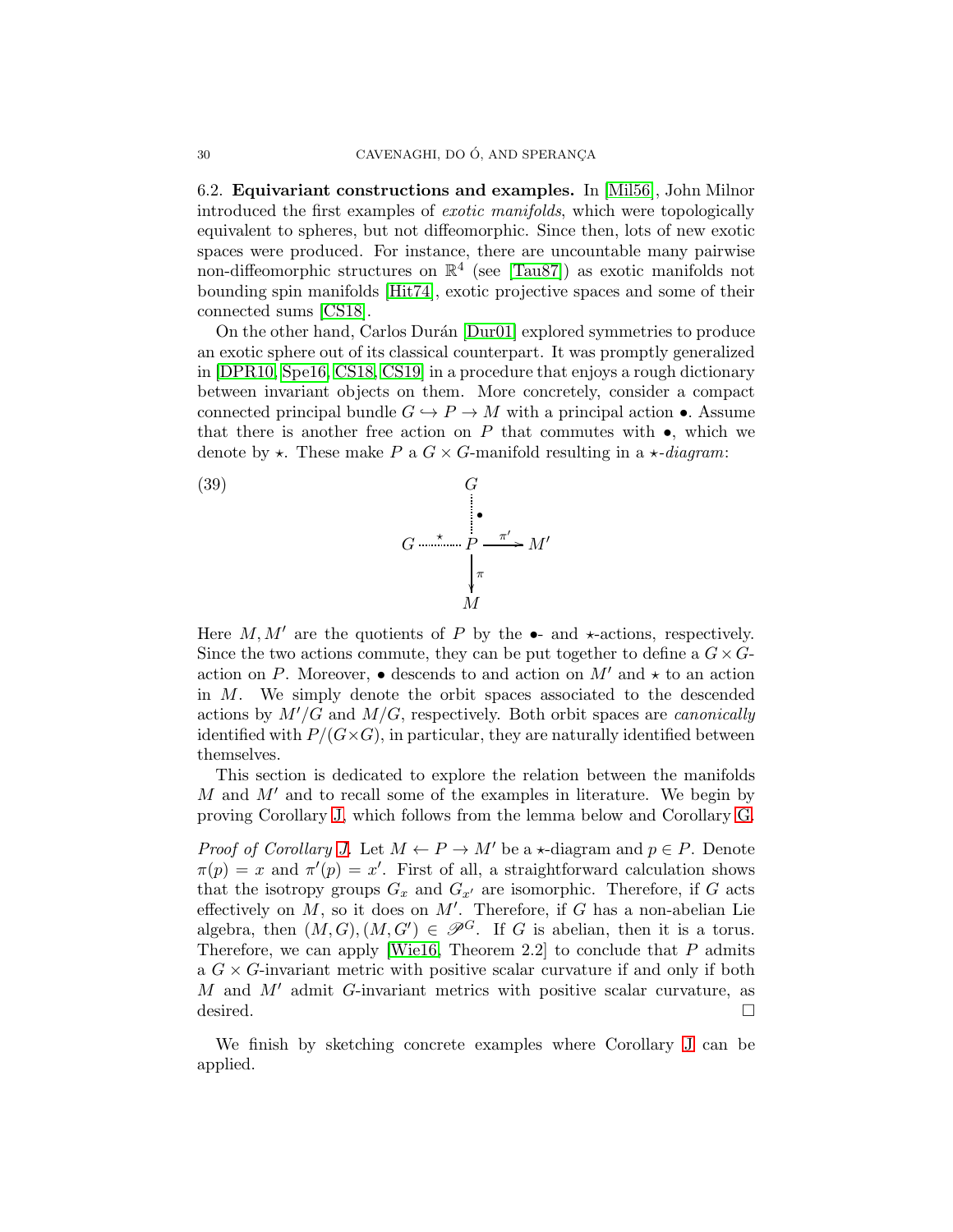Example 1 (The Gromoll–Meyer exotic sphere). This construction first appeared in [\[GM72\]](#page-35-21) and was first put in a  $\star$ -diagram in [\[Dur01\]](#page-35-9) (see also [\[CS19\]](#page-35-20)). Consider the compact Lie group

(40) 
$$
Sp(2) = \left\{ \begin{pmatrix} a & c \\ b & d \end{pmatrix} \in S^7 \times S^7 \middle| a\overline{b} + c\overline{d} = 0 \right\},
$$

where  $a, b, c, d \in \mathbb{H}$  are quaternions, equipped with their usual conjugation and multiplication and norm. The projection  $\pi : Sp(2) \to S^7$  of an element to its first row defines a principal  $S^3$ -bundle with principal action:

(41) 
$$
\begin{pmatrix} a & c \\ b & d \end{pmatrix} \overline{q} = \begin{pmatrix} a & c\overline{q} \\ b & d\overline{q} \end{pmatrix}.
$$

Gromoll–Meyer [\[GM74\]](#page-35-22) introduced the  $\star$ -action

(42) 
$$
q \begin{pmatrix} a & c \\ b & d \end{pmatrix} = \begin{pmatrix} qa\overline{q} & qc \\ qb\overline{q} & qd \end{pmatrix},
$$

whose quotient is an exotic 7-sphere. It all fits in the following diagram

(43)  
\n
$$
S^{3} \xrightarrow{\pi} Sp(2) \xrightarrow{\pi'} \Sigma_{GM}^{7}
$$
\n
$$
\downarrow_{\pi}^{7}
$$
\n
$$
S^{7}
$$

which is a building block for several examples. If fact, if  $\phi : N \to M$  is a G-equivariant function, the whole diagram can be pulled back, producing a new quotient  $(\phi^*P)/G = N'$ . The pull-back construction was applied in [\[Spe16,](#page-36-17) [CS18\]](#page-35-11) to obtain the following examples:

- $(\Sigma_k^7)$ : consider  $\phi : S^7 \to S^7$  as the octonionic kth fold power. Then the corresponding  $\star$ -diagram  $S^7 \leftarrow \phi^*Sp(2) \rightarrow (S^7)'$  yields  $(S^7)'$ diffeomorphic to the connected sum of k times  $\Sigma_{GM}^7$ ;
- $(\Sigma^8)$ : there is a  $S^3$ -equivariant suspension  $\eta: S^8 \to S^7$  of the Hopf map  $S^3 \to S^2$  whose quotient  $(S^8)' = \eta^* Sp(2)/S^3$  is the only exotic 8sphere;
- $(\Sigma^{10})$ : there is a  $S^3$ -equivariant suspension  $\theta : S^{10} \to S^7$  of a generator of  $\pi_6S^3$  whose induced  $\star$ -quotient  $(S^{10})'$  is a generator of the index 2 subgroup os homotopy 10-spheres that bound spin manifolds;
- $(\Sigma^{4n+1})$ : the frame bundle pr<sub>n</sub>:  $SO(2n+2) \rightarrow S^{2n+1}$  can be also seem as a  $\star$ -diagram: one can endow  $SO(2n+2)$  with both the right and left multiplication by  $SO(2n+1)$ . In this case,  $M = M' = S^{2n+1}$ . However, there is a pull-back map  $J\tau : S^{4n+1} \to S^{2n+1}$ , whose \*-diagram  $S^{4n+1}$  ←  $(J\tau)^*SO(2n+2)$  →  $(S^{4n+1})'$  has  $(S^{4n+1})'$ diffeomorphic to a Kervaire sphere. Moreover, one can 'reduce'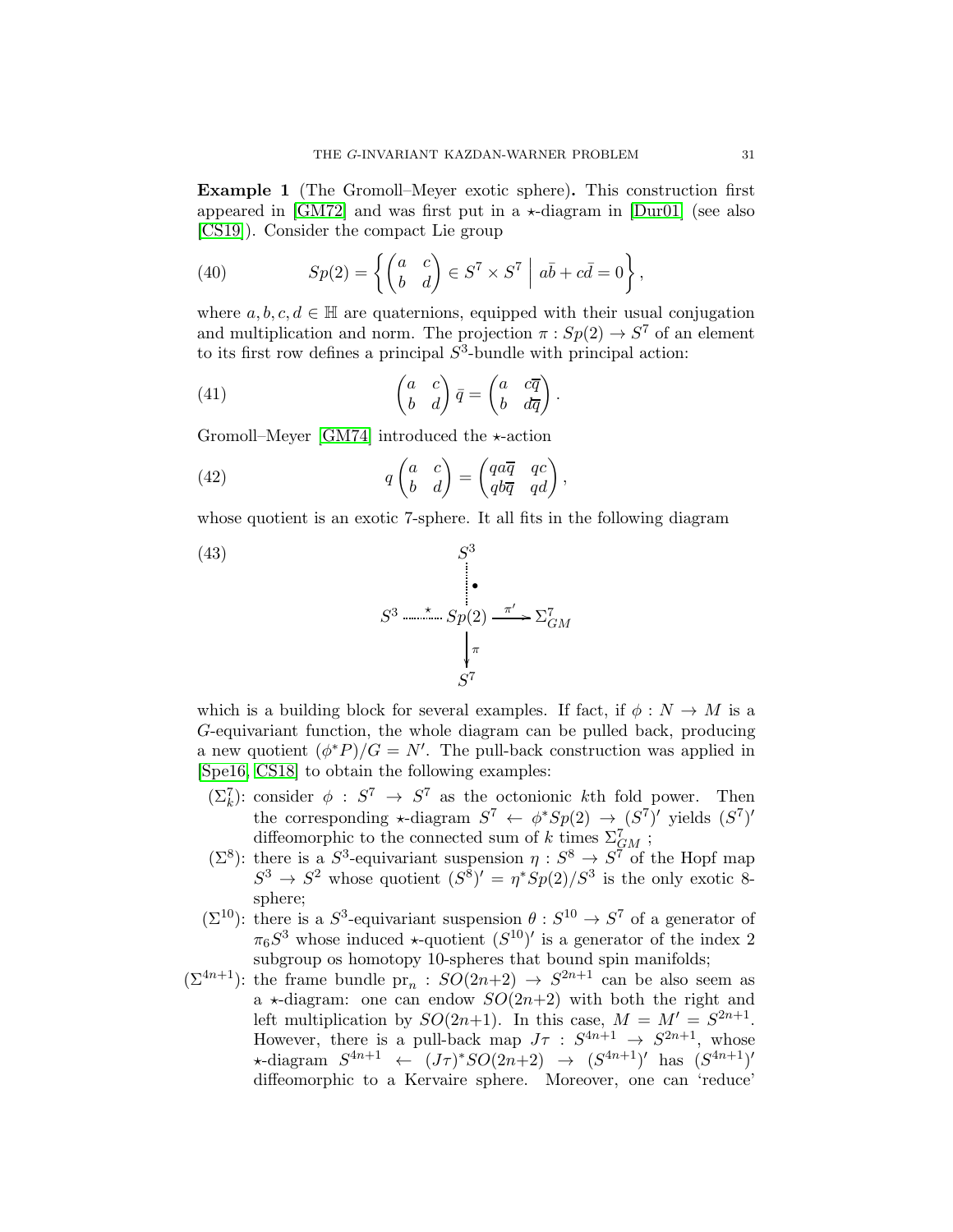$G = SO(2n+1)$  in to either  $U(n)$  or  $Sp(n)$  (supposing n odd for the last).

Another class of examples are the manifolds constructed in Grove–Ziller [\[GZ00\]](#page-35-6). Given integers  $p_+, q_+, p_-, q_- \equiv 1 \mod 4$ , [\[GZ00\]](#page-35-6) produces a cohomogeneity-one manifold  $(P_{p_-,q_-,p_+,q_+}^{10}, (S^3)^3)$ . We further assume that  $gcd(p_-, q_-) = gcd(p_+, q_+) = 1$ . Then one can observe that the subactions of  $S^3_{\bullet} = S^3 \times \{1\} \times \{1\}$  and of  $S^3_{\star} = \{1\} \times \Delta S^3$  are commuting and free, where  $\Delta S^3$  is the diagonal in  $S^3 \times S^3$ . They fit in the diagram



Here,  $M'_{p-,q-,p+,q+}$  is the  $S^3$ -bundle over  $S^4$  classified by the transition function  $\alpha : S^3 \to SO(4)$  defined by  $\alpha(x)v = x^k v x^l$ , where  $k = (p_-^2 - p_+^2)/8$ and  $l = -(q_-^2 - q_+^2)/8$ . However, we find ourselves in a curious situation here since the 'exotic' manifold  $M'$  is topologically better recognized then  $M$  itself: the only descriptions the literature presents for  $M$  are its cohomogeneity-one diagram and its appearance in the family  $P_C^7$  in [\[Hoe10\]](#page-36-23). Maybe the  $\star$ -diagram together with the techniques in [\[CS18\]](#page-35-11) could be used to determine something about its structure, compared to the one in  $M'_{p_-,q_-,p_+,q_+}.$ 

**Example 2** (Gluing and connected sums). Consider  $W_1, W_2$  manifolds with boundaries and equipped with G-actions. Assume that  $f : \partial W_1 \to \partial W_2$ is an equivariant diffeomorphism. Then one can produce a new manifold  $W = W_1 \cup_f W_2$ , by gluing  $W_1, W_2$  via f. W thus inherits a natural smooth Gaction whose restrictions to  $W_1, W_2 \subset W$  coincide with the original actions.

Interesting examples arise in the following way: let  $(M_1, G), (M_2, G)$  be closed manifolds with G-actions. Suppose that  $x_i \in M_i$ ,  $i = 1, 2$  have the same *orbit type*, that is,  $G_{x_1}, G_{x_2}$  are subgroups in the same conjugacy class and their isotropy representations are equivalent. Then one can remove small tubular neighborhoods of the orbits  $Gx_1, Gx_2$  and glue the boudaries together. In particular, if  $x_1, x_2$  are fixed points with equivalent isotropy representations, one can perform a connected sum.

More generally, one can consider the case where  $(M, G)$  admits an equivariant embedding of  $(S^k \times D^{l+1}, G)$ , where G acts on  $S^k \times D^{l+1}$  is equipped with a linear action. In this case, one can perform surgery along  $\psi$ . That is,

At this point  $\star$ -diagrams becomes quite useful, since corresponding orbits in  $M, M'$  often have the same orbit type, as the next lemma points out.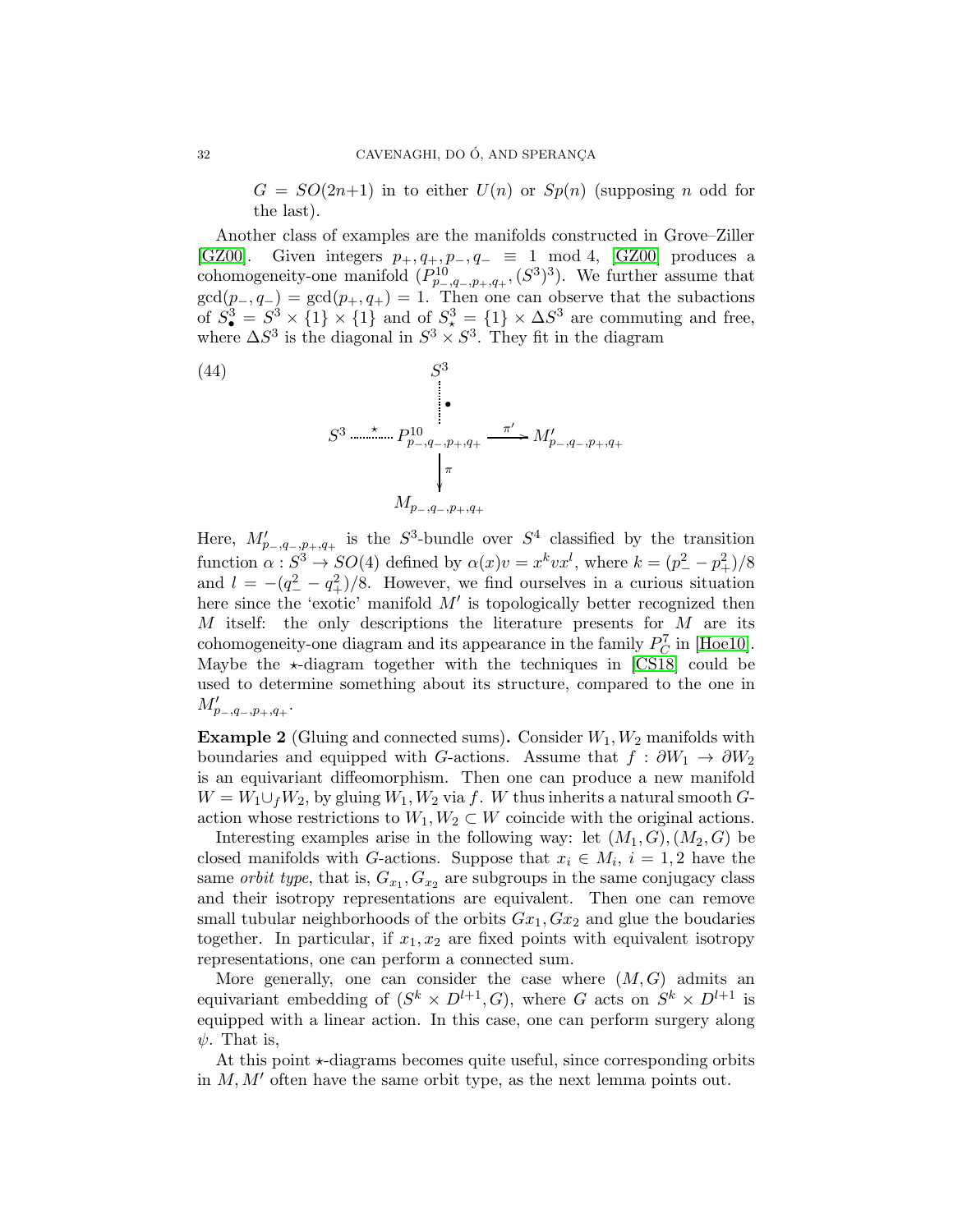**Lemma 6.5.** Let  $M \leftarrow P \rightarrow M'$  be a  $\star$ -diagram and  $p \in P$ . Then, there is a group isomorphism  $\phi: G_{\pi(p)} \to G_{\pi'(p)}$  and a linear isomorphism  $\psi$  such that  $\rho_{\pi(p)} = \psi \rho_{\pi'(p)} \phi$ .

*Proof.* Denote  $\pi(p) = x$  and  $\pi'(p) = x'$ . For simplicity, we only prove the last assertion since the existence of  $\phi$  follows by a direct computation.

Note that  $d\pi_p, d\pi'$  define isomorphisms between the normal spaces:

$$
\frac{T_x M}{T_x G x} \xleftarrow{\overline{\mathrm{d} \pi}} \frac{T_p P}{T_p (G \times G) p} \xrightarrow{\overline{\mathrm{d} \pi'}} \frac{T_{x'} M'}{T_{x'} G x'}.
$$

Moreover, since  $\pi, \pi'$  commute with the (respective complementary) actions,

$$
\rho_x(h)\overline{\mathrm{d}\pi}(\overline{v}) \leftrightarrow \rho_p(h,\phi(h))\overline{v} \mapsto \rho_{x'}(\phi(h))\overline{\mathrm{d}\pi'}(\overline{v}),
$$

inducing the desired identification.

For instance, the isomorphism  $\phi$  in the examples  $(\Sigma_k^7)$ - $(\Sigma^{4n+1})$  are all of the form  $\phi(h) = ghg^{-1}$  for  $g \in G$  only depending on p. In such cases, every pair of points  $x, x', \pi^{-1}(x) \cap (\pi')^{-1}(x') \neq \emptyset$ , have the same orbit type. We claim that several surgeries can be done equivariantly on the manifolds resulting on these examples. Moreover, such surgeries can be done keeping the  $\star$ -diagram apparatus. We give more details on the  $(\Sigma_k^7)$ -case in order to illustrate the assertion.

In this case,  $S^3$  acts on  $S^7$  as  $q(a, b)^T = (qa\bar{q}, qb\bar{q})^T$ . This action is inherited from the representation  $\tilde{\rho}: S^3 \to SO(8)$  defined by  $2\rho_0 \oplus 2\rho_1$ , where  $\rho_0$  and  $\rho_1$  stands for the trivial representation and the representation defined by the composition of the double-cover  $S^3 \to SO(3)$  and the standard action of  $SO(3)$  in  $\mathbb{R}^3$ . That is,  $\tilde{\rho}$  is the double suspension of the bi-axial action of  $SO(3)$  in  $\mathbb{R}^6$ , up to a double-cover.

Note that  $(a, b)^T$  is a fixed point of  $\tilde{\rho}$  whenever  $a, b \in \mathbb{R}$  and consider another manifold  $(M^7, S^3)$  with a fixed point p whose isotropy representation is  $\rho_0 \oplus 2\rho_1$ . One can produce a standard degree-one equivariant map  $\phi: M^7 \to S^7$  by 'wrapping'  $S^7$  with an open ball centered at the fixed point, and sending the remaining of M to the antipodal of  $\phi(p)$ . As in [\[CS18,](#page-35-11) Theorem 4.1, the induced  $\star$ -diagram results in  $M \leftarrow \phi^* P \rightarrow M \# \Sigma_k^7$ .

To proceed with the surgery process, note that  $(S^7, S^3)$  admits the equivariant submanifolds below. We omit the explicit embeddings and use the representation instead of G in the notation  $(M, G)$ , in order to present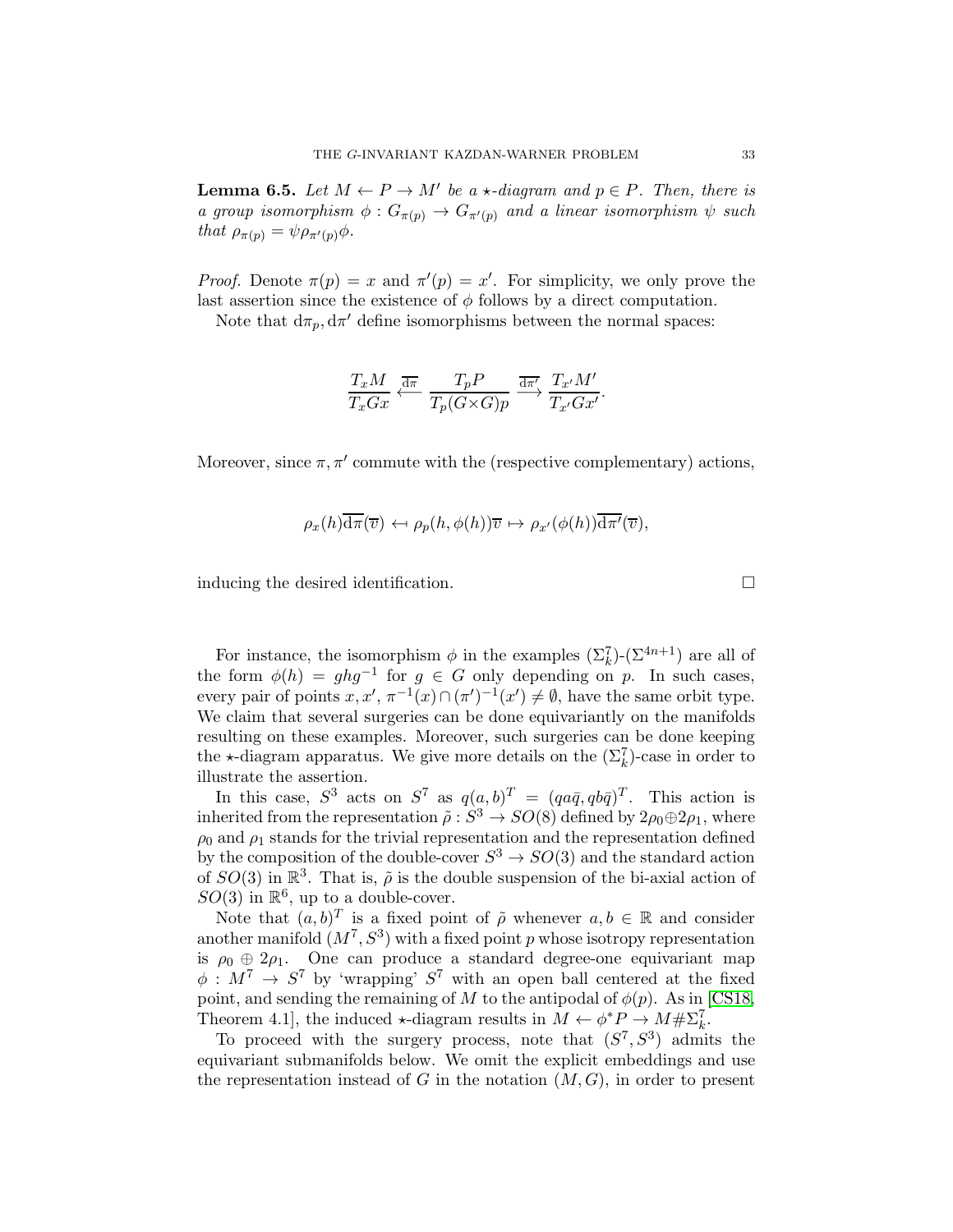a more explicit information.

$$
(S^1, 2\rho_0) \times (D^6, 2\rho_1) = \{(a, b)^T \in S^7 \mid (\text{Re}(a), \text{Re}(b)) \neq (0, 0)\};
$$
  
\n
$$
(S^2, \rho_1) \times (D^5, 2\rho_0 \oplus \rho_1) = \{(a, b)^T \in S^7 \mid \text{Im}(a) \neq 0\};
$$
  
\n
$$
(S^3, \rho_0 \oplus \rho_1) \times (D^4, \rho_0 \oplus \rho_1) = \{(a, b)^T \in S^7 \mid a \neq 0\};
$$
  
\n
$$
(S^4, 2\rho_0 \oplus \rho_1) \times (D^3, \rho_1) = \{(a, b)^T \in S^7 \mid (a, \text{Re}(b)) \neq (0, 0)\};
$$
  
\n
$$
(S^5, 2\rho_1) \times (D^2, 2\rho_0) = \{(a, b)^T \in S^7 \mid (\text{Im}(a), \text{Im}(b)) \neq (0, 0)\};
$$
  
\n
$$
(S^6, \rho_0 \oplus 2\rho_1) \times (D^1, \rho_0) = \{(a, b)^T \in S^7 \mid (\text{Im}(a), b) \neq (0, 0)\}.
$$

Save  $S^1 \times D^6$  and  $S^4 \times D^3$ , every submanifold above can be chosen to lie in an arbitrarily small region of a fixed  $Re(a)$ . In particular, arbitrarily many of these surgeries can be performed. Moreover, we conclude that such surgeries can be performed preserving infinitely many fixed points. Therefore, the degree-one map mentioned above can be considered, producing a  $\star$ -diagram over the new manifold  $M$ . Although the connected sum applied to this context seems *ad-hoc*, the resulting manifold  $(\phi^* P)/G = M \# \Sigma$  is the same manifold one obtains by performing the same surgeries on  $\Sigma$ . The construction is part of more general framework, which we state without a proof.

<span id="page-33-0"></span>**Proposition 6.6.** Suppose that p is a fixed point in  $(M, G)$  and  $M \leftarrow$  $P \rightarrow M'$  is a  $\star$ -diagram. Suppose that there is an equivariant embedding  $\psi: (S^k \times D^{l+1}, G) \to (M, G)$ , where G acts linearly in both  $S^k$  and  $D^{l+1}$ , and whose image lies in a sufficiently small neighborhood of p. Then, there is a  $\star$ -diagram over the resulting surgery, M:

$$
\widetilde{M} \leftarrow \widetilde{P} \rightarrow \widetilde{M}'
$$

where  $\tilde{M} = (M \setminus \psi(S^k \times D^{l+1}) \cup D^{k+1} \times S^l$ . Moreover, there is an equivariant embedding  $\psi': (S^k \times D^{l+1}, G) \to (M', G)$ , with the same action on  $S^k \times D^{l+1}$ such that

$$
\widetilde{M}' = (M' \setminus \psi'(S^k \times D^{l+1}) \cup D^{k+1} \times S^l.
$$

We further recall that  $\star$ -diagrams were originally used in [\[CS18\]](#page-35-11) to produce positive Ricci curvature in  $M'$ . Indeed, they provide a natural setting to apply Serle–Wilhelm's positive Ricci lifting theorem [\[SW15,](#page-36-20) Theorem A]:

**Theorem 6.7** (Theorem 6.6, [\[CS18\]](#page-35-11)). Let  $M \leftarrow P \rightarrow M'$  be a  $\star$ -diagram with both  $G$  and  $M$  compact. Suppose that  $(M, G)$  has a regular orbit with finite fundamental group and that M admits a G-invariant metric whose induced quotient metric satisfy  $\text{Ric}_{M/G} \geq 1$ . Then, both M and M' have a G-invariant metric of positive Ricci curvature.

Example 3 (More connected sums). A list of manifolds whose fixed points have isotropy representations isomorphic to the ones of the examples  $(\Sigma_k^7)$ - $(\Sigma^{4n+1})$  are found in [\[CS18\]](#page-35-11). We compile it here, in order to reinforce Proposition [6.6.](#page-33-0)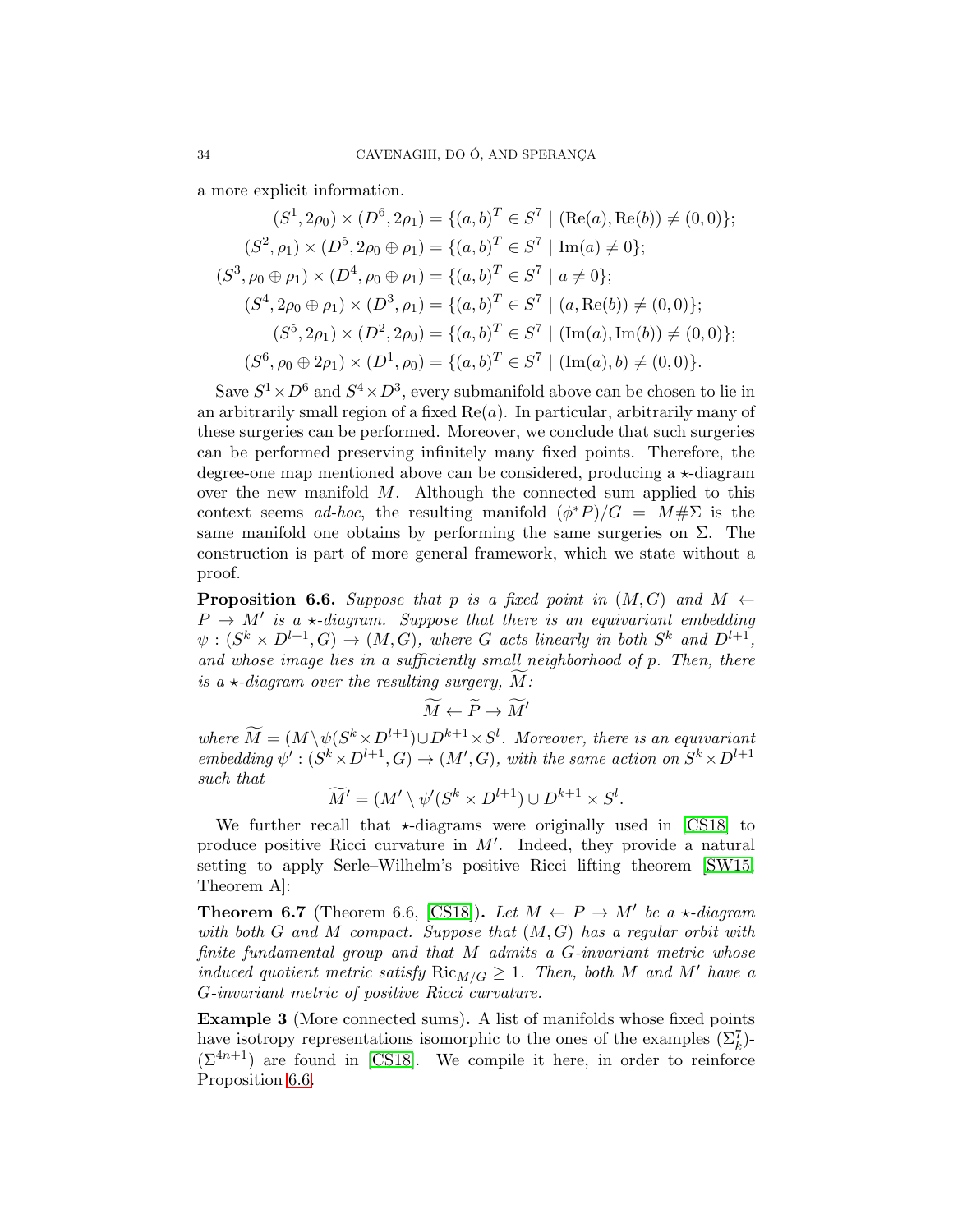**Proposition 6.8** (Cavenaghi–Sperança). The following manifolds have fixed points whose isotropy representations are isomorphic to the ones in  $(\Sigma_k^7)$ - $(\Sigma^{4n+1})$ :

- (i)  $(\Sigma_k^7)$ : any 3-sphere bundle over  $S^4$ ;
- (ii)  $(\Sigma^8)$ : every 3-sphere bundle over  $S^5$  or a 4-sphere bundle over  $S^4$ ;
- $(iii)$   $(\Sigma^{10})$ :
	- (a)  $M^8 \times S^2$  with  $M^8$  as in item (ii);
	- (b) any 3-sphere bundle over  $S^7$ , 5-sphere bundle over  $S^5$  or 6-sphere bundle over  $S^4$ ;
- (iv)  $(\Sigma^{4m+1}, U(n))$ :
	- (a) a sphere bundle  $S^{2m} \hookrightarrow M^{4m+1} \rightarrow S^{2m+1}$  associated to any multiple of  $O(2m+1) \rightarrow O(2m+2) \rightarrow S^{2m+1}$ , the frame bundle of  $S^{2m+1}$
	- (b) a  $\mathbb{C}P^m$ -bundle  $\mathbb{C}P^m \hookrightarrow M^{4m+1} \rightarrow S^{2m+1}$  associated to any multiple of the bundle of unitary frames  $U(m) \hookrightarrow U(m+1) \rightarrow$  $S^{2m+1}$
	- (c)  $M^{4m+1} = \frac{U(m+2)}{SU(2)\times U(n+1)}$  $SU(2)\times U(m)$
- (v)  $(\Sigma^{8r+5}, Sp(r))$ :  $M \times N^{5-k}$ , where N is any manifold and
	- (a)  $S^{4r+k-1} \hookrightarrow M^{8r+k} \to S^{4r+1}$  is the k-th suspension of the unitary  $tangent S^{4r-1} \hookrightarrow T_1S^{4r+1} \rightarrow S^{4r+1}$ ,
	- (b)  $k = 1$  and  $\mathbb{H}P^m \hookrightarrow M^{8m+1} \to S^{4m+1}$  is the  $\mathbb{H}P^m$ -bundle associated to any multiple of  $Sp(m) \hookrightarrow Sp(m+1) \to S^{4m+1}$

(c) 
$$
k = 0 \text{ and } M = \frac{Sp(m+2)}{Sp(2)\times Sp(m)}
$$

(d)  $k = 1$  and  $M = M^{8m+1}$  is as in item (iv)

## **ACKNOWLEDGMENTS**

Part of this work was developed during the PhD of the first named author, funded by Fundação de Amparo à Pesquisa do Estado de São Paulo #2017/24680-1, and between his former postdoctoral position at the Federal University of Paraíba (UFPB) and his current position at the University of Fribourg supported in part by the SNSF-Project 200020E 193062 and the DFG-Priority programme SPP 2026. He also thanks Gustavo Ramos and Daniel Fadel for fruitful conversations on the subject.

The second named author is funded by CNPq grant 305726/2017-0.

## **REFERENCES**

- <span id="page-34-1"></span>[AB15] M. M. Alexandrino and R. G. Bettiol. Lie Groups and Geometric Aspects of Isometric Actions. Springer International Publishing, 2015.
- <span id="page-34-0"></span>[Aub76] T. Aubin. Equations differentielles non linéaires et problème de yamabe concernant la courbure scalaire. J. Math. Pures Appl, 55:269–296, 1976.
- [Aub76] T. Aubin. Espaces de Sobolev sur les variétés Riemanniennes. Bull. Sci. Math, 100:149–173, 1976.
- <span id="page-34-2"></span>[Aub98] T. Aubin. Some Nonlinear Problems in Riemannian Geometry. Springer Monographs in Mathematics. Springer Berlin Heidelberg, 1998.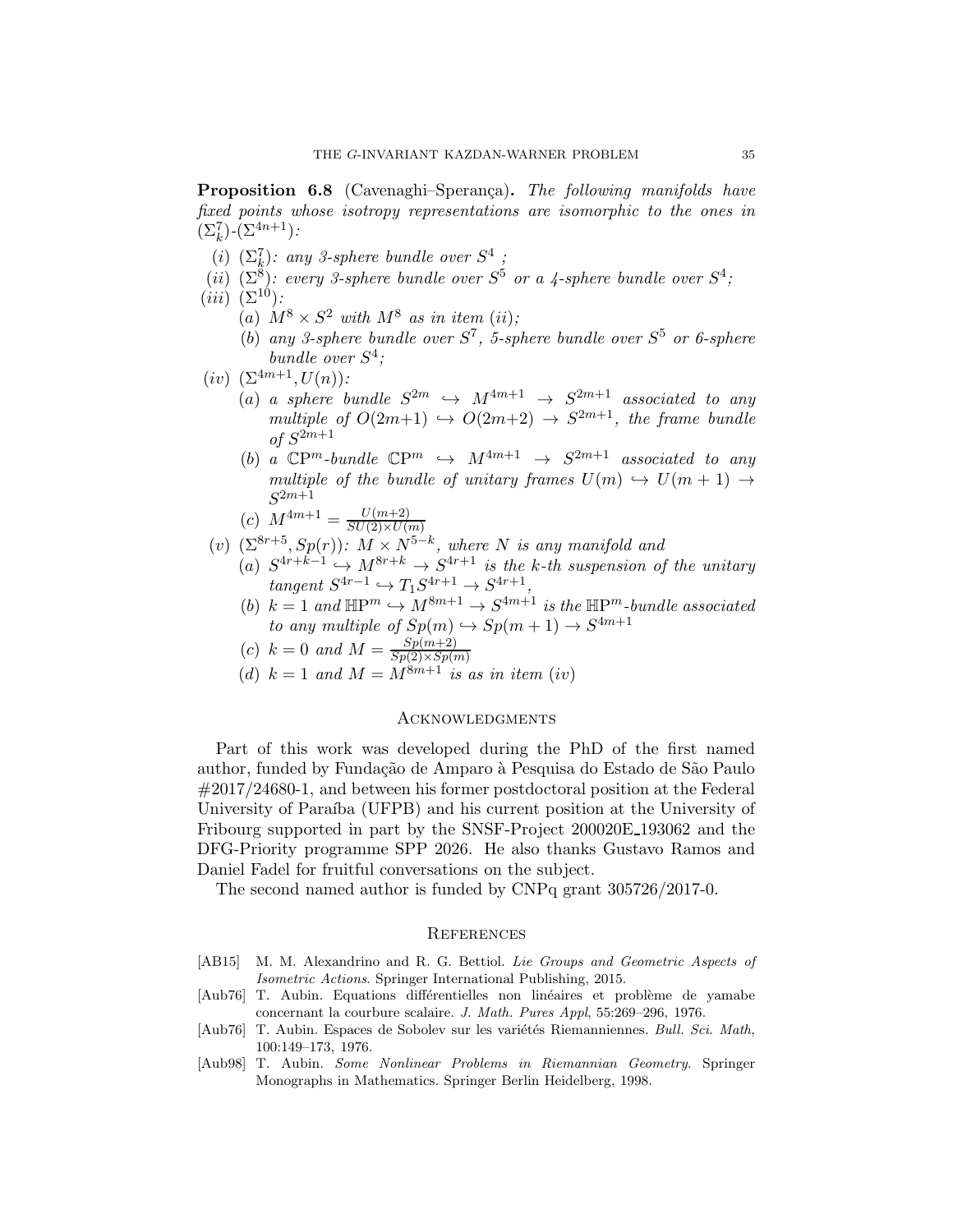- [BCD93] P. Buser, B. Colbois, and J. Dodziuk. Tubes and eigenvalues for negatively curved manifolds. The Journal of Geometric Analysis, 3(1):1–26, 1993.
- <span id="page-35-14"></span>[BE69] M. Berger and D. Ebin. Some decompositions of the space of symmetric tensors on a Riemannian manifold. Journal of Differential Geometry,  $3(3-4):379 - 392$ , 1969.
- <span id="page-35-1"></span>[Ber83] L. Bergery. Scalar curvature and isometry group. Spectra of Riemannian Manifolds, Tokyo, pages 9–28, 1983.
- <span id="page-35-16"></span>[Bes87] A.L. Besse. Einstein Manifolds:. Classics in mathematics. Springer, 1987.
- <span id="page-35-0"></span>[Bre10] S. Brendle. Ricci Flow and the Sphere Theorem. Graduate studies in mathematics. American Mathematical Society, 2010.
- <span id="page-35-5"></span>[CeSS18] L. Cavenaghi, R. J. M. e Silva, and L. D. Sperança. Positive Ricci curvature through cheeger deformation, 2018.
- <span id="page-35-19"></span>[CGG20] D. Corro and F. Galaz-García. Positive Ricci curvature on simply-connected manifolds with cohomogeneity-two torus actions. Proceedings of the American Mathematical Society, 148:3087–3097, 2020.
- [CRD84] I. Chavel, B. Randol, and J. Dodziuk. Eigenvalues in Riemannian Geometry. ISSN. Elsevier Science, 1984.
- <span id="page-35-11"></span>[CS18] L. F. Cavenaghi and L. D. Sperança. On the geometry of some equivariantly related manifolds. International Mathematics Research Notices, page rny268, 2018.
- <span id="page-35-20"></span>[CS19] L. Cavenaghi and L. Sperança. Positive Ricci curvature on fiber bundles with compact structure group. 2019.
- <span id="page-35-17"></span>[CS21] L. F. Cavenaghi and L. D. Sperança. On prescribing scalar curvature on bundles and applications. 2021.
- <span id="page-35-10"></span>[DPR10] C. Durán, T. Püttmann, and A. Rigas. An infinite family of Gromoll-Meyer spheres. Archiv der Mathematik, 95:269–282, 2010.
- <span id="page-35-9"></span>[Dur01] C. Durán. Pointed wiedersehen metrics on exotic spheres and diffeomorphisms of s6. Geometriae Dedicata, 88(1-3):199–210, 2001.
- <span id="page-35-8"></span>[EYTK96] P. Ehrlich, J. Yoon-Tae, and S-B. Kim. Constant scalar curvatures on warped product manifolds. Tsukuba J. Math., 20(1):239–256, 06 1996.
- <span id="page-35-13"></span>[FM74] A. Fischer and J. Marsden. Manifolds of Riemannian metrics with prescribed scalar curvature. Bulletin of the American Mathematical Society, 80(3):479 – 484, 1974.
- <span id="page-35-7"></span>[GKS20] S. Goette, M. Kerin, and K. Shankar. Highly connected 7-manifolds and nonnegative sectional curvature. Annals of Mathematics, 191(3):829–892, 2020.
- <span id="page-35-21"></span>[GM72] D. Gromoll and W. Meyer. An exotic sphere with nonnegative curvature. Annals of Mathematics, 96:413–443, 1972.
- <span id="page-35-22"></span>[GM74] D. Gromoll and W. Meyer. An exotic sphere with nonnegative sectional curvature. Annals of Mathematics, pages 401–406, 1974.
- <span id="page-35-15"></span>[GW09] D. Gromoll and G. Walshap. Metric Foliations and Curvature. Birkhäuser Verlag, Basel, 2009.
- <span id="page-35-6"></span>[GZ00] K. Grove and W. Ziller. Curvature and symmetry of Milnor spheres. Annals of Mathematics, 152:331–367, 2000.
- <span id="page-35-12"></span>[Heb96] E. Hebey. Sobolev Spaces on Riemannian Manifolds. Number Nº 1635 in Lecture Notes in Mathematics. Springer, 1996.
- <span id="page-35-2"></span>[Heb90] E. Hebey. Changements de métriques conformes sur la sphère - Le problème de Nirenberg. Bulletin des Sciences Mathématiques, 114:215–242, 1990
- <span id="page-35-3"></span>[HebVa93] E. Hebey and M. Vaugon Le problème de Yamabe équivariant. Bulletin des Sciences Mathématiques, 117:241-286, 1993
- <span id="page-35-4"></span>[HebVa97] E. Hebey and M. Vaugon Sobolev spaces in the presence of symmetries. Bulletin des Sciences Mathématiques, 76:859-881, 1997
- <span id="page-35-18"></span>[Her60] R. Hermann. A sufficient condition that a mapping of Riemannian manifolds be a fibre bundle. 1960.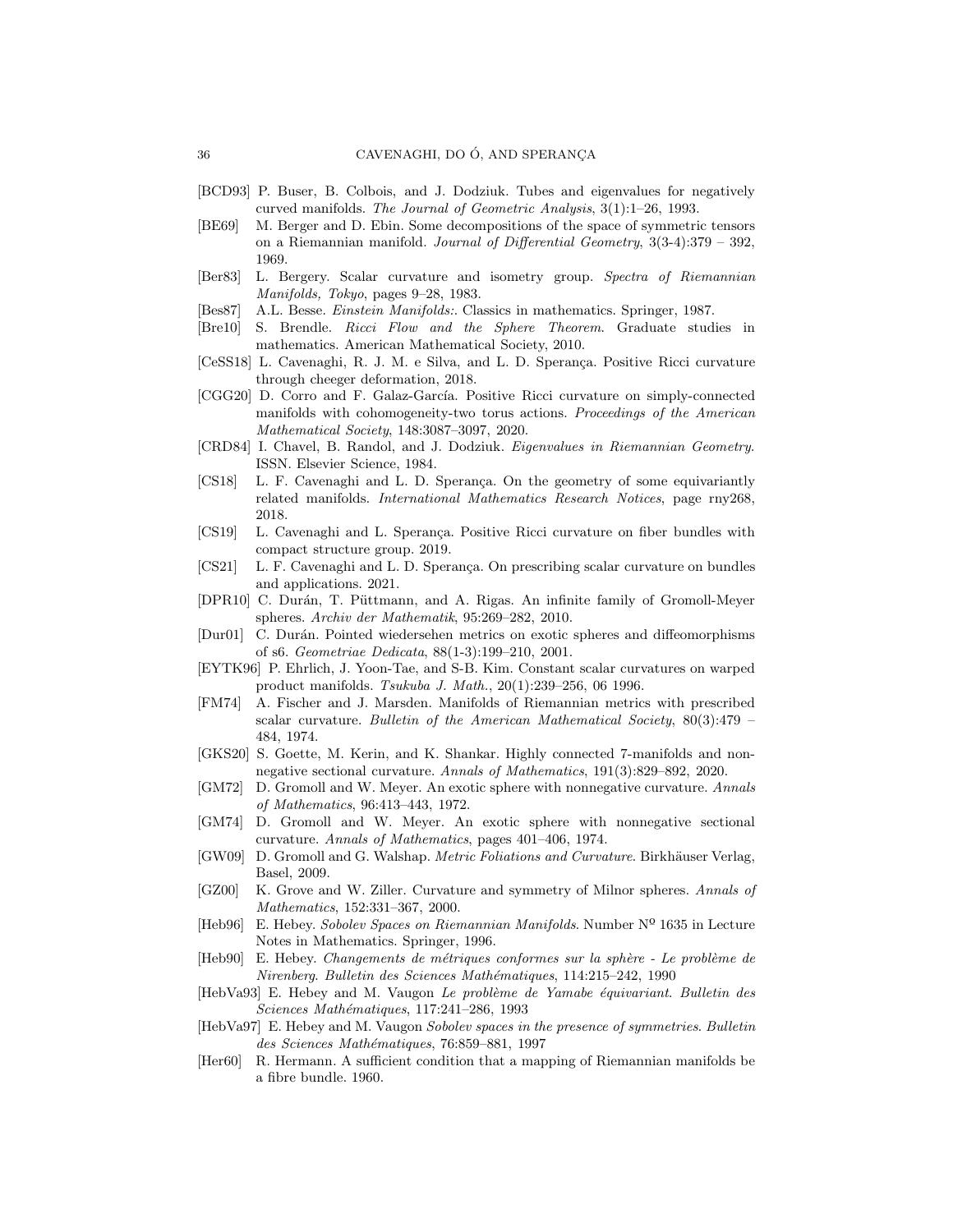- <span id="page-36-22"></span>[Hit74] N. Hitchin. Harmonic spinors. Advances in Mathematics, 14(1):1–55, 1974.
- <span id="page-36-23"></span>[Hoe10] Corey A Hoelscher. Classification of cohomogeneity one manifolds in low dimensions. Pacific journal of mathematics, 246(1):129–185, 2010.
- <span id="page-36-10"></span>[KW75a] J. L. Kazdan and F. W. Warner. A direct approach to the determination of gaussian and scalar curvature functions. Inventiones mathematicae, (28):227– 230, 1975.
- <span id="page-36-11"></span>[KW75b] J. L. Kazdan and F. W. Warner. Existence and conformal deformation of metrics with prescribed Gaussian and scalar curvatures. Annals of Mathematics, 101(2):317–331, 1975.
- <span id="page-36-12"></span>[LY74] H. Lawson and S-T. Yau. Scalar curvature, non-abelian group actions, and the degree of symmetry of exotic spheres. Comm. Math. Helv., 49:232–244, 1974.
- <span id="page-36-14"></span>[M87] M. Müter. Krummüngserhöhende deformationen mittels gruppenaktionen. PhD thesis, Westfälischen Wilhelms-Universität Münster, 1987.
- <span id="page-36-3"></span>[Mil56] J. Milnor. On manifolds homeomorphic to the 7-sphere. Annals of Mathematics, 64:399–405, 1956.
- <span id="page-36-18"></span>[MS74] J. Milnor and J. Stasheff. Characteristic Classes. Annals of mathematics studies. Princeton University Press, 1974.
- <span id="page-36-19"></span>[Pal79] R. Palais. The principle of symmetric criticality. Communications in Mathematical Physics, 69(1):19–30, 1979.
- <span id="page-36-0"></span>[Per02] G. Perelman. The entropy formula for the ricci flow and its geometric applications, 2002.
- <span id="page-36-1"></span>[Per03a] G. Perelman. Finite extinction time for the solutions to the Ricci flow on certain three-manifolds, July 2003.
- <span id="page-36-2"></span>[Per03b] G. Perelman. Ricci flow with surgery on three-manifolds, March 2003.
- <span id="page-36-6"></span>[Sch84] R. Schoen. Conformal deformation of a Riemannian metric to constant scalar curvature. Journal of Differential Geometry,  $20(2):479 - 495$ , 1984.
- <span id="page-36-17"></span>[Spe16] L. Sperança. Pulling back the gromoll-meyer construction and models of exotic spheres. Proceedings of the American Mathematical Society, 144(7):3181–3196, 2016.
- <span id="page-36-20"></span>[SW15] C. Searle and F. Wilhelm. How to lift positive Ricci curvature. Geometry & Topology, 19(3):1409–1475, 2015.
- <span id="page-36-7"></span>[SY79a] R. Schoen and S-T. Yau. On the proof of the positive mass conjecture in general relativity. Communications in Mathematical Physics,  $65(1):45 - 76$ , 1979.
- <span id="page-36-8"></span>[SY79b] R. Schoen and S-T. Yau. Proof of the Positive-Action Conjecture in Quantum Relativity. Physical Review Letters, 42:547–548, Feb 1979.
- <span id="page-36-9"></span>[SY81] R. Schoen and S-T. Yau. Proof of the positive mass theorem. II. Communications in Mathematical Physics, 79(2):231 – 260, 1981.
- [Tal] G. Talenti. Best constant in Sobolev inequality. Ann. Mat. PuraAppl., 110:353 – 372, 1976.
- <span id="page-36-21"></span>[Tau87] C. Taubes. Gauge theory on asymptotically periodic 4-manifolds. Journal of Differential Geometry, 25(3):363 – 430, 1987.
- <span id="page-36-5"></span>[Tru68] N. Trudinger. Remarks concerning the conformal deformation of Riemannian structures on compact manifolds. Annali della Scuola Normale Superiore di Pisa - Classe di Scienze, Ser. 3, 22(2):265–274, 1968.
- <span id="page-36-16"></span>[TZ14] V. Tosatti and Y. Zhang. Triviality of fibered Calabi–Yau manifolds without singular fibers. Mathematical Research Letters, 21:905–918, 10 2014.
- <span id="page-36-15"></span>[Wie16] M. Wiemeler. Circle actions and scalar curvature. Transactions of the American Mathematical Society, 368(4):2939–2966, 2016.
- <span id="page-36-4"></span>[Yam60] H. Yamabe. On a deformation of Riemannian structures on compact manifolds. Osaka Mathematical Journal,  $12(1):21 - 37$ , 1960.
- <span id="page-36-13"></span>[Zil] W. Ziller. [http://www.math.upenn.edu/](http://www.math.upenn.edu/~wziller/research.html)∼wziller/research.html.